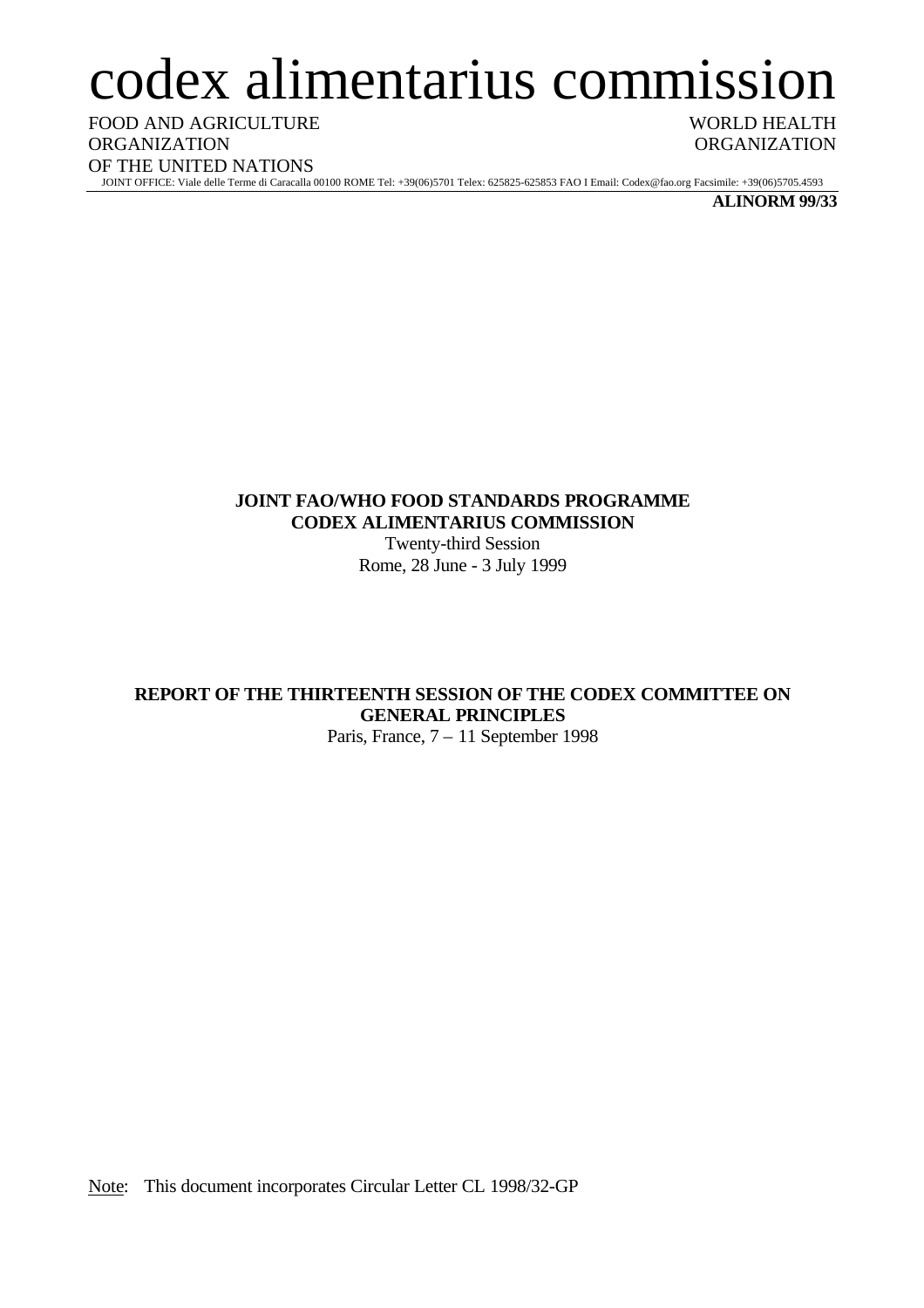# codex alimentarius commission

FOOD AND AGRICULTURE

#### ORGANIZATION

OF THE UNITED NATIONS

JOINT OFFICE: Viale delle Terme di Caracalla 00100 ROME Tel: +39(06)5701 Telex: 625825-625853 FAO I Email: Codex@fao.org Facsimile: +39(06)5705.4593

**CX 4/10 CL 1998/32-GP September 1998**

WORLD HEALTH ORGANIZATION

- **TO:** Codex Contact Points
	- Interested International Organizations
	- Participants at the 13th Session of the Codex Committee on General Principles
- **FROM:** Secretary, Codex Alimentarius Commission, Joint FAO/WHO Food Standards Programme, FAO, 00100 Rome, Italy

# **SUBJECT: Distribution of the Report of the 13th Session of the Codex Committee on General Principles (ALINORM 99/33)**

# **MATTERS FOR ADOPTION BY THE 23rd SESSION OF THE CODEX ALIMENTARIUS COMMISSION**

# *Amendments to the Procedural Manual*

1. Criteria for the Establishment of Work Priorities and for the Establishment of Subsidiary Bodies of the Codex Alimentarius Commission

- 1. Criteria for the Establishment of Work Priorities (para. 82, Appendix II)
- 2. Criteria for the Establishment of Subsidiary Bodies of the Codex Alimentarius Commission (para. 82, Appendix III)

# *Relations between Commodity Committees and General Subject Committees*

3. Food Hygiene Provisions (para. 6 and see also ALINORM 99/13, para. 53, Appendix VI)

# **TERMS OF REFERENCE OF CODEX COMMITTEES**

4. Amendments of the Terms of Reference of the Committee on Milk and Milk Products (para. 8)

Governments and international organizations wishing to submit comments on the above documents should do so in writing to the Secretary, Joint FAO/WHO Food Standards Programme, FAO, via delle Terme di Caracalla, 00100 Rome, Italy **before 1 March 1999**.

# **B. REQUEST FOR COMMENTS AND INFORMATION**

# *DEFINITIONS OF RISK ANALYSIS TERMS RELATED TO FOOD SAFETY*

5. Inclusion of a Definition of Risk Assessment Policy (para. 16)

Governments wishing to submit comments should do so in writing to the Secretary, Joint FAO/WHO Food Standards Programme, FAO, via delle Terme di Caracalla, 00100 Rome, Italy, **before 15 January 1999.**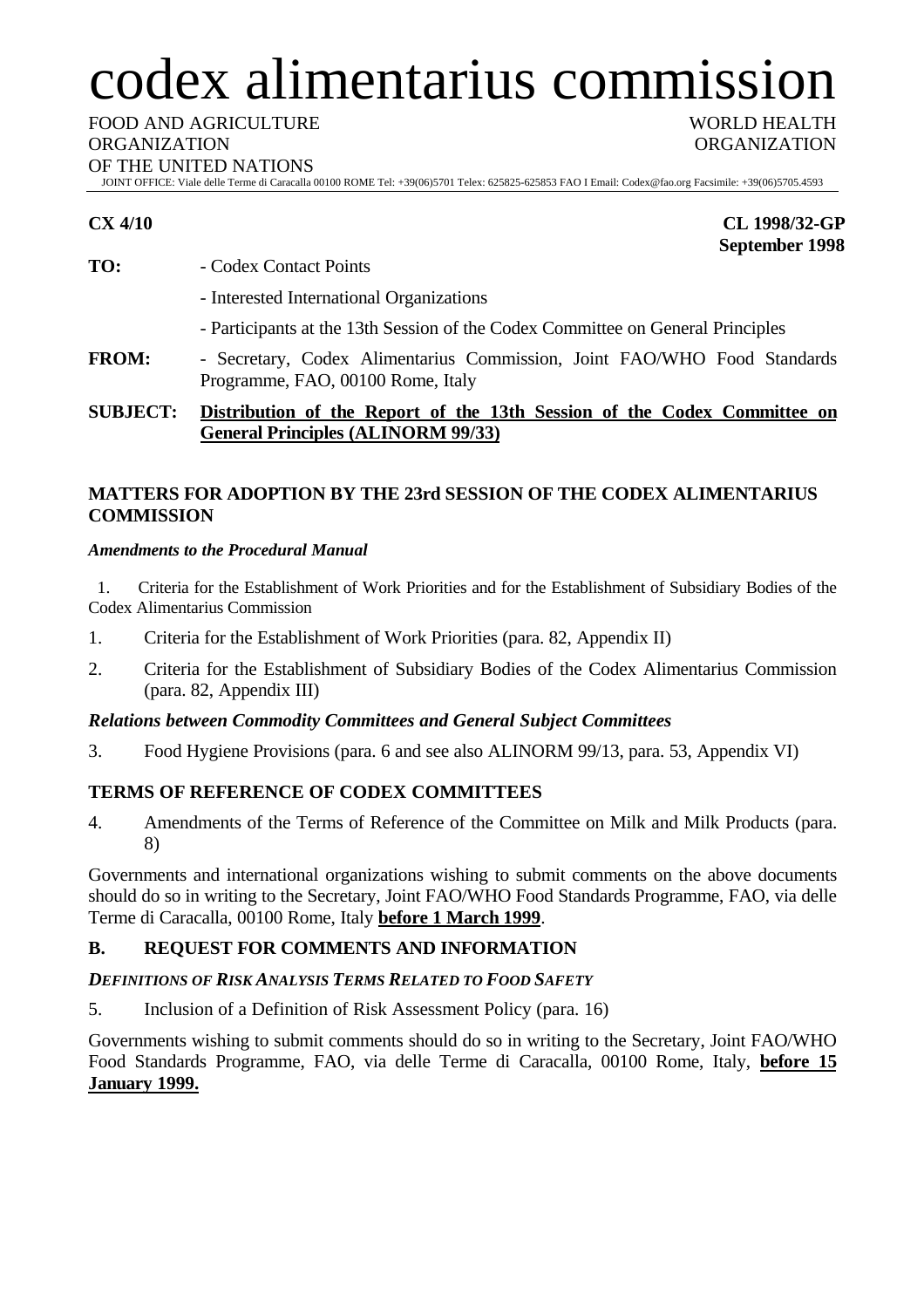# **SUMMARY AND CONCLUSIONS**

The summary and conclusions of the 13th Session of the Codex Committee on General Principles are as follows:

# **Matters for consideration by the Commission**:

The Committee:

- recommended the amendment of the *Criteria for the Establishment of Work Priorities* and the *Criteria for the Establishment of Subsidiary Bodies of the Codex Alimentarius Commission* (para. 82, Appendices II and III)
- endorsed the amendment to the Food Hygiene Provisions in *the Relations between Commodity Committees and General Subject Committees Committee* proposed by the Committee on Food Hygiene (para. 6)
- agreed to propose an amendment to the Terms of Reference of the Committee on Milk and Milk Products (para. 8)

# **Other Matters of Interest to the Commission**

The Committee:

- agreed to propose a definition of *Risk Assessment Policy* to be circulated for further comments and to review the current definitions of *Risk Management* and *Risk Communication* (para. 16-17)
- agreed to return to Step 2 the Working Principles for Risk Analysis (para. 23)
- agreed to consider further the following questions at its next session:
	- measures intended to facilitate consensus (para. 30)
	- consideration of special treatment for developing countries (paras. 41, 88)
	- revision of the acceptance procedure (para. 49)
	- the role of science and other legitimate factors in general and in the specific case of BST (para. 70)
	- the principles concerning the participation of NGOs in the work of Codex (para. 78)
- agreed to initiate the revision of the Code of Ethics for International Trade in Food as new work (para. 90)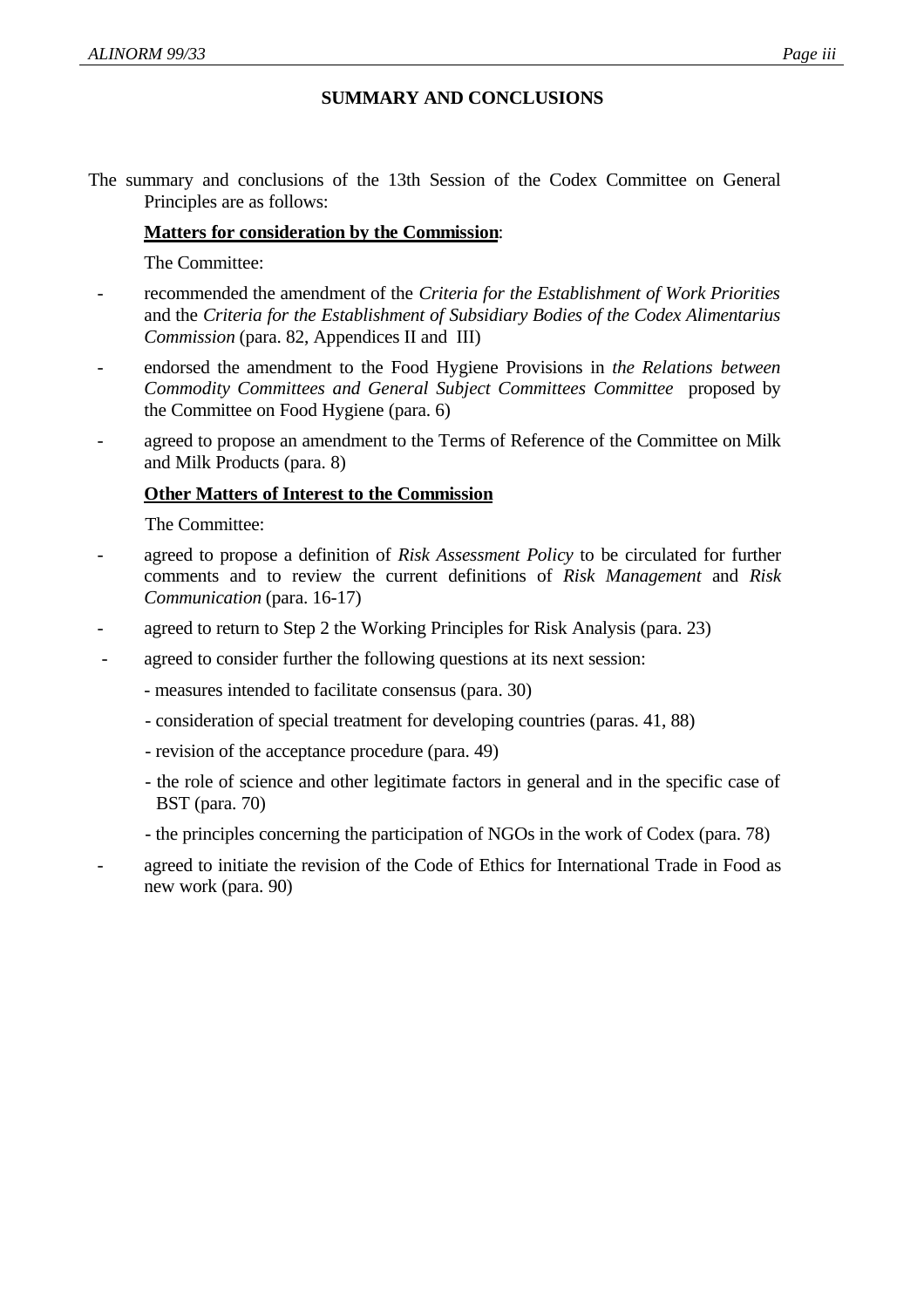# **TABLE OF CONTENTS**

| Matters arising from the Codex Alimentarius Commission and other Codex Committees 6-12      |
|---------------------------------------------------------------------------------------------|
|                                                                                             |
|                                                                                             |
| Review of the General Principles of Codex                                                   |
|                                                                                             |
|                                                                                             |
|                                                                                             |
| Review of the Statements of Principle on the Role of Science and the Extent to which        |
| Other Factors should be Taken into Account – Application in the Case of BST and PST59-70    |
| Revision of the Procedural Manual                                                           |
| Proposed Draft Principles concerning the Participation of INGOs                             |
|                                                                                             |
| Proposed Draft Criteria for the Establishment of ad hoc Intergovernmental Task Forces 79-83 |
|                                                                                             |
|                                                                                             |

# **LIST OF APPENDICES**

# Pages

| Appendix I                                                          |                                                     |  |  |  |
|---------------------------------------------------------------------|-----------------------------------------------------|--|--|--|
| <b>Appendix II</b><br>Proposed Amendments to the Procedural Manual: |                                                     |  |  |  |
|                                                                     |                                                     |  |  |  |
| Appendix III                                                        | Proposed Amendments to the Procedural Manual:       |  |  |  |
|                                                                     | Criteria for the Establishment of Subsidiary Bodies |  |  |  |
|                                                                     |                                                     |  |  |  |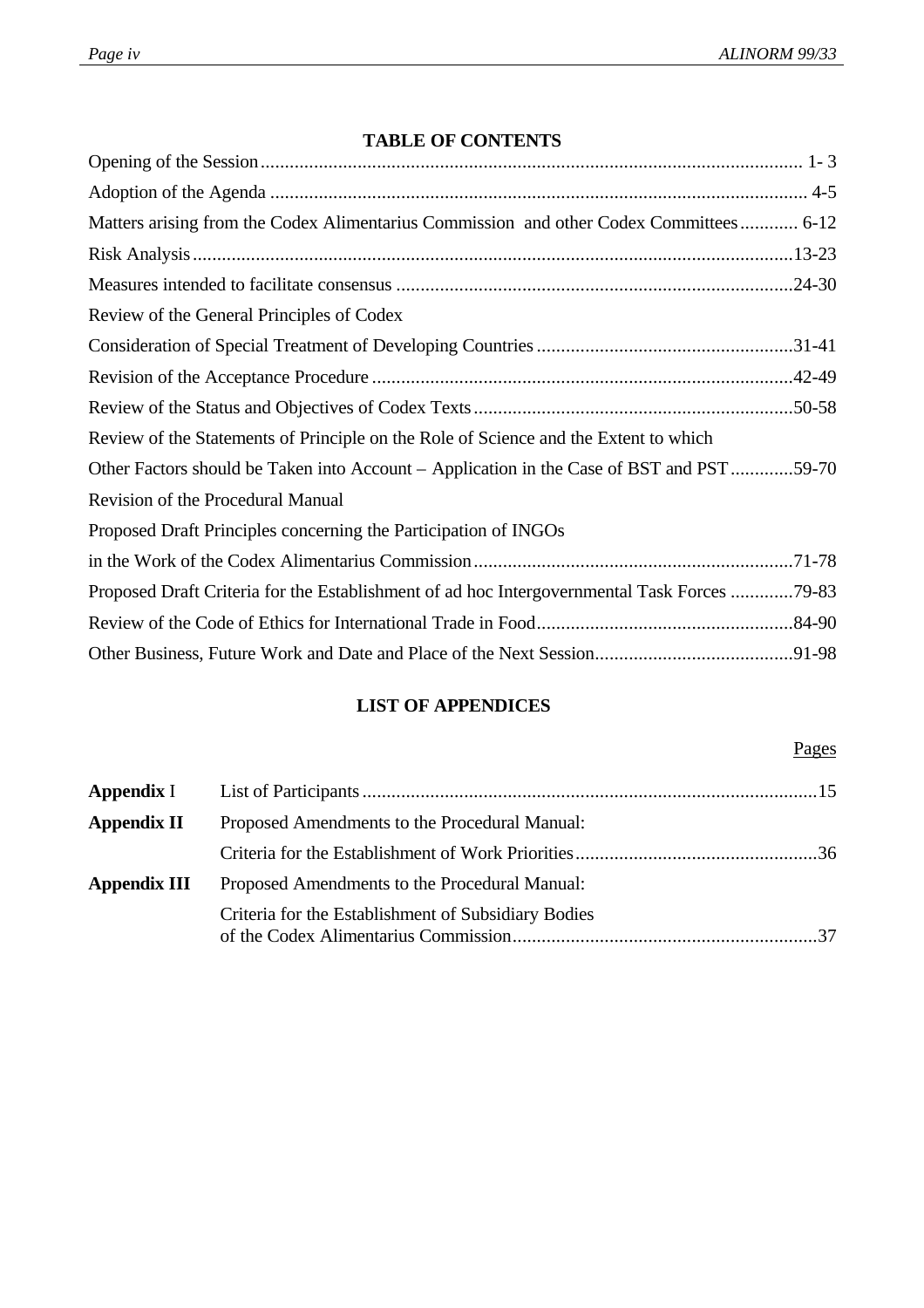# **ALINORM 99/33**

#### **INTRODUCTION AND OPENING OF THE SESSION (AGENDA ITEM 1)**

1. The Thirteenth Session of the Codex Committee on General Principles was held in Paris from 7 to 11 September at the kind invitation of the Government of France. The Session was chaired by Professor Pierre Louisot, and was attended by 250 Delegates and observers representing 57 Member countries and 24 international organizations. A complete list of participants at the Session is given in Appendix I.

2. The Session was opened by Mr. Dominique Strauss-Kahn, Minister of Economy, Finance and Industry, who welcomed participants on behalf of the French Government and stressed the involvement of the services in his Ministry in the work of Codex Alimentarius. The Minister highlighted the relationship between Codex and the World Trade Organization and the importance of Codex standards as a reference in international trade.

3. As regards the adoption of standards, the Minister strongly reasserted the necessity to seek all means to reach consensus in order to facilitate their acceptance at the international level. Hemphasized the importance of scientific evaluation, which would be reflected in France by the creation of an Agency on food safety, while pointing out the need to respect consumers' expectations and concerns. This would offer the best guarantee for a balance in international trade, as decisions should be based on objective and measurable data in order to avoid creating barriers to trade. Recognizing the importance of the work of the Committee in this perspective, Mr. Strauss-Kahn wished delegates all success in their work.

# **ADOPTION OF THE AGENDA (AGENDA ITEM 2)<sup>1</sup>**

4. The Committee deleted Item 4.3 of the Provisional Agenda (Food Safety Objectives) on the basis of the advice of the Executive Committee that this matter should first be discussed by the Codex Committee on Food Import and Export Inspection and Certification Systems. On the basis of the proposal made by the Delegation of India, it agreed that there would be discussion on the following items of the agenda, but not a decision, in view of the late despatch of documents for the items concerned: Item 5, Item 6.1, Item 10. It agreed to discuss under Other Business the question of coordination between Codex Committees, especially in the areas of pesticide and veterinary drug residues.

5. The Committee adopted the Provisional Agenda as amended above, as the Agenda for the Session.

# **MATTERS REFERRED BY THE CODEX ALIMENTARIUS COMMISSION AND OTHER COMMITTEES (AGENDA ITEM 3)<sup>2</sup>**

6. The Committee agreed that the draft revised food hygiene provisions proposed by the Committee on Food Hygiene should be forwarded to the Commission for adoption and inclusion in Section K – Relations between Commodity and General Committees.

7. The Committee was informed of the discussions held at the Coordinating Committees for Asia and for Europe concerning the definition of Core Functions of Codex Contact Points for inclusion in the Procedural Manual. The Committee agreed that this matter would be considered by its next session and that the proposals put forward by the CCASIA would be circulated for comments as a basis for discussion.

8. The Committee noted that the Code of Principles concerning Milk and Milk Products was being converted into a Codex standard and agreed to propose the following amendment to the Terms of Reference of the Committee on Milk and Milk Products:

*To elaborate world-wide standards, codes and related texts for milk and milk products*

9. The Observer from IDF proposed to replace "for" with "concerning" to adapt the Terms of Reference to the current programme of work of the Committee.

10. The Delegation of Malaysia indicated that it had reservations on certain labelling aspects of the Draft General Standard for Use of Dairy Terms and brought to the attention of the Committee the contradiction between the status of the draft standard in the report of the 5th Session of the CCMMP and the report of the 26th Committee on Food Labelling. The Secretariat recalled that the draft standard had been forwarded to the Commission at Step 8 subject to the endorsement of the labelling provisions and that it would be referred to the

 $\mathbf{1}$  $\frac{1}{2}$  CX/GP 98/1

<sup>2</sup> CX/GP 98/2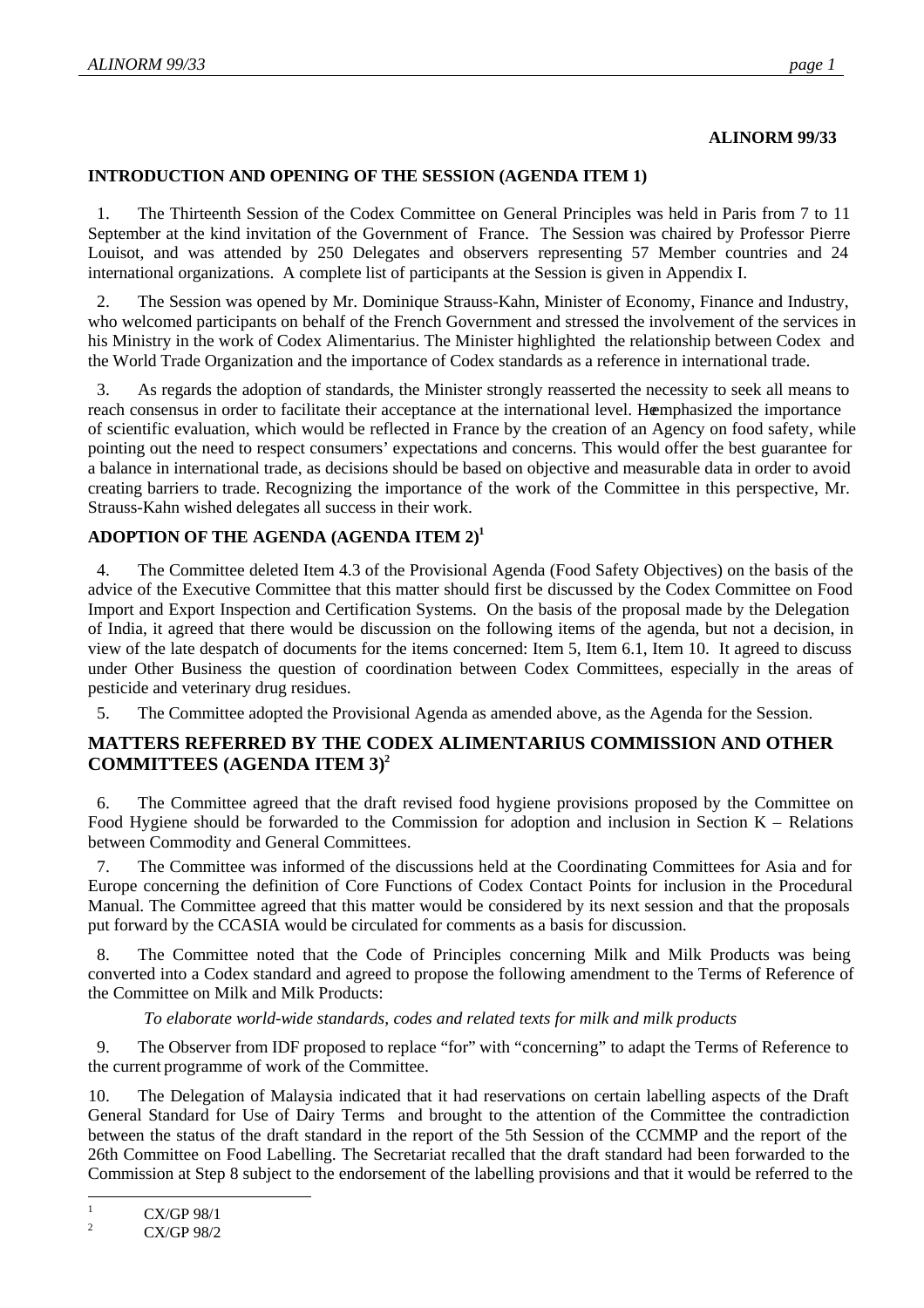CCFL for that purpose, as indicated in the report of the last CCFL (ALINORM 99/22) and in accordance with current procedures.

11. The Committee noted that the Coordinating Committee for Europe had requested some clarification on the application of Rule VII concerning the participation of Members as observers in the subsidiary bodies of the Commission in relation to Rule III establishing the composition of the Executive Committee (ALINORM 99/19, para. 46). It was agreed that a paper would be prepared for consideration by the next session with a view to clarifying the application of Rule VII.

12. In reply to a question from the Delegation of India on the information exchange through Internet between WHO and member countries, the Representative of WHO informed the Committee that the newly appointed Director-General was undertaking work to improve information technology in WHO and to strengthen communication with national authorities.

#### **RISK ANALYSIS (AGENDA ITEM 4)**

13. The Delegation of India made a general statement in regard to the application of risk analysis by the Codex Alimentarius Commission. The Delegation stressed the following:

- The need for developing countries to gain sufficient knowledge and experience in the application of risk analysis;
- The need for flexibility in the application of risk levels, since risk tolerances in various countries were different;
- That data from developing countries, in particular epidemiological data and exposures studies, needed to be taken into account;
- That special consideration needed to be given to the problems in the application of risk analysis at the primary production level and in small and artisanal businesses in developing countries.
- That scientific advisory bodies should indicate the confidence limits of their evaluations on the basis of the data received from both developed and developing countries and clearly define the relevant assumptions;
- That measures should be practical and achievable;
- The need for FAO, WHO and WTO to provide education and training in risk analysis; and
- That the economic consequences of the application of risk management decisions needed to be considered and where the concept was impractical for implementation by developing countries, that measures be introduced in a phased manner.

14. It was noted that a number of these points would be taken up under the present Agenda Item and under Item 6. Concerning the data from developing countries mentioned above, the Representative of WHO informed the Committee that WHO was implementing several activities to assist member countries in the surveillance of foodborne diseases.

# **ITEM 4.1 DEFINITIONS RELATED TO RISK MANAGEMENT<sup>3</sup>**

15. On the basis of the comments received and comments made by a number of Delegations, the Committee agreed that the Draft Definitions should be reworded to make them concise, clear and consistent with the Proposed Draft Working Principles for Risk Analysis. In the interest of achieving consensus on these issues, the Committee established an *ad hoc* working group, chaired by Sweden, to prepare draft revised definitions for **Risk Assessment Policy** and **Risk Profile** and consider the existing definitions for**Risk Management** and **Risk Communication** for the Committee's consideration.

16. On the basis of the recommendations of the*ad hoc* working group, the Committee proposed the following definition for**Risk Assessment Policy** and agreed that it should be circulated to governments for comment:

*Risk Assessment Policy: Guidelines for scientific judgements and policy choices applied at appropriate decision points during the risk assessment process. These guidelines should be elaborated by risk managers in consultation with all interested parties and applied by risk assessors.*

 $\overline{3}$ 

<sup>3</sup> CX/GP 98/3; CX/GP 98/3.-Add.1 (Comments of Denmark, Spain, India, Consumers International); CRD 8 (Comments of IDF). Unnumbered CRD (European Commission).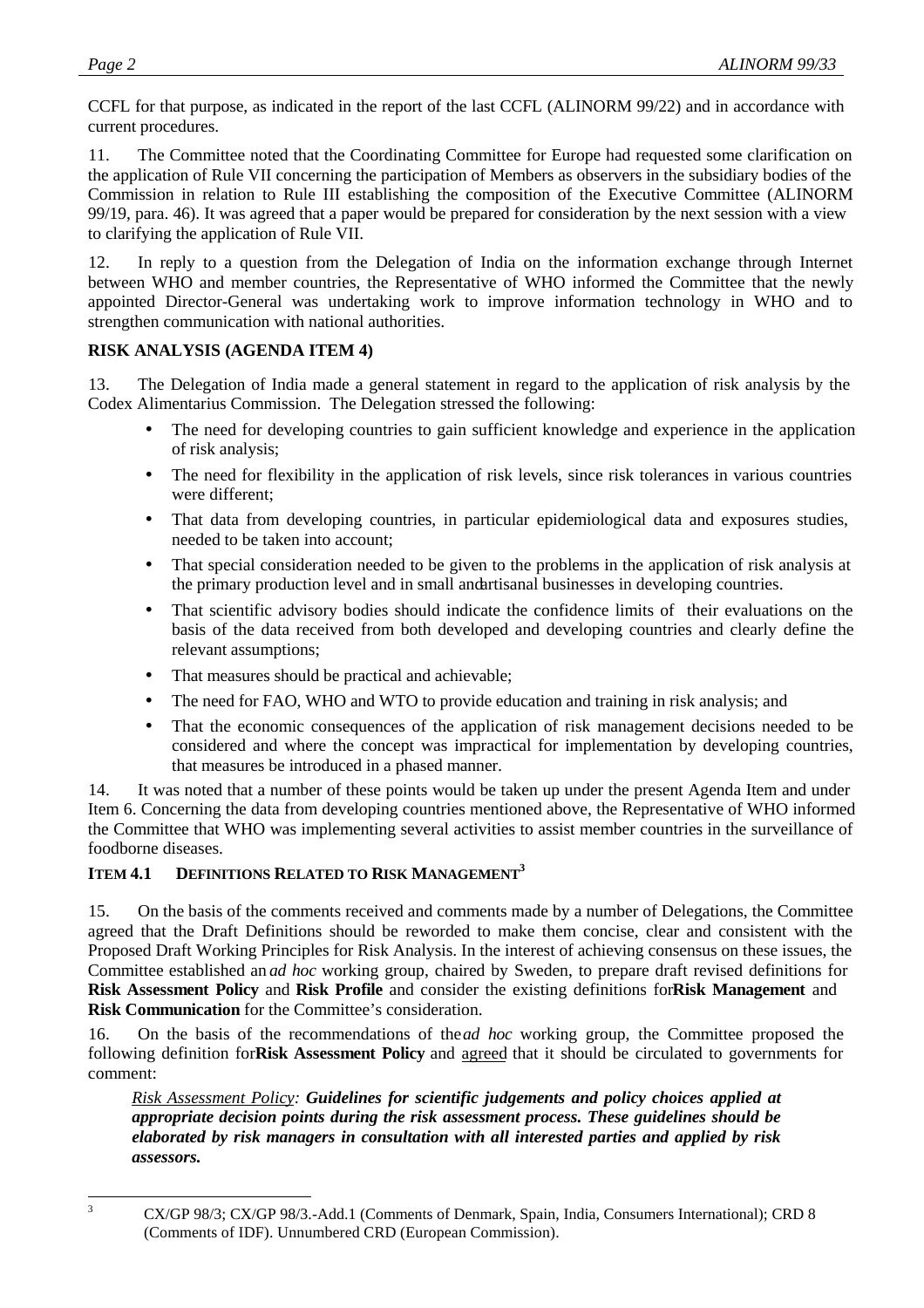17. The Committee also agreed with the recommendation of the *ad hoc* working group that there was no need for a definition of **Risk Profile**. It also agreed that the current interim definitions of **Risk Management** and **Risk Communication** required further consideration in the light of the reports of recently held FAO/WHO Expert Consultations and agreed to circulate these definitions for comment with a view to their revision.

# **ITEM 4.2 WORKING PRINCIPLES FOR RISK ANALYSIS (AT STEP 4 OF THE PROCEDURE) 4**

18. The Committee noted that the Proposed Draft Working Principles had been developed as part of an Action Plan for Codex-Wide Development and Application of Risk Analysis Principles and Guidelines adopted by the Commission at its 22nd Session (ALINORM 97/37, para. 164). Several Delegations were of the opinion that the Working Principles needed to be redrafted to include an adequate Preamble indicating their relationship with other Codex texts and their scope of application, and to re-order the subsequent sections of the text to reflect better the hierarchy and inter-relationship of the components of Risk Analysis.

19. The Observer from the European Community recommended that the document should also indicate that the determination of level of protection that a country deemed to be appropriate was a sovereign right. Several countries stressed that the statement that risk analysis should be based on "sound science" needed to be maintained. It was agreed that the first priority of risk management was the protection of public health.

20. Several Delegations and the Observer from Consumers International requested the inclusion of a reference to the "precautionary principle", stating that the use of this principle was a common factor in many Codex decision-making procedures. Other Delegations, however, stated that the inclusion of such a reference would need to be based on an agreed definition of the "precautionary principle" and understanding of its scope of application.

21. Several delegations stressed the need for an explicit reference to the need for "realistic" estimates of intake or exposure, especially in different countries and cultures. Some delegations and the Observer from Consumers International stated that particular attention should be to be paid to high-risk consumers and exposures at high levels of intake.

22. Among other elements referred to by delegations and observers were: the need to take into account the economic and commercial effects of decisions; provisions to mention expressly divergent scientific opinions; openness and transparency and the participatory nature of decision-making.

# *STATUS OF THE PROPOSED DRAFT WORKING PRINCIPLES FOR RISK ANALYSIS*

23. The Committee decided to return the Proposed Draft Principles to Step 2 for re-drafting by the Secretariat in light of the above discussion.

# **MEASURES INTENDED TO FACILITATE CONSENSUS (AGENDA ITEM 5)<sup>5</sup>**

24. The FAO Legal Counsel introduced the document which had been prepared following the request of the Commission that the Committee should consider the improvement of procedures to facilitate consensus in the formulation and adoption of standards. The document reviewed the current procedures and stressed that Codex texts should reflect a large international support in view of their relevance under the WTO Agreements. To achieve this objective, two options were proposed: retaining a simple majority for the adoption of standards with systematic recourse to practical arrangements to reach consensus; or the adoption of standards by a majority of two thirds, which would have the effect of strengthening the need for consensus before standards were submitted to the Commission.

25. Several delegations indicated that while not opposed to the application of a qualified majority in cases where voting was necessary, all efforts should be made to ensure that decisions were reached by consensus. Other delegations expressed their objections to a qualified majority as it would not facilitate consensus and might make it more difficult to adopt or amend standards and related texts; this would introduce additional delays into the process and discourage the undertaking of new work. The Delegation of India stressed the need for ensuring that the decision was representative in nature and to achieve this, proposed that in case consensus failed, efforts should be also made to reach consensus at the level of regional committees.

 $\overline{A}$ <sup>4</sup> CX/GP 98/4; CX/GP 98/4-Add.1 (Comments of Canada, Slovak Republic, Spain, Consumers International); CRD 8 (Comments of IDF); Unnumbered CRD (European Community).

<sup>&</sup>lt;sup>5</sup> CX/GP 98/6, CRD 4 (Comments of CSPI); CRD 6 (Comments of France), CRD 9 (Comments of Thailand), Unnumbered CRD (European Community)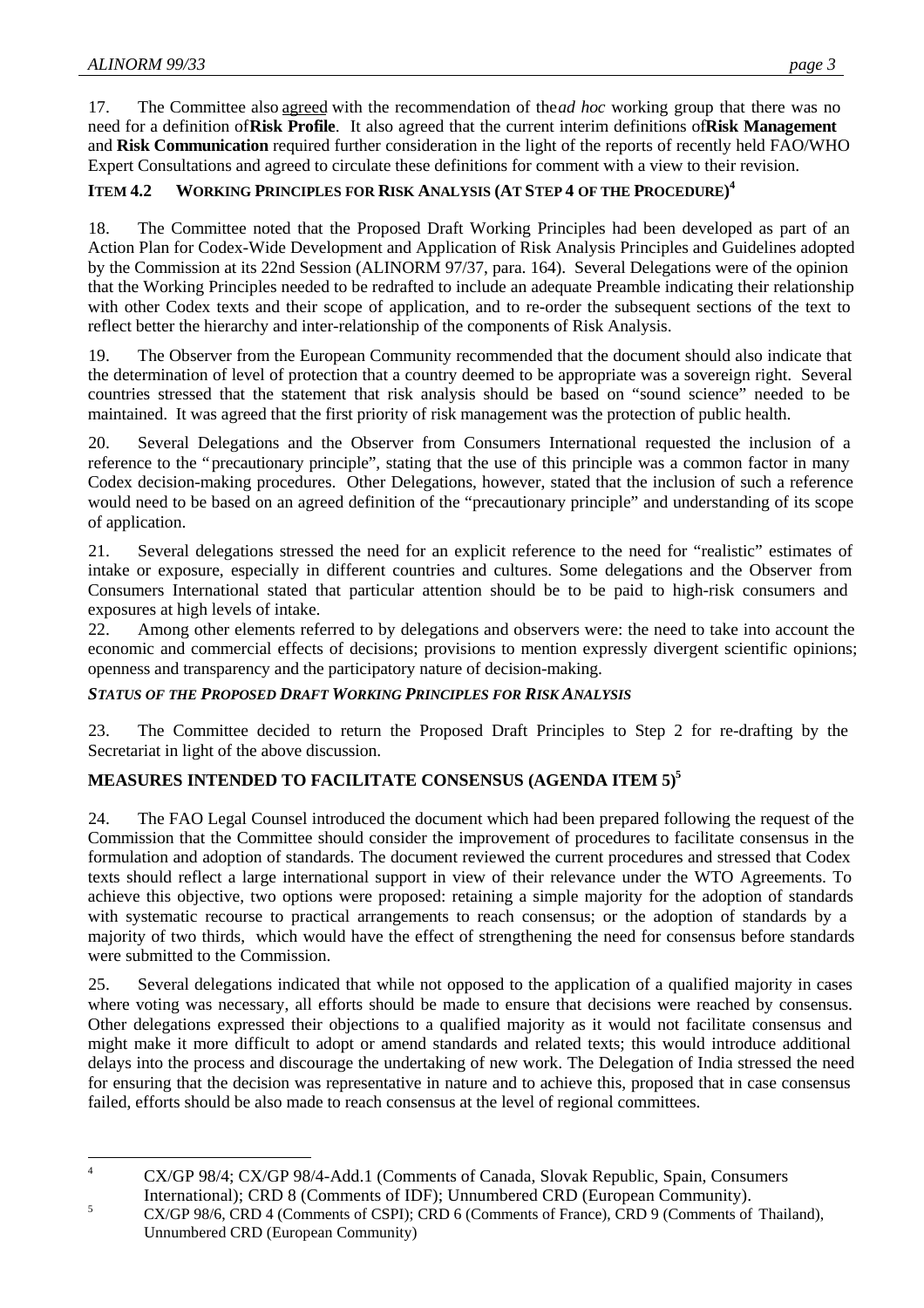26. Some delegations stressed the difficulties of developing countries regarding the diffusion of information and attendance at meetings and recalled that the views of countries which could not participate in the meetings should be taken into consideration. Several delegations favoured further consideration of postal or electronically facilitated systems of voting, while other delegations were concerned that this would not allow for the transparency necessary in the decision process, as a full exchange of views on controversial issues was essential to come to an agreement.

27. The Committee had an exchange of views on the practical arrangements which would facilitate consensus. Some delegations supported the establishment of working groups or other informal mechanisms which might be useful to resolve controversial issues; however, the mandate of such groups should be clearly defined and the Committee recognized that the way principle of transparency in the discussions was essential. The Committee also recognized that the way by which Chairpersons of Committees ran meetings played an important part in achieving consensus and agreed that they should collectively attempt to provide guidance on practical measures that Committee Chairs could take to facilitate consensus.

28. Several delegations stressed that Committees should make sure that the proposals forwarded to the Commission for adoption reflected a consensus; the delegations which opposed a particular decision should present their objections clearly to facilitate discussion. It was also suggested that the procedures whereby one Member might request a vote should be reconsidered as such an important decision should reflect larger support within the Commission. It was also noted that a Guide on the Conduct of Plenary Meetings was in preparation.

29. The Committee identified other issues which would require further consideration: the definition of consensus; further consideration of alternative systems used by other international standards setting bodies; careful consideration of new work when it appeared that agreement could not be reached; the need to identify clearly contentious issues and to concentrate on them; clarity and precision of reports when dealing with controversial issues; the recognition of minority views; the possibility to postpone decisions when it appeared that no satisfactory compromise could be found.

30. The Committee agreed that, in order to focus more specifically on consensus in the decision process, the document should be redrafted in the light of the comments received and the above discussion for consideration at the next session.

# **REVIEW OF THE GENERAL PRINCIPLES OF CODEX (AGENDA ITEM 6)**

# **ITEM 6.1 CONSIDERATION OF SPECIAL TREATMENT OF DEVELOPING COUNTRIES<sup>6</sup>**

31. The Committee reviewed the paper provided by the Secretariat which provided an analysis of the provisions included in the SPS and TBT Agreements and examined how or if similar provisions could be applied in Codex procedures. The Committee stressed that it would not be the Commission's intention when applying special or differential treatment to developing countries, to recommend different standards for consumer health protection in different countries or to reduce the level of health protection inherent in its standards. The Committee stated that the right to health protection was the same for all countries. The scientific basis of Codex standards could be used to provide the necessary protection which all countries should be able to accept.

32. Several Delegations raised the issue of the implications of Codex standards on commercial considerations and trade, and in this regard special consideration should be given to the position of developing countries and their socio-economic situation. In particular, it was stressed that Codex standards should not have the effect of creating trade barriers for exporting developing countries. It was pointed out that small island countries had very particular problems requiring special consideration.

33. Several delegations noted that the genuine constraints of developing countries in meeting their full commitment to accept Codex standards should be recognized. The point was raised that developing countries needed time to adapt their national requirements and to develop their infrastructures to meet new standards. It was also pointed out that standards relating to quality also had a significant impact on commercial transactions and trade.

34. Several Delegations from developing countries stated that many of their problems in trade arose from the fact that trading partners did not apply Codex standards and that as a result they had to meet a variety of

 $6\overline{6}$ 

<sup>6</sup> CX/GP 98/7; CRD 3 (Comments of CSPI).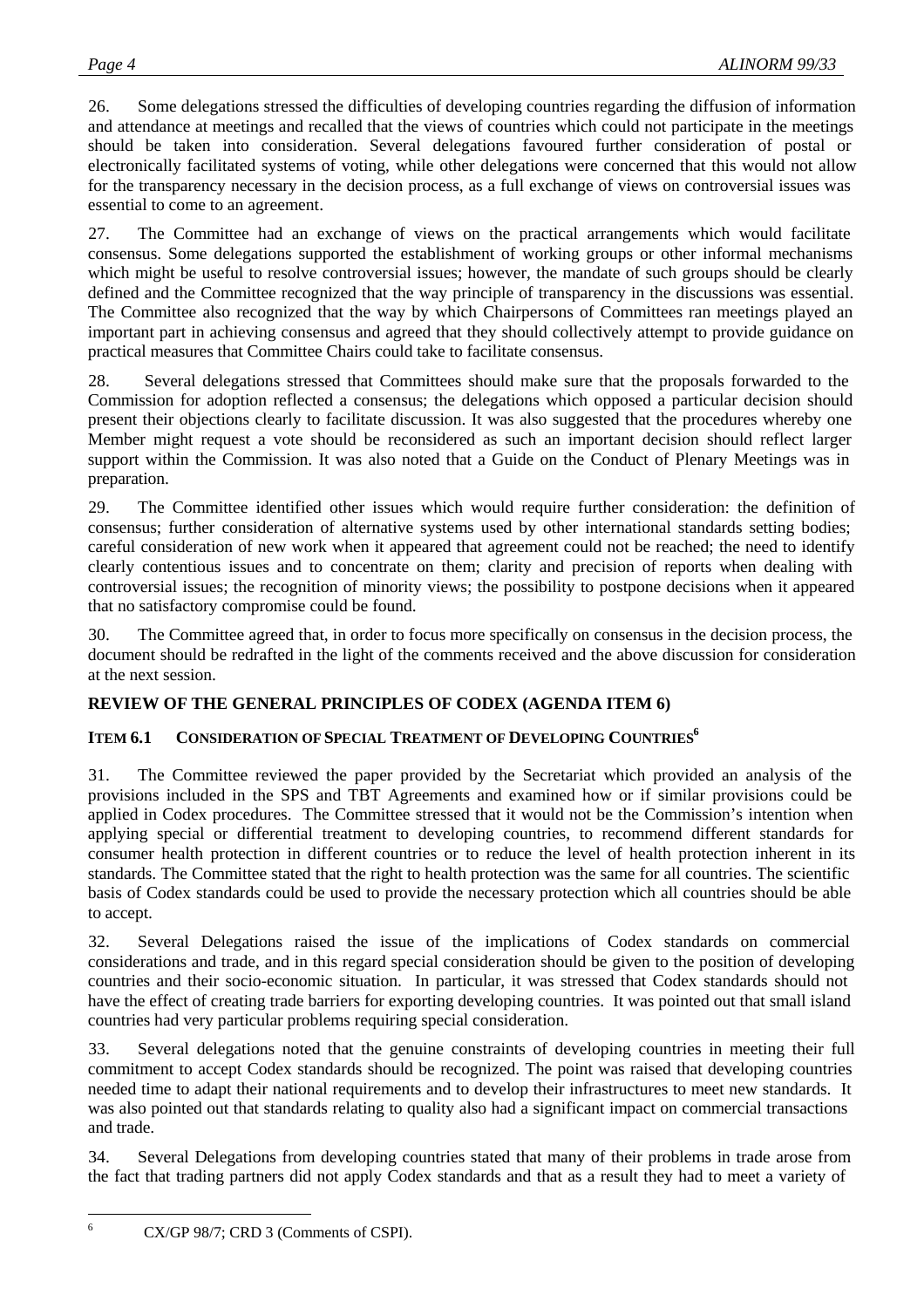different national requirements applied by importing countries. The Observer from CSPI noted that many consumers in developed countries would not support Codex standards unless they provided the same level of protection as national standards in these countries.

35. The Committee agreed that special efforts were needed to enhance the participation of developing countries in Codex. A number of Delegations pointed out that among the most significant problems to be addressed was the lack of well-organized and structured Codex Contact Points or national Codex Committees, inadequate capacity for risk assessment, access to important documentation and problems of communication. Proposals were made to enhance the participation of developing countries through training in the use of risk analysis in the elaboration of Codex standards, sharing of risk assessment data between countries, and the increased use of written communications to achieve world-wide consensus on the issues before Codex, especially through remote participation via email, internet and other modern technologies. Some delegations stated that the difficulties faced by developing countries in attending sessions due to financial constraints should be recognized by Codex. The Delegation of Chile proposed that as a way of promoting participation, specific work which required special meetings or working groups of Codex Committees should be held in developing countries where possible, and organized jointly between the country chairing the meeting and the host country.

36. In the search for more universal consensus, which required the active participation of developing countries and therefore led to greater acceptability of Codex Standards, it was stated that there was a need to develop intake and exposure information from the developing countries and for these data to be shared with other countries. It was also stated that experts from developing countries should play an enhanced role in the scientific expert panels that advise Codex.

37. Many Delegations raised the need for technical assistance in several areas, in particular in the strengthening of national Codex structures; in training in the application of risk analysis; and in enhancing skills and infrastructures. The work of FAO, WHO, other multilateral agencies and bilateral agencies was noted and strongly supported. It was also stated that developing countries should establish the internal political support for strengthening their national Codex and food control systems within the framework of national priorities in order for external technical assistance to be of lasting value. It was stated that inter-country exchanges of experience and information could sometimes be considered to strengthen the Codex structures in developing countries and that there was an opportunity to discuss these issues at the regional level.

38. The Representative of FAO drew attention to the need for greater compliance with Codex standards and noted that FAO continued its normative activities to develop guidance on food quality, including food safety, to assist developing countries to establish basic food laws, regulations and standards; train inspectors technicians and laboratory personnel; and help equip laboratories. Funding to support the participation of developing countries at Codex meetings, particularly Regional Coordinating Committees, had been made possible with external support. It was also noted that national and sub-regional workshops on the establishment and administration of Codex Contact Points had now been held in over 30 countries. The Representative of WTO stated that some practical steps to facilitate participation had been taken, including the scheduling of meetings of the WTO SPS Committee close to the major meetings of Codex so as to reduce travel costs. Technical assistance was a standing item on the agenda of the SPS Committee. The Representative noted that with the assistance of the World Bank and with generous contributions to trust funds, practical measures such as the provision of Internet communication facilities in least-developed countries in Africa and the holding of information exchange workshops were being undertaken. The Representative of WHO indicated that its document Food Safety and Globalization of Trade: a challenge for the public health sector had been translated into 7 languages and transmitted by the Director-General of WHO to all Ministers of Health. The Representative also noted that Ministries of Health had been asked to consider using part of their national WHO budget to sponsor participation at Codex sessions.

39. The Committee also noted that the possibilities of remote communication had been extended, with a majority of Codex Contact Points participating in the Codex-L electronic distribution list being from developing countries. Moreover, the Codex Committee on Milk and Milk Products had established two electronic working groups<sup>7</sup> (open to all Members of the Commission) to develop and discuss draft standards scheduled for discussion at the Committee's next meeting.

40. The Delegation of India reiterated that minimum standards should be representative and be arrived at after considering all regional socio-economic factors. The Delegation proposed that standards for food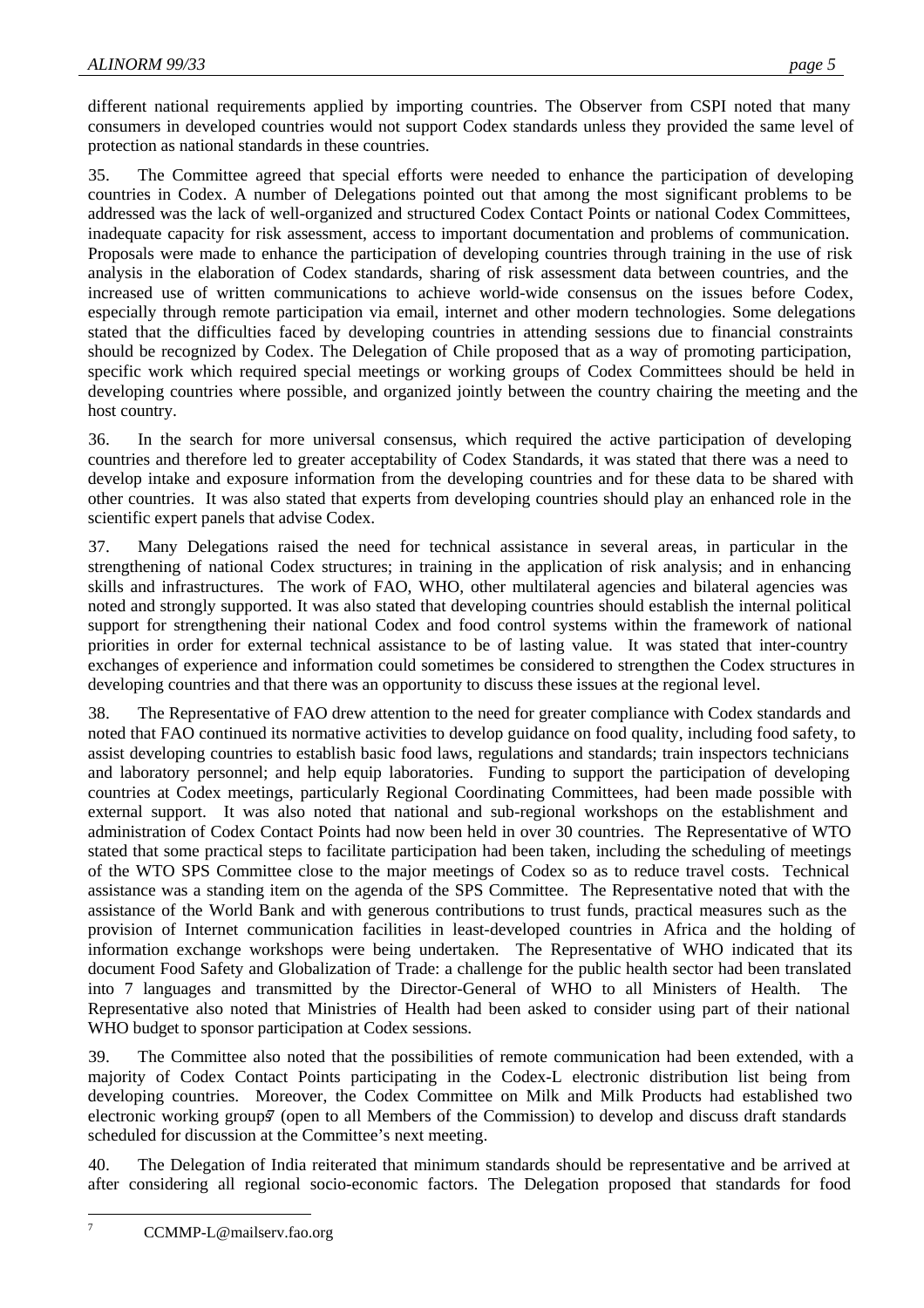commodities having significant international trade implications be identified and taken up for review by consensus on a priority basis.

41. The Committee in general observed that there had to be a uniform and scientific approach to the elaboration of food safety standards, and that such standards should be respected by all countries. It stressed that the level of protection should not be lowered for commercial or trade reasons. The Committee stressed the need for enhanced participation of developing countries in the Codex process through improved infrastructures and communication (especially Internet and other remote participation) and for the provision of technical assistance, partnerships and regional activities. It noted that any consideration of special and differential treatment would need to be on a case-by-case basis and noted the conclusions presented in the working paper. It was suggested that the above issues should be taken up in the consideration of the revision of the Code of Ethics for International Trade in Foods (See also Item 10).

# **Item 6.2 Revision of the Acceptance Procedure**<sup>8</sup>

42. The Committee recalled that following the decision of the 21st Session of the Commission to initiate the revision of the acceptance procedure, the last session had considered proposals for an amended procedure, and agreed that it should be redrafted for further consideration. The Secretariat presented the revised document that had been prepared following the recommendation of the 22nd Session of the Commission to proceed with the revision the procedure rather than abolish it.

43. The Committee recognized that the current procedures had not been used frequently and recalled that Codex standards were a reference in the framework of the WTO Agreements irrespective of acceptance. It was therefore agreed that the current procedure should be revised and updated as it was not any longer adapted to the current context, but should not be abolished.

44. The Committee also noted that although acceptance was not commonly applied, many governments used Codex texts as a basis for their legislation or as a reference for import and export in the areas where no national legislation existed, as it appeared from the information provided at the level of Coordinating Committees. The Committee recognized the necessity to establish a mechanism which would make it easier for governments to provide relevant information on the application and use of Codex standards.

45. Some delegations expressed the view that the present system should be maintained as it allowed governments some time to consider new standards and adapt their regulations accordingly, especially in developing countries. Other delegations pointed out that in view of the request for notification under SPS, the establishment of another such system within Codex would put an additional burden on governments, without any appreciable result. It was also suggested that, in order to simplify the system, notification might be required from governments only in the cases when their national legislation was significantly different from Codex texts. With a view to avoid duplication and coordinate efforts, the Delegation of Chile proposed to study the formalization of an agreement with the SPS and TBT Committees.

46. Some delegations, referring to the notification systems under the SPS and TBT Agreements, pointed out that Codex as an independent body also needed a notification system for its own purposes. This would be useful to provide information to member countries on the application of Codex texts in national regulations, especially for developing countries which might face difficulties to obtain information on the legislation of importing countries. In addition, the establishment of a comparative record would allow monitoring the harmonization of standards in the perspective of the WTO Agreements.

47. In order to simplify the notification system and to make it workable, some delegations were in favour of a suggestion to define priorities for notification and to test the new notification system with a limited set of standards (to be determined), in order to evaluate its efficiency after a few years. It was however recalled that following the request of the 21st Session of the Commission, the establishment of priorities had been considered in Coordinating Committees and in view of the reports provided, the 22nd Session of the Commission had decided that this exercise should be discontinued.

48. Several delegations expressed the view that the proposals included in the document should be simplified; in particular governments should not be required to identify the differences between national regulations and Codex texts. The Committee agreed that this should not be included in the new notification system and noted a proposal to retain "free distribution" as included in the current provisions.

 $\overline{8}$ <sup>8</sup> CX/GP 98/8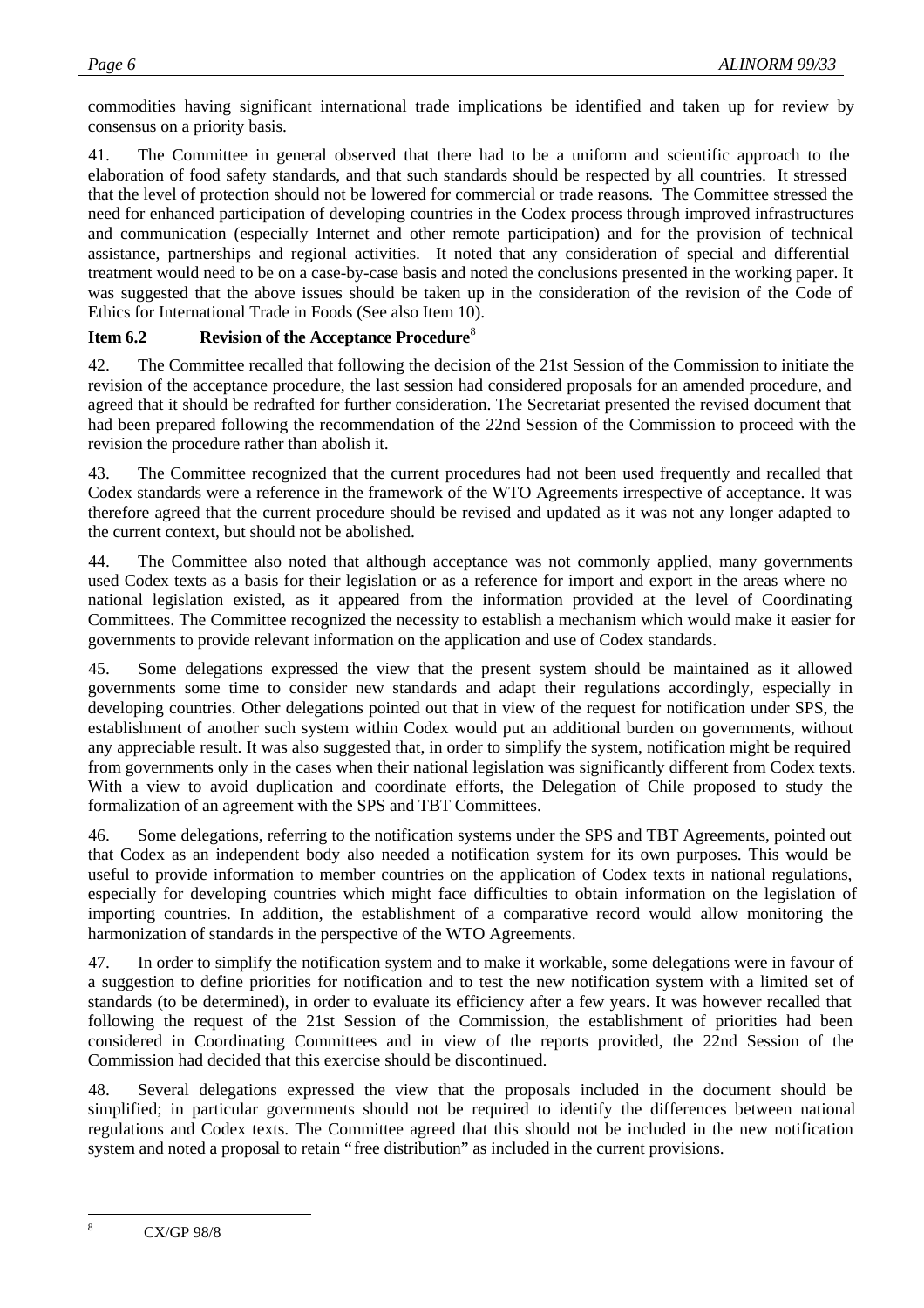49. The Committee agreed that the document should be redrafted by the Secretariat in the light of the above discussion in order to establish a simplified system of notification, for consideration by the next session.

# **REVIEW OF THE STATUS AND OBJECTIVES OF CODEX TEXTS (AGENDA ITEM 7)<sup>9</sup>**

50. The Committee noted that the current status of Codex texts in relation to the SPS Agreement had been clarified by the reply given by the SPS Committee to the Commission's request on this matter. The Executive Committee at its 45th Session had noted the following features in the reply:

- the SPS Committee cannot formally interpret the provisions of the SPS Agreement;
- the Agreement does not differentiate between the terms "standards", "guidelines" or "recommendations";
- there is no legal obligation on WTO Members to apply any of these Codex texts;
- how a text would be applied depended on its substantive content rather than on the category of the text;
- Regional standards are not included in the definition of "international standards" used in the Agreement, but may be applied within a given Region.

51. The Executive Committee had agreed that:

- the reply of the SPS Committee should be brought to the attention of all Codex Committees;
- the reply by the SPS Committee seemed to conclude the correspondence on this matter;
- the work of Codex should move forward without concern arising from minderstandings or misinterpretations as to how Codex standards and related texts might be used;
- the guidance given by the  $22<sup>d</sup>$  Session of the Commission in relation to the status of Codex advisory texts should continue to be adhered to; and
- the Committee on General Principles should examine the possibility of developing a set of appropriate preambular statements explaining the intent of different types of Codex texts.

52. The Committee focussed its attention on the Conclusions and Recommendations contained in paragraphs 56 to 59 of the working paper. It agreed that there was no need for action to be taken in relation to Codex Standards and related texts that:

- meet either or both of the objectives of the Joint FAO/WHO Food Standards Programme and are intended for application by governments; or
- meet either or both of the objectives and are recommendations to Member governments, but where it is for governments to decide how to apply the recommendations within their national legislative framework; or
- provide additional information for the uniform application and interpretation of other standards and texts.

53. Nevertheless, the Committee recommended that the process of review and revision of standards and related texts by specialist Codex Committees should also attempt to clarify the status of several texts identified in the Secretariat report, in particular those listed in paragraphs 32-36 of the working paper.

54. In view of the reply of the SPS Committee, the Committee was of the opinion that the development of a set of preambular statements explaining the intent of the different types of Codex texts was unnecessary.

55. There was considerable debate on the question raised in paragraph 58 of the document, whether the intergovernmental Codex Alimentarius Commission was an appropriate forum for the establishment of standards for voluntary application by commercial partners and whether the so-called "advisory" material should be removed from the Annexes to existing standards. The Delegation of Malaysia drew attention to the Commission's decision reported in paragraph 171 of the report of its 22nd Session (ALINORM 97/37) and stated that until and unless the decision of the Commission was transmitted to all relevant committees, the matter was not appropriate for discussion. Many Delegations expressed their full support for the retention of the advisory material on the basis that it facilitated fair practices in the food trade and was of specific use to developing countries.

 $\overline{9}$ CX/GP 98/9.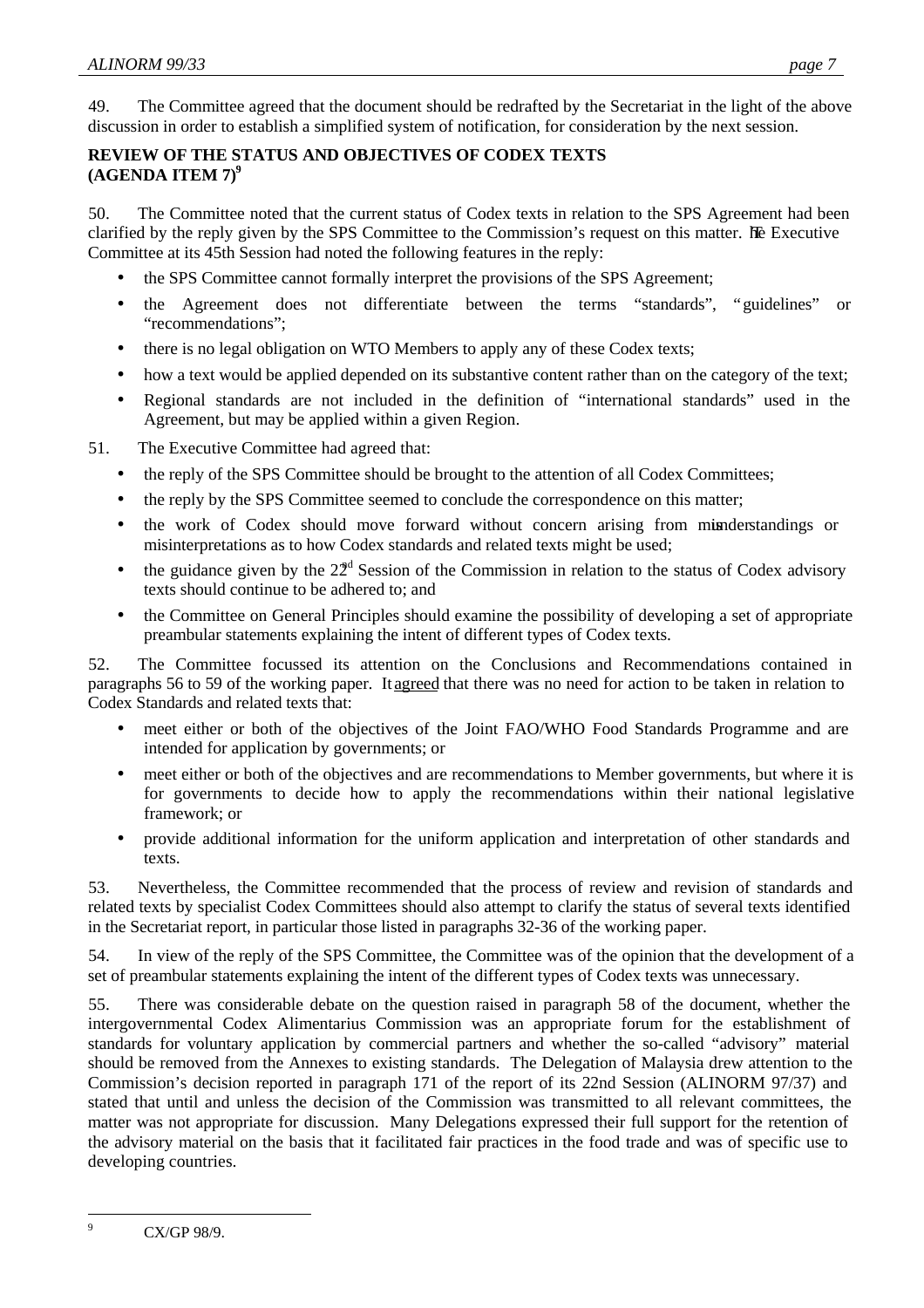56. Other Delegations expressed concern at how such advisory material might be interpreted by the WTO Committee on Technical Barriers to Trade and questioned how such material was to be applied, since it was noted that the TBT Agreement applied to texts whose provisions were not mandatory. It was suggested that a further category of Codex documents might be established which would not be subject to the provisions of the TBT Agreement. Some Delegations were of the opinion that the advisory material in the Annexes to Codex standards should be transferred to such documents, while other delegations proposed that it should be eliminated or phased out progressively.

57. The Committee requested the Secretariat to prepare, together with the Secretariat of the Committee on Technical Barriers to Trade, an analysis of the status of Codex standards with respect to that agreement, for consideration at its next Session. It also accepted the offer of the Delegation of Australia to prepare a paper on its experiences in applying such advisory material through voluntary industry/government/consumer codes of practice.

58. The Committee therefore decided to take no further action at this time on the recommendation in paragraph 58 of the working document.

#### **REVIEW OF THE STATEMENTS OF PRINCIPLE ON THE ROLE OF SCIENCE AND THE EXTENT TO WHICH OTHER FACTORS SHOULD BE TAKEN INTO ACCOUNT - APPLICATION IN THE CASE OF BST AND PST (AGENDA ITEM 8)<sup>10</sup>**

59. The Committee recalled that the Commission at its 22nd Session had decided to suspend consideration of the adoption of the MRLs for Bovine Somatotropin pending re-evaluation of scientific data by JECFA and the CCRVDF and examination of the application of "other legitimate factors" in relation with BST by the CCGP. In reply to a question concerning the re-evaluation of the data by the 50th Session of JECFA, the Committee was informed that the Summary report of this meeting, which included the complete section on BST evaluation had been published and distributed and was available on the Internet. However, the supporting toxicological monographs were not yet available and the final report, following editing, would be published by WHO in the coming months. Since PST had not been evaluated by JECFA, the Committee could not consider this specific case.

60. The Committee reasserted the primary role of science in health related issues, as reflected in the current work on risk analysis in relation to food safety. It had an extensive discussion on the application of the second statement of principle concerning "other legitimate factors relevant for the health protection of consumers and for the promotion of fair practices in the food trade".

61. Several delegations and the Observer from the EC expressed the view that Codex Committees were not expert groups and that their role was not limited to systematic integration of JECFA recommendations in standards and other texts. They expressed policy choices consistent with the overall responsibility of Codex committees in carrying out risk management, whereas risk assessment was the role of expert groups. As representatives of governments, member countries had to take political decisions which integrated a number of factors in addition to risk assessment. They pointed out that Codex standards aimed at both protecting consumer health and ensuring fair practices in the food trade, and that the distinction between safety and quality aspects was not always clear.

62. In this perspective, these Delegations stated that the consideration of other legitimate factors in the decision process was essential and several elements should be considered in the case of BST. Toxicological evaluation was not the only element to be considered; as in the case of additives with an ADI not specified, technological justification and need had to be considered and these did not exist in the case of BST. In addition they stated that only intensive production systems allowed its use, which was contrary to the agricultural policy followed by many countries and generally detrimental to the environment, while it would not be generally accessible to developing countries. Reference was also made to a potential reduction of animal immune defences and the risk of increased antibiotics use as a consequence. These delegations, recalling the opposition of some consumers to the use of BST, emphasized the importance of consumer concerns as a legitimate factor, in order to ensure that Codex standards were based on consensus and were largely accepted. The Observer from CSPI stated that the wider acceptance of standards in world trade depended on recognition of societal values.

 $10$ <sup>10</sup> CX/GP 98/10, CRD 7 (comments of France); CRD 9 (Comments of Thailand); CRD 2 (Comments of CSPI); CRD 5 (Comments of COMISA); CRD 10 (Discussion paper by Consumers International); Unnumbered CRD (Comments of CIAA).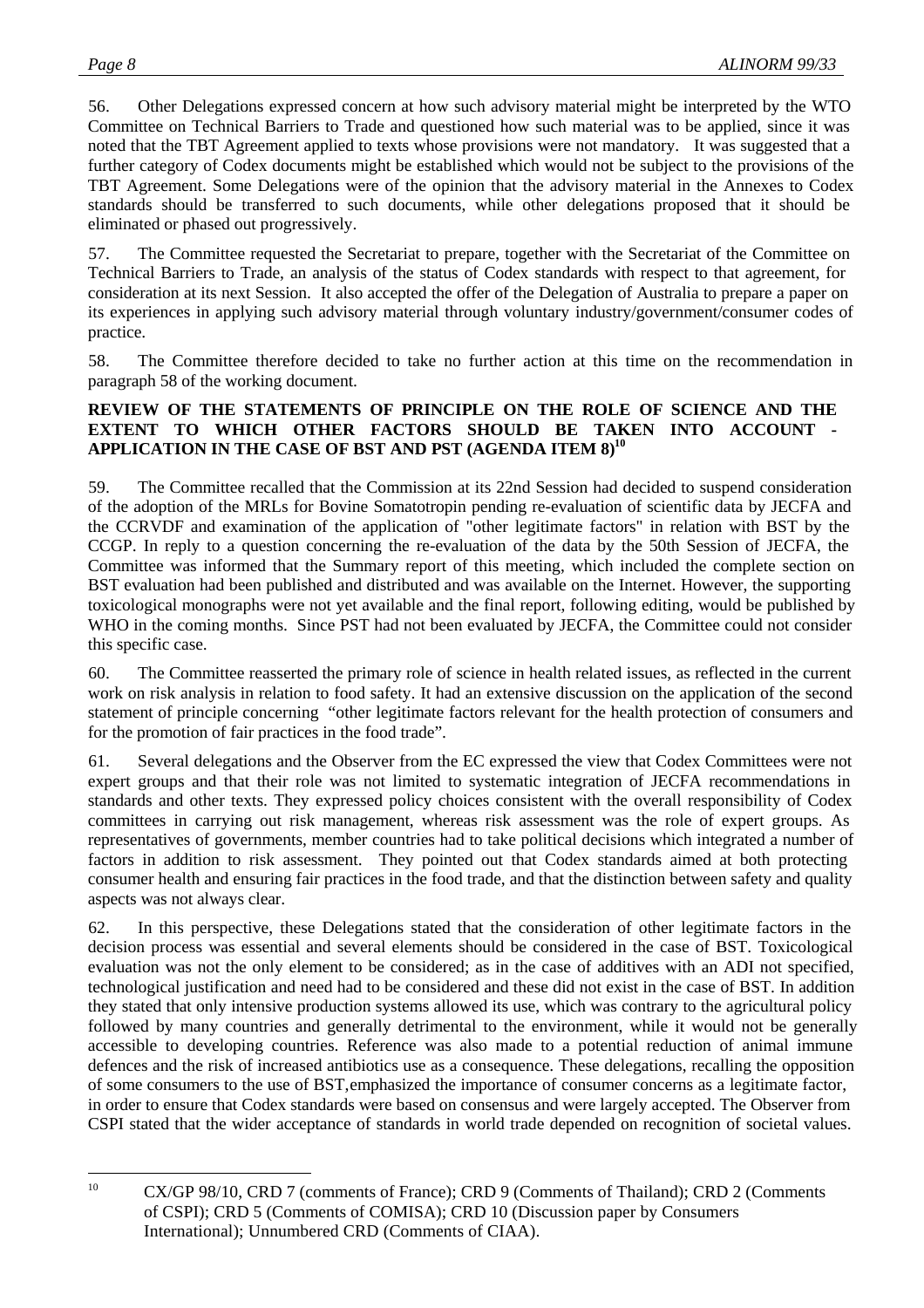The Observer of the WVA asked the Committee to consider animal health and animal welfare in the case of BST as a legitimate factor to be considered in the discussion process.

63. Other delegations and the Observer from COMISA supported the recommendations of the document and stressed that science-based risk assessment should be the determining factor when addressing a food safety issue such as the setting of MRLs for veterinary drugs. They recognized that while other factors were integrated in the definition of policy at the national level, the purpose of international standards was to provide a reference for the protection of health, as defined under the SPS Agreement, when sanitary measures were concerned. The factors mentioned by those delegations opposing the MRL for BST might be considered at the national level but were not relevant in the framework of Codex; especially matters such as animal health and environment were outside its competence. In addition, no objective criteria had been put forward to justify specific economic or other problems related to BST, and the prohibition of BST appeared to be more restrictive to trade than necessary.

64. These Delegations were of the opinion that the application of factors such as environmental concerns, consumer choice, animal welfare greatly differed from one country to another and should be addressed at the national level; some delegations also pointed out that consumer concerns or preferences were different between developed and developing countries.

65. The Observer from the European Community wished to clarify an erroneous impression that the EC had prohibited the import of milk and milk products derived from animals treated with BST. In fact, no such prohibition had been introduced: there was a moratorium on the use of BST in the European Union until the end of 1999. Therefore no trade problems existed.

66. Attention was also drawn to the fact that in the Codex Statements of Principle, the term "other legitimate factors" was not open-ended but was limited to those relevant to the health protection of the consumer and ensuring fair practices in the food trade. It was considered important to work within the terms of reference of these principles. Other Delegations believed that even though animal welfare and the environment were not part of Codex objectives, states should legitimately ensure consistency in their actions by refusing decisions taken in the area of Codex work which would have negative effects on animal health or the environment.

67. Some delegations and the Observer from Consumers International noted both the difficulties and the importance of determining the legitimacy or relevance of other factors andemphasized that they should be clearly identified and based on objective criteria, in order to prevent their use as a disguised barrier to trade, especially in view of the TBT Agreement provisions that "technical regulations shall not be more traderestrictive than necessary". Some delegations also raised the issue of the stage in the decision process where other factors should be taken into account, and how this could be achieved at the national and the international levels.

68. It was pointed out that in practice, other factors were already being integrated in the elaboration process and that should be recognized formally in the Procedural Manual through appropriate recommendations. This was the case of risk management decisions, where practical aspects such as manufacturing practices, feasibility and economic cost, had to be integrated into the process. In addition, several areas of Codex work were not related to food safety and science was not the critical element in the decision process: the objective of food labelling texts was to provide reliable information to the consumer, as well as consideration of sound science in relation to health-related issues where applied to specific labelling provisions in Codex Standards and guidelines; while many commodity standards were intended to ensure fair trade practices and protect the economic interests of exporting and importing countries. The Observer from CIAA stated that labelling was a limited resource that should not be over-used and that consumer protection and consumer information should not be confused. The Chairperson of the Codex Committee on Food Labelling and others suggested that in order to ensure that other factors were being identified appropriately and consistently by different bodies of Codex, a general policy on the integration of other factors be articulated by the Committee on General Principles.

69. Several delegations proposed to discuss first the other factors from a general point of view before applying them to the case of BST. The Secretariat however recalled that the mandate given to the Committee by the Commission referred explicitly to the application of these factors to BST, and not to a general consideration of the issue. However, it was also noted that in the framework of the discussion on risk analysis the Commission had endorsed the recommendations of the Joint FAO/WHO Expert Consultation on Risk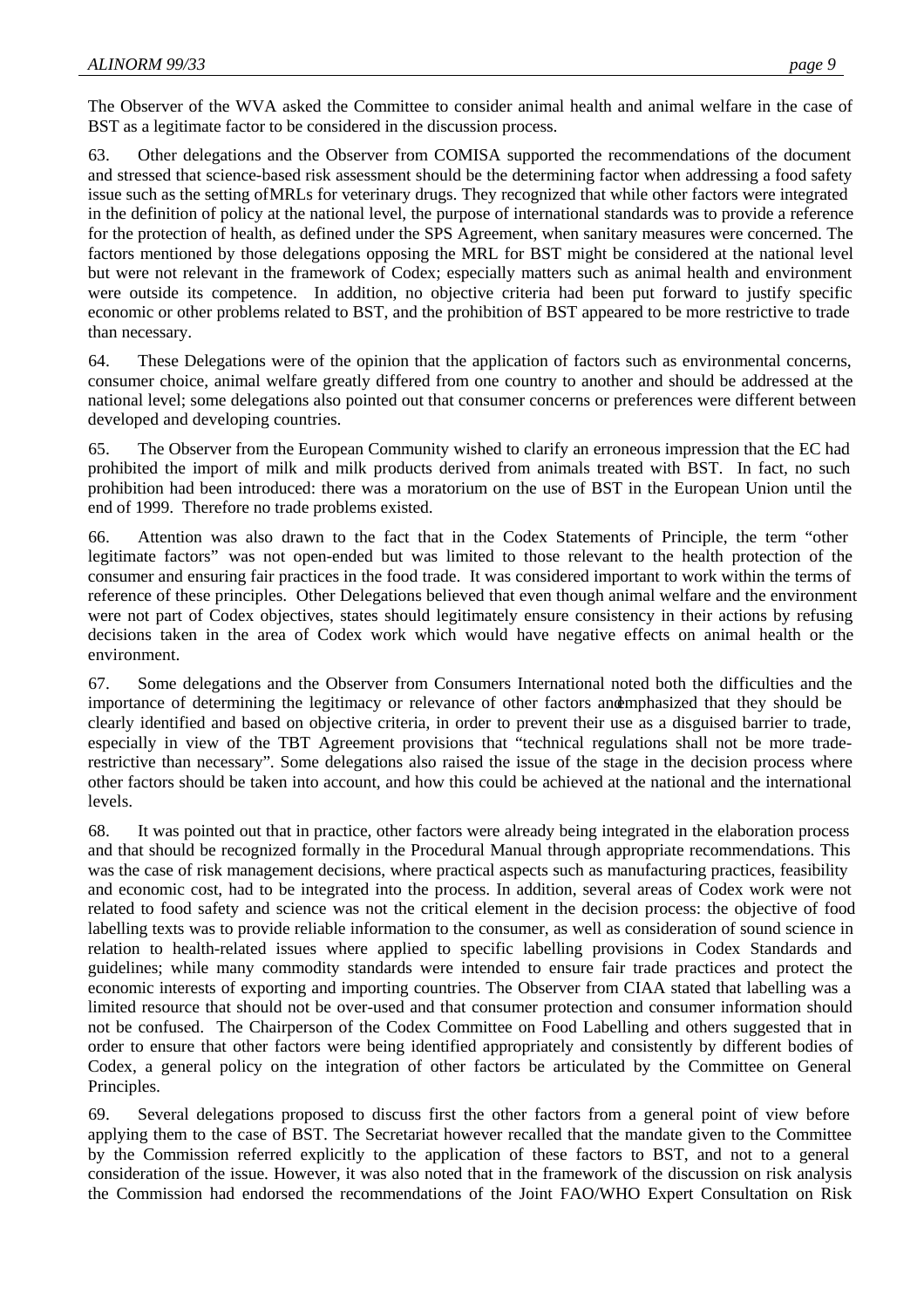Management to the effect that the application of the second Statement of Principle should be clarified. It was therefore recognized that this issue should be addressed by the Committee.

70. The Committee recognized that no consensus existed at this stage on the application of other factors in the case of BST and that further discussion was needed. It agreed that although the general and specific issues under consideration were related, they should be clearly identified in order to avoid confusion and to facilitate discussion. To this effect, the Committee agreed that two papers should be prepared by the Secretariat on these issues: 1) consideration of other legitimate factors in the framework of risk analysis as recommended by the Commission, and 2) application of other legitimate factors to the case of BST. The Committee agreed to return to these matters at its next Session. It was noted that the Committee should endeavour to decide the latter issue at its 14th Session so that the matter could be considered by the Commission at its 23rd Session. It was further noted that the general consideration of other legitimate factors should be viewed as a longer-term process.

# **REVISION OF THE PROCEDURAL MANUAL (AGENDA ITEM 9)**

#### *ITEM 9.1 PROPOSED DRAFT PRINCIPLES CONCERNING THE PARTICIPATION OF INTERNATIONAL NON-GOVERNMENTAL ORGANIZATIONS IN THE WORK OF THE CODEX ALIMENTARIUS COMMISSION<sup>12</sup>*

71. The Committee noted that the Commission had requested the development of guidelines for the participation of International Non-governmental Organizations (NGOs) in the work of Codex. The Committee welcomed the proposals contained in the document as contributing to the process of transparency and clarity in decision-making in the framework of the Joint FAO/WHO Food Standards Programme. The Committee noted that the proposals related only to the procedures for granting "Observer Status" to NGOs in Codex under the provisions of Rule VII of the Commission's Rules of Procedure and did not relate to the participation of NGOs in national delegations, as the composition of national delegations was a matter for national governments to decide.

72. Furthermore, it was noted that the proposals did not relate to the participation ofNGOs specified in other parts of the Procedural Manual, for example the special reference made to the role of IDF in the Uniform Procedures for the Elaboration of Codex Standards and Related Texts.

73. Several Delegations expressed the need for rules and guidelines which, while encouraging the participation of NGOs (especially consumer NGOs) did not diminish the role of the Commission as an intergovernmental body. There was general agreement that the proposal to include a provision for NGOs that were national in structure, but international in their scope of activity, should not be pursued. It was proposed that the relationship between an NGO and its members could be based on appropriate methods whereby members expressed their views.

74. Several Delegations questioned the proposal that where several NGOs were active in a given field of the Commission's activity, in principle only one should be granted Observer status on the basis that this would discourage the open participation of many NGOs which contribute positively to the Codex process. Other Delegations felt that this provision was helpful. The Committee decided to place the provision in square brackets and ask for further comments.

75. The Committee agreed that there should be clarification as to the nature of the documentation provided to NGOs, and that the limit of 2,000 words for written statements submitted by NGOs to Codex meetings should be deleted.

76. In regard to the review of "Observer Status" it was agreed that the period of time during which an NGO might be deemed not to have sufficient interest to warrant continuation of the status, be extended from 2 years to 4 years. It was also agreed to revise the questionnaire of information required of NGOs applying for "Observer Status" to simplify it and to ask essential questions relating to the credibility of the applicant organization.

77. The Committee noted that Rule VII provided for the relationship between NGOs and the Commission to be handled by the Directors-General. The question was raised as to whether Members of the Commission

 $11\,$ <sup>11</sup> ALINORM 97/37, para. 163.<br> **12** CV/CD 98/11 Days 1. CV/CD

<sup>12</sup> CX/GP 98/11-Part 1; CX/GP 98/11-Part , Addendum 1 (Comments of Consumers International); CRD 1 (Comments of CSPI); CRD 13 (Comments of Cyprus).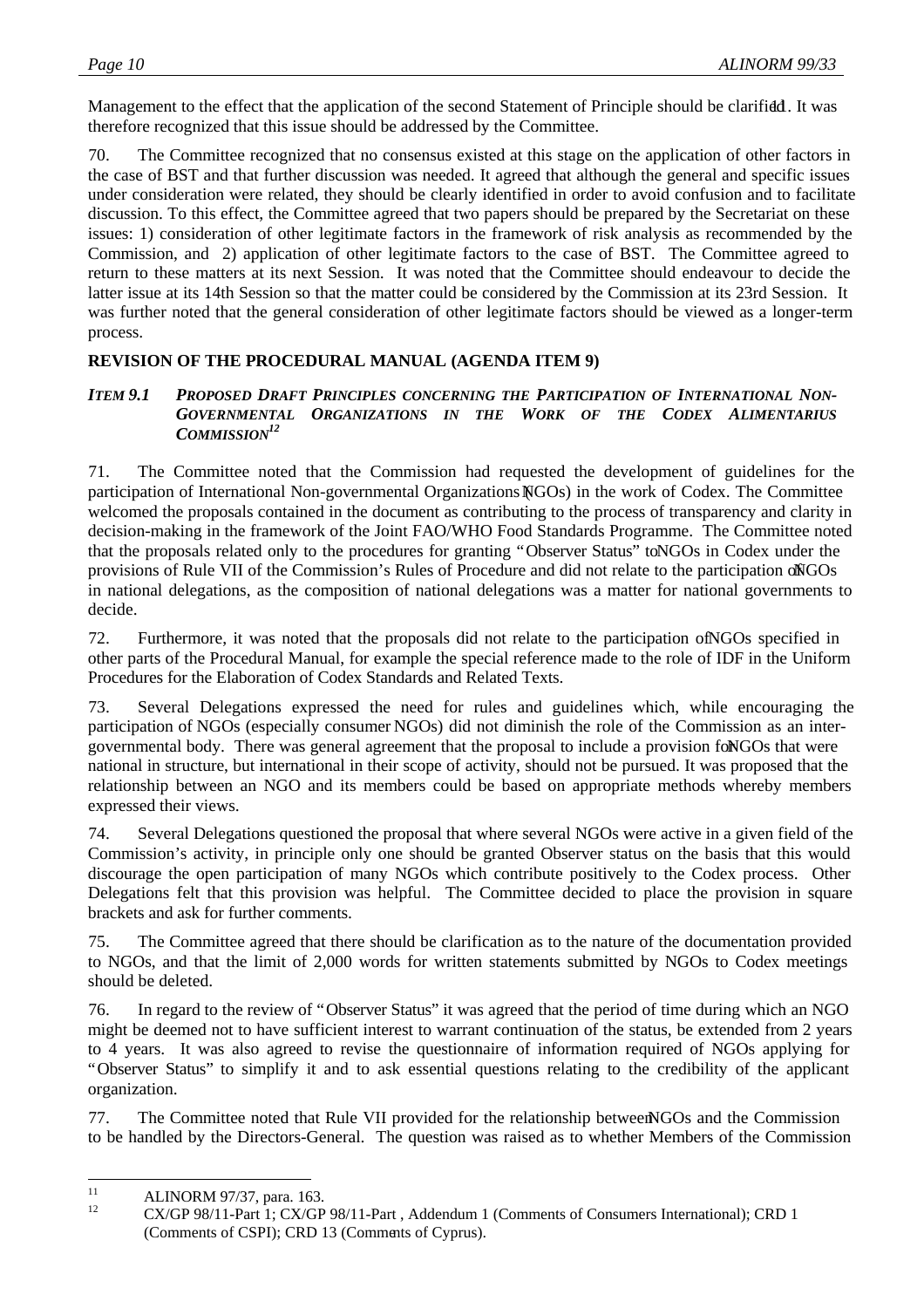should not decide the extent of NGO participation and whether proposals for admission to "Observer Status" should not be approved by the Commission itself, on the recommendation of the Directors-General.

#### *STATUS OF THE PROPOSED DRAFT PRINCIPLES CONCERNING THE PARTICIPATION OF INTERNATIONAL NON-GOVERNMENTAL ORGANIZATIONS IN THE WORK OF THE CODEX ALIMENTARIUS COMMISSION*

78. The Committee requested the Secretariat to revised the proposed Draft Guidelines in light of the above discussion and circulate them for government comments and for consideration at the Committee's next Session.

### **ITEM 9.2 PROPOSED DRAFT CRITERIA FOR THE ESTABLISHMENT OF** *AD HOC* **INTERGOVERNMENTAL TASK FORCES***<sup>13</sup>*

79. The Committee recalled that the establishment of ad hoc Intergovernmental Task Forces had been proposed by FAO Conference and Council as a means of providing flexibility in the establishment of new subsidiary bodies in place of establishing new permanent subsidiary bodies. The Committee noted that the proposals before it envisaged a revision of the Criteria for the Establishment of Work Priorities and for the Establishment of Subsidiary Bodies of the Codex Alimentarius Commission by separating the criteria for work priorities from the criteria for the establishment of subsidiary bodies.

80. Concerns were expressed that the establishment of ad hoc task forces might result in a duplication of work with ordinary Codex Committees and no budget savings would be made. However, the Committee agreed with the general direction of the proposal. It stressed that when new work was being considered, first priority should be to allocate work to an existing body, if necessary by expanding its Terms of Reference. New bodies should be established only if this were deemed to be impractical or inappropriate. It also agreed that the guidelines should state explicitly that ad hoc Intergovernmental Task Forces would be open to all Members of the Commission and follow the same Rules and Elaboration Procedures as other Codex bodies.

81. On this basis, the Committee amended the proposed criteria.

# *STATUS OF THE CRITERIA FOR THE ESTABLISHMENT OF WORK PRIORITIES AND CRITERIA FOR THE ESTABLISHMENT OF SUBSIDIARY BODIES*

82. The Committee agreed to submit these two texts, as contained in Appendices II and III to this report, to the Commission for adoption at its 23rd Session and subsequent inclusion in the Procedural Manual. The existing Criteria for the Establishment of Work Priorities and for the Establishment of Subsidiary Bodies of the Codex Alimentarius Commission would then be withdrawn.

83. The Delegation of Switzerland expressed the view that criteria regarding the establishment of formal working groups in Codex Committees were needed.

# **REVIEW OF THE CODE OF ETHICS IN INTERNATIONAL TRADE IN FOODS**

# **(AGENDA ITEM 10)**<sup>14</sup>

84. The Committee recalled that a Circular Letter had been sent to seek the views of member countries on the opportunity of revising the Code in view of the need to update a number of references, especially as a result of the conclusion of the WTO Agreements and the work of the Committee on Food Import and Export Inspection and Certification Systems.

85. The Committee generally agreed that the Code of Ethics was still needed to provide general guidance for the conduct of international trade, although several texts already covered the issues relating to import/export.

86. The Delegation of Austria, expressing the views within the European Union, stressed the importance of ethical aspects, suggesting that the title of the Code should be amended to reflect more precisely its broadened purpose (viz. "Ethical and General Principles"). It was proposed that the revised text should include the following elements: other legitimate factors; problems related to rejection of consignments on safety grounds; nutrition and health claims; and the status of Codex texts. It was also proposed to introduce a general requirement to limit chemical substances to a reasonable minimum.

<sup>13</sup> <sup>13</sup> CX/GP 98/11-Part II.

<sup>14</sup> CL 1998/2-GP, CX/GP 12 (comments of the Netherlands, United States, Slovak Republic, Cuba, European Community, Consumers International), CRD 13 (Cyprus)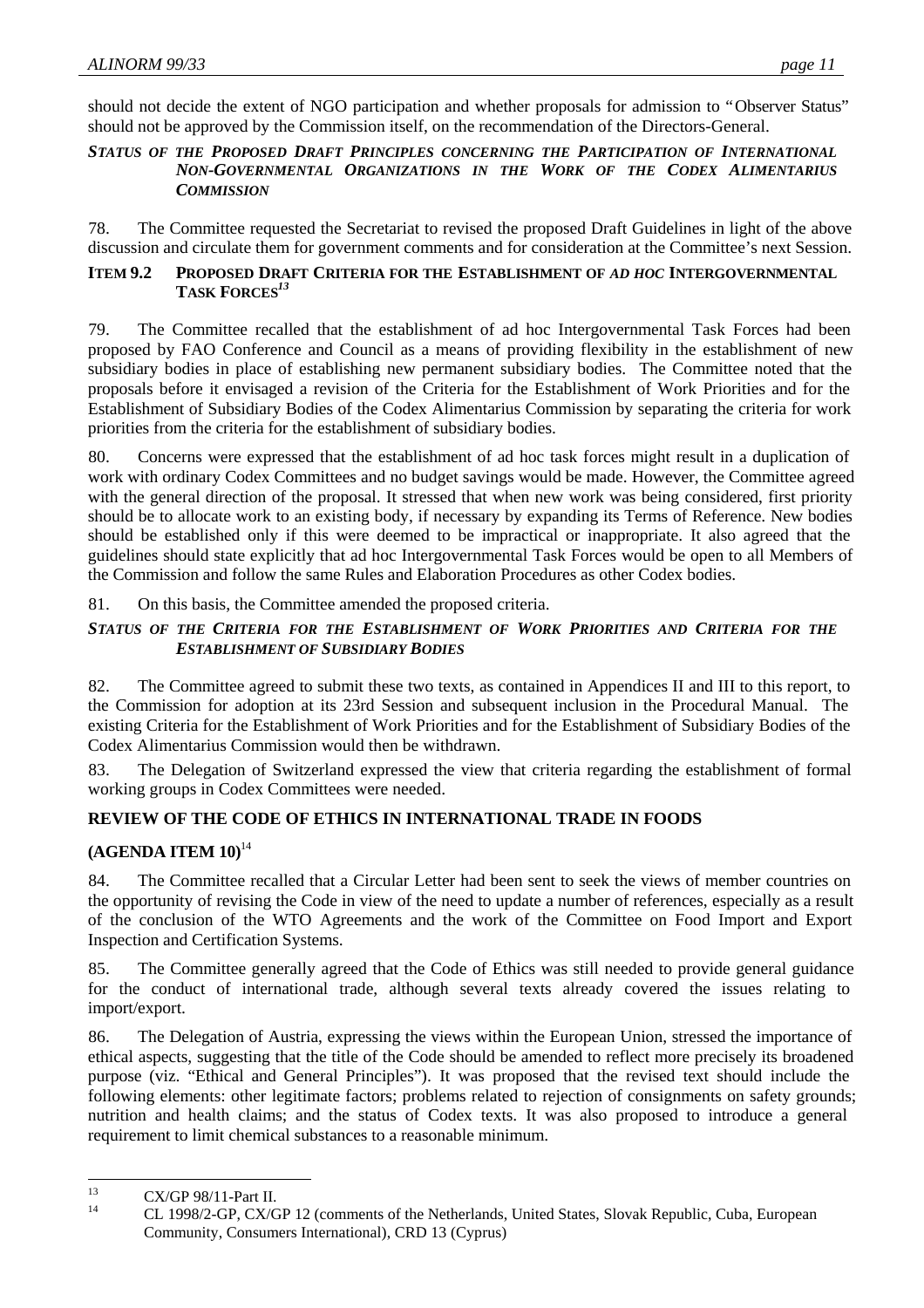87. Other delegations, while supporting the revision of the current text, expressed their objection to the inclusion of new elements such as "other factors", as the Code should focus on ethical issues; in addition, questions concerning the limits for chemical substances in food should be addressed in the framework of the discussion on risk analysis in the CCGP and in other concerned committees.

88. Several delegations supported the inclusion in the Code of a statement on special and differential treatment for developing countries. It was proposed that the Code should be self-standing and would include all of the pertinent provisions coming from other Committees.

89. The Committee agreed that coordination with other concerned committees would be exercised where necessary, especially as regards inspection and certification and food safety matters. As regards health claims, it was recalled that the Committee on Food Labelling was currently elaborating guidelines in this area, and was generally responsible for such matters, in coordination with the Committee on Nutrition and Foods for Special Dietary Uses.

90. The Committee agreed to propose to the Commission the revision of the Code as new work, following which a revised draft would be prepared by the Secretariat and circulated for comments prior to the 15th Session of the Committee.

# **OTHER BUSINESS, FUTURE WORK AND DATE AND PLACE OF THE NEXT SESSION (AGENDA ITEM 11)**

#### **MRLS FOR PESTICIDES AND VETERINARY DRUGS**

91. The Chairman of the Committee on Pesticide Residues, Dr. van Eck (Netherlands) drew the attention of the Committee to the problems arising from the establishment of different MRLs for the same compounds in the same commodity when used as pesticides or as veterinary drugs, and stressed the importance of improving coordination between the CCPR and the Committee on Residues of Veterinary Drugs in Foods, as well as among delegates at the national level attending meetings of these committees; similarly the approaches followed by the corresponding expert groups, JECFA and JMPR should beharmonized. These views were supported by the Chairman of the CCRVDF, Dr. Sundlof (USA).

92. The Delegation of Canada indicated that other inconsistencies existed in the definition of some commodities and the expression of the MRL for pesticides and for veterinary drugs, and the Committee agreed that this should be addressed by the concerned committees (CCPR, CCRVDF, Committee on Methods of Analysis and Sampling, Committee on Meat Hygiene). The Delegation also stressed the importance of coordinating the work on method validation currently underway in the CCPR, CCRVDF and CCMAS, while recognizing that the objectives and needs of these committees might be different.

93. The Secretariat informed the Committee that the Joint FAO/IAEA Expert Consultation on the Validation of Analytical Methods for Food Control (Vienna, December 1997) had been convened with the purpose of establishing a common basis for method validation and would provide guidance to Codex Committees in this area, with a view to achieving a harmonized approach. The Committee recognized that the harmonization of risk assessment and risk management procedures across Codex work was an essential element of the standard setting process and that efforts should be pursued to strengthen coordination between committees in this perspective.

94. The Delegation of Egypt raised the issue of the establishment of pesticide MRLs in fish and in aromatic herbs, in view of its importance for export purposes and the Committee noted that this question should be submitted to the CCPR, which would be prepared to consider proposals if relevant data were provided.

#### **DISTRIBUTION OF DOCUMENTS**

95. In reply to a question by the Delegation of Switzerland, the Secretariat recalled that Codex working documents were placed on the Internet prior to the sessions of committees and that the distribution of Circular Letters was restricted to Codex Contact Points and international organizations. The Codex-L List included the Contact Points, chairpersons of Committees and international organizations, and was used to distribute Circular Letters, working documents and reports. The Secretariat drew the attention of the Committee to the document prepared for the Executive Committee15, which provided the update on the distribution of documents, including the modalities of access to the Codex web site and Codex-L List. Throughout the meeting countries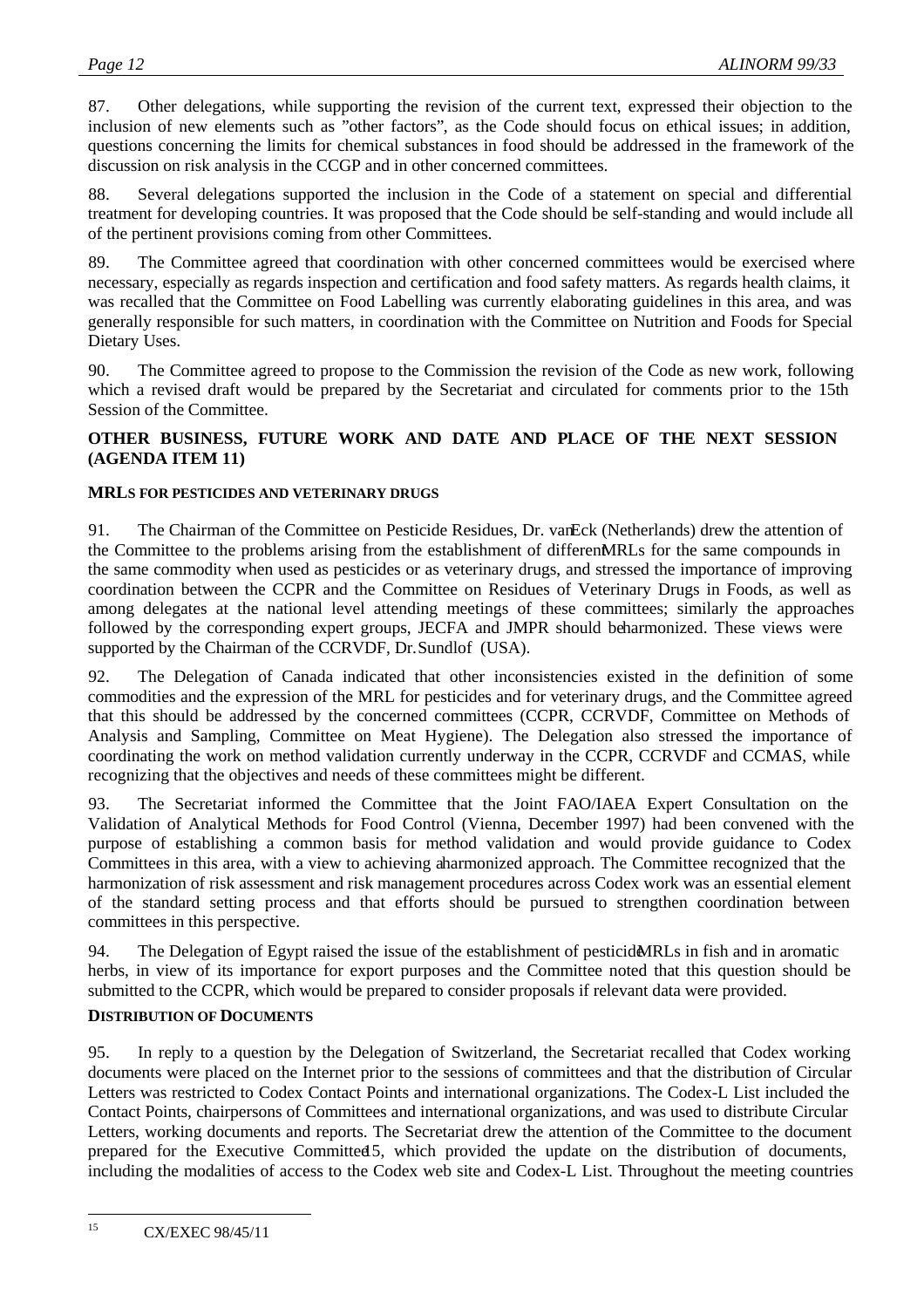raised the problems they had in receiving documents and stressed the necessity to provide documents in the non-English languages in time in order to avoid additional costs to developing countries.

#### **FUTURE WORK**

96. The Committee noted that its future work would include the following items carried forward from its discussions at the present session:

- Risk Analysis (Definitions and Working Principles);
- Measures intended to facilitate consensus;
- Special and differential treatment of developing countries;
- Acceptance/notification procedures;
- Examination of the TBT Agreement as it relates to Codex standards and texts;
- Application of Codex "Advisory" texts (Paper by Australia);
- The role of science and other legitimate factors in general;
- The role of science and other legitimate factors in relation to BST:
- Draft Principles concerning the Participation of International Non-Governmental Organizations in the Work of the Codex Alimentarius Commission;
- Proposed "Core Functions" of Codex Contact Points;
- Application of Rule VII of the Commission's Rules of Procedure;
- Revision of the Code of Ethics (subject to approval by the  $2\frac{3}{5}$  Session of the Commission.

97. The Delegation of Switzerland recalled its proposal to discuss the subject of criteria for the establishment and operation of ad hoc working groups, but the Committee agreed not to consider the matter at this stage.

#### *DATE AND PLACE OF THE NEXT SESSION*

98. The Committee was informed that its Fourteenth Session would be held from 26 to 30 April 1999 in Paris.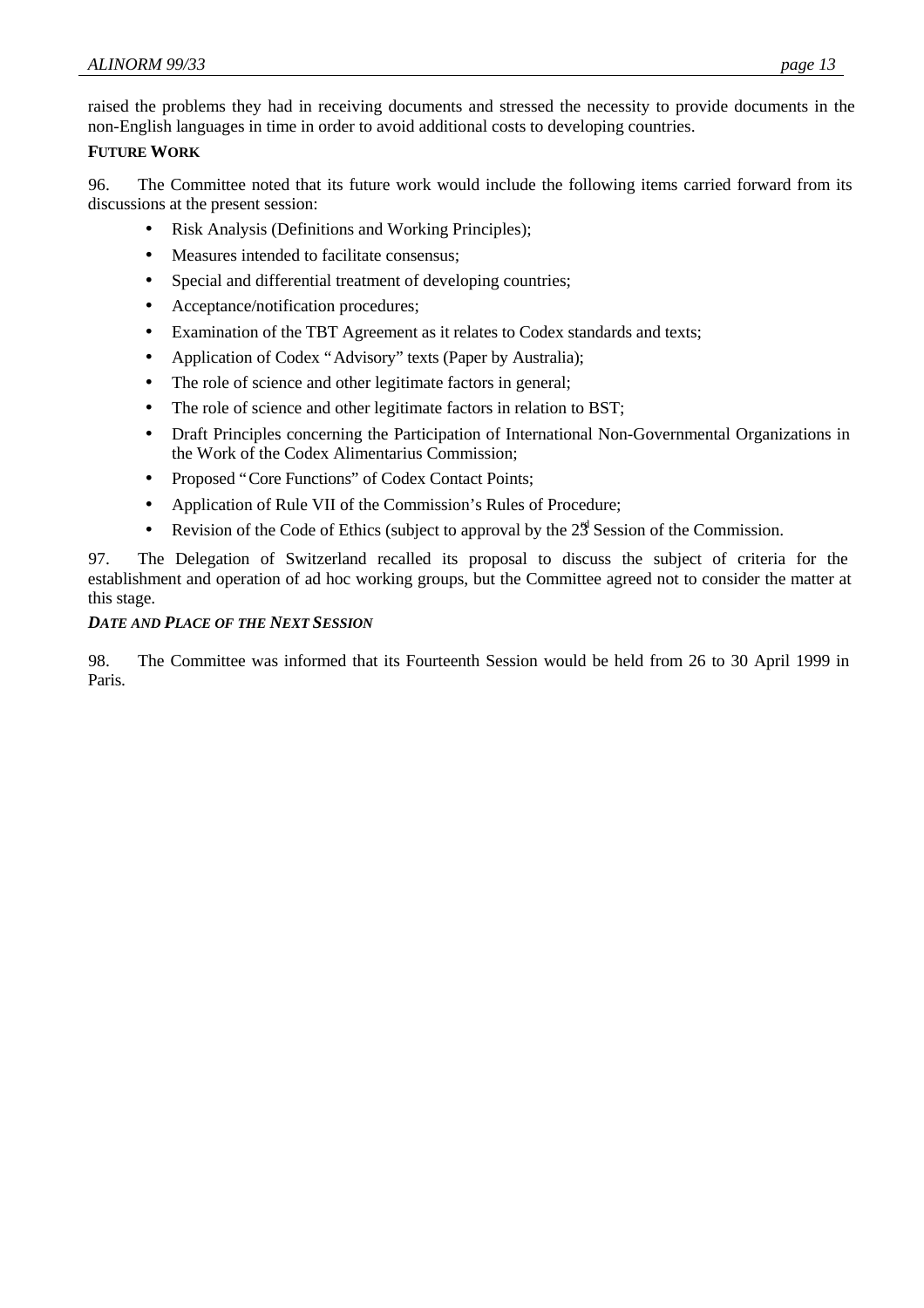| <b>Subject Matter</b>                                                                      |  | <b>Action by</b>        | <b>Reference</b> in<br><b>ALINORM 99/33</b> |
|--------------------------------------------------------------------------------------------|--|-------------------------|---------------------------------------------|
| Criteria for the Establishment of Work                                                     |  | Governments             | para. 82                                    |
| Priorities (revised)                                                                       |  | 23rd CAC                | Appendix II                                 |
| Criteria for the Establishment of Subsidiary                                               |  | Governments             | para. 82                                    |
| Bodies (revised)                                                                           |  | 23rd CAC                | Appendix III                                |
| Definitions of Risk Analysis Terms                                                         |  | Governments             | para. 16                                    |
|                                                                                            |  | 14 <sup>th</sup> CCGP   |                                             |
| <b>Status of Codex Standards and Related texts</b>                                         |  |                         |                                             |
| - Standards                                                                                |  | Australia/Secretariat   | para. 57                                    |
| - Related Texts                                                                            |  | $14^{\text{th}}$ CCGP   | para. 53                                    |
|                                                                                            |  | <b>Codex Committees</b> |                                             |
| Measures to facilitate consensus                                                           |  | Secretariat             | para. 30                                    |
|                                                                                            |  | $14^{th}$ CCGP          |                                             |
| Consideration of special treatment for                                                     |  | Secretariat             | paras. 41, 88                               |
| developing countries                                                                       |  | $14^{\text{th}}$ CCGP   |                                             |
| <b>Acceptance Procedure</b>                                                                |  | Secretariat             | para. 49                                    |
|                                                                                            |  | 14th CCGP               |                                             |
| Consideration of factors other than science in<br>the decision process/ in relation to BST |  | Secretariat             | para. 70                                    |
|                                                                                            |  | 14 <sup>th</sup> CCGP   |                                             |
| Principles concerning the participation of                                                 |  | Secretariat             | para. 78                                    |
| NGOs in the work of Codex                                                                  |  | 14 <sup>th</sup> CCGP   |                                             |
| "Core Functions" of Codex Contact Points                                                   |  | Secretariat/Governments | paras. 7, 96                                |
|                                                                                            |  | $14^{\text{th}}$ CCGP   |                                             |
| Application of Rule VII of the Rules of                                                    |  | Secretariat             | paras. 11, 96                               |
| Procedures                                                                                 |  | 14 <sup>th</sup> CCGP   |                                             |
| Review of the Code of Ethics                                                               |  | CAC                     | para. 90                                    |
|                                                                                            |  | $15^{\text{th}}$ CCGP   |                                             |

# **SUMMARY STATUS OF WORK**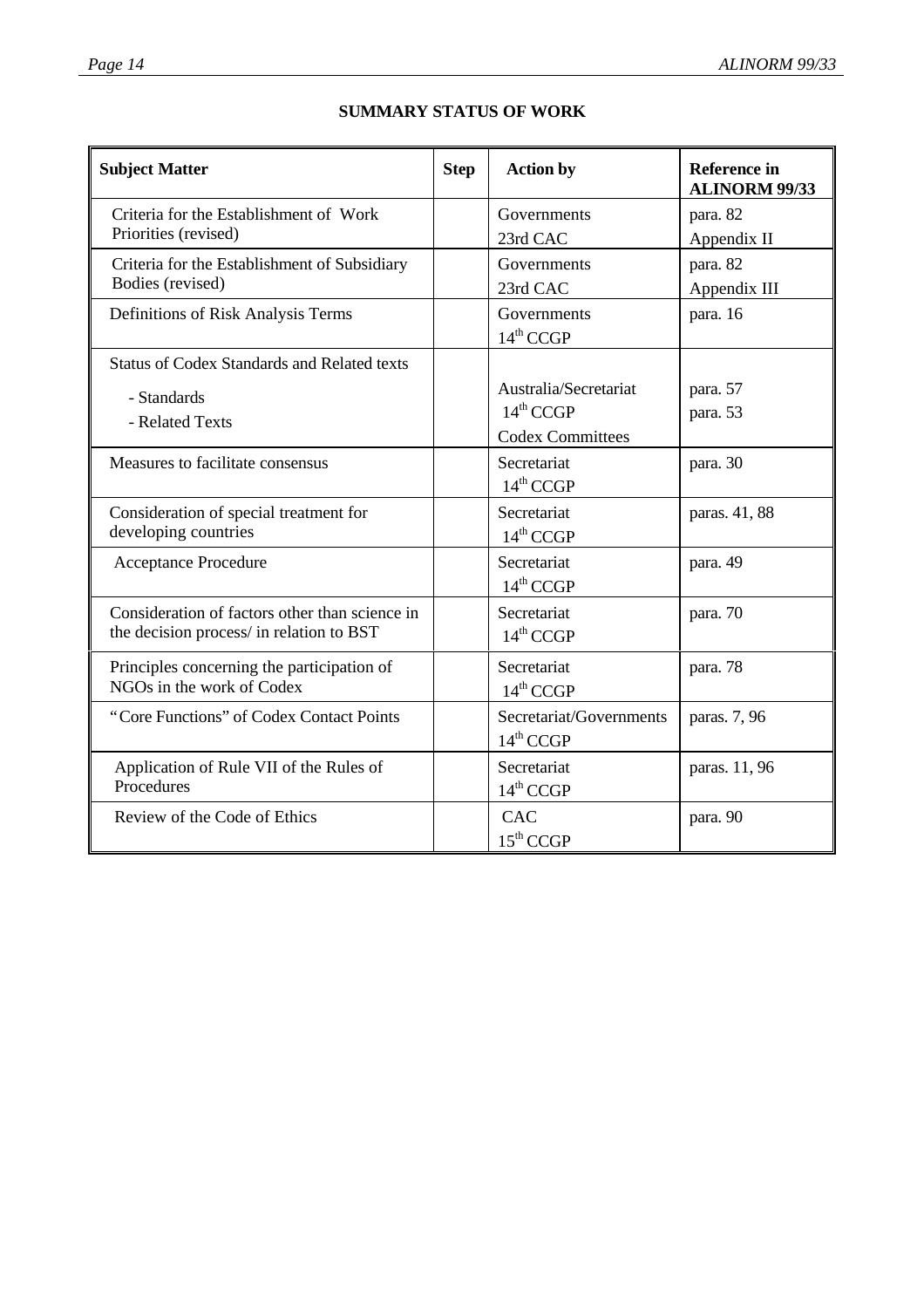# **ALINORM 99/33 APPENDIX I**

# **LIST OF PARTICIPANTS/LISTE DES PARTICIPANTS**

# **LISTA DE PARTICIPANTES**

*CHAIRMAN/PRÉSIDENT/PRESIDENTE*

Professeur Pierre LOUISOT Faculté de Médecine Lyon-Sud Département de Biochimie B.P. 12 – 69921 Oullins, FRANCE Tel : 33 04 78 86 3155 Fax : 33 04 78 50 71 52

#### *ALGERIA/ALGERIE/ARGELIA*

Mme Ouahiba GHALEM Sous-Directeur de la Normalisation Ministère de l'Agriculture et de la Pêche Bd Amirouche Alger Tel : 02 74 64 07

#### *ARGENTINA/ARGENTINE*

Dr. Andrés PINARD Sous-Directeur National du ANMAT Administration Nationale des Médicaments de l'Alimentation et de laTechnologie Av. de Mayo 869 – BS – CAP. FED (1084) Tel : 340 0886 - Fax : 340 0886 Email : apinard@anmar.gov.ar

#### *AUSTRALIA/AUSTRALIE*

M. Digby GASCOINE Director, Policy and International Division Australian Quarantine and Inspection Service GPO Box 858 Canberra ACT 2601 Tel : 61 (0)2 62 72 55 84 Fax : 61 (0) 2 62 72 33 07 Email : digby.gascoine@dpie.gov.au

M. Ian LINDENMAYER Managing Director Australia New Zealand Food Authority 55 Blackall St - Barton A.C.T. Tel : 61 (0)2 62 71 22 00 Fax : 61 (0)2 62 71 22 61 Email : ian.lindenmayer@anzfa.com.au Dr. Gordon BURCH Chief Scientist Australia New Zealand Food Authority PO Box 7186 Canberra Mail Centre ACT 2610 Tel : 61 (0)2 62 71 22 15 Fax : 61 (0)2 62 71 22 06 Email : gordon.burch@anzfa.gov.au

Mme Rose TOO Australia New Zealand Food Authority 55 Blackall St Barton A.C.T. 2600 Tel : 61 (0)2 62 71 22 22 Fax : 61 (0)2 62 71 22 61 Email : rose.too@anzfa.gov.au

#### *AUSTRIA/AUTRICHE*

Dr. Arnulf SATTLER BKA, Div. VI/B/1 RadetzkyustraBe 2, A-1031 Vienne Tel : 43 1 71172 4805 Fax : 43 1 71172 4681

#### *BANGLADESH*

M. Md. Mustafizur RAHMAN Second Secretary Ambassade du Bangladesh 39 rue Erlanger 75016 Paris (France) Tel : 01 46 51 90 33 Fax : 01 46 51 90 35 Email : bdootran@club-internet.fr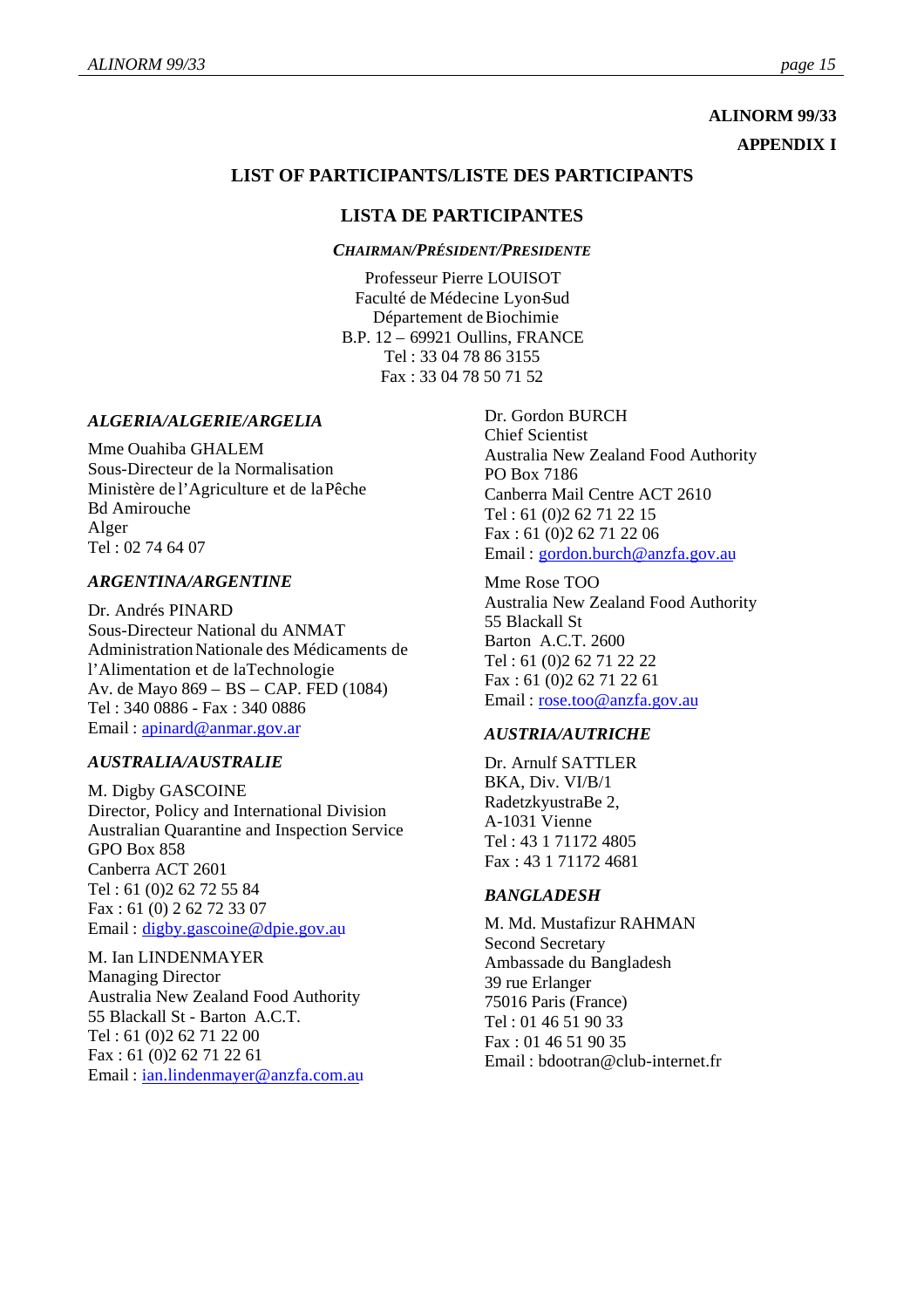# *BELGIUM/ BELGIQUE/BELGICA*

M. Charles CREMER Chef de Service Ministère de la Santé Inspection des denrées alimentaires Cité Administrative de l'Etat Quartier Esplanade 11 B – 1010 Bruxelles Tel : 32 2 210 48 43 Fax : 32 2 210 48 16 Email : charles.cremer@health.gov.be

#### Mme Martine VANDENDRIESSCHE

Ingénieur Agronome Ministère de l'Agriculture Av. Simon Bolivar30 B – 1000 Bruxelles Tel : 32 2 208 49 85 Fax : 32 2 208 50 06

#### M. Guido KAYAERT

Manager des Affaires Réglementaires Européennes Birmingham Straat 221 B – 1070 Bruxelles Tel : 32 2 529 53 30 Fax : 32 2 529 56 20 Email : guido.kayaert@be01.nestle.com

#### *BENIN*

M. Aristide SAGBOHAN Médecin Nutritionniste Directeur de l'Alimentation et de la Nutrition Appliquée (DANA) Ministère du Développement Rural B.P. 03-2900 Cotonou Tel : 229 21 26 70 ou 21 39 63 ou 33 01 23 Fax : 229 21 39 63 ou 31 25 20

#### *BRAZIL/BRESIL/BRASIL*

Mme Maria Aparecida MARTINELLI Inmetro Sepn 511 Bl. B Ed. Bittar III – 4° Andar Brasilia – DF Tel : 55 61 340 22 11 Fax : 55 61 347 32 84 Email : mamartinelli@montreal.com.br

Mme Debora BARENBOIM Conseiller Economique et Commercial Ambassade du Brésil 34 Cours Albert 1er 75008 Paris (France) Tel : 01 45 55 23 66 Email : debora@bresil.org

#### *BURKINA FASO*

M. André Anatole YAMEOGO Représentant Permanent Adjoint du Burkina auprès de la FAO Via Alessandria, 26 00198 Rome (Italie) Tel : 396 44 25 00 52 Fax : 396 44 25 00 42

#### *CANADA*

M. Ron BURKE **Director** Bureau of Food Regularory International and Interagency Affairs Food Directorate, Health Protection Branch Health Canada Room 200 - NPB Building - Tunney's Basture Ottawa, Ontario, K1A 0L2 Tel : 613 957 17 4 8 Fax : 613 941 35 37 Email : Ronald-Burke@hc-sc.gc.ca

#### Dr. Karen DODDS

Special Assistant to Director General, Policy and Integration Food Directorate, Health Protection Branch Health Canada PL – 0701A5 Ottawa, Ontario, K1A 0L2 Tel : 613 952 33 68 Fax : 613 957 17 84 Email : Karen-Dodds@hc-sc.gc.ca

Dr. Anne MacKENZIE Associate Vice-President, Science Evaluation Canadian Food Inspection Agency 59 Camelot Drive Nepean, Ontario, K1A 0Y9 Tel : 613 225 23 42 Fax : 613 228 66 38 Email : amacKenzie@em.agr.ca

Dr. Ann FRASER A/Executive Director Policy, Planning and Coordination Directorate Canadian Food Inspection Agency 59 Camelot Drive Nepean, Ontario, K1A 0Y9 Tel : 613 225 23 42 Fax : 613 228 66 48 Email : afraser@em.agr.ca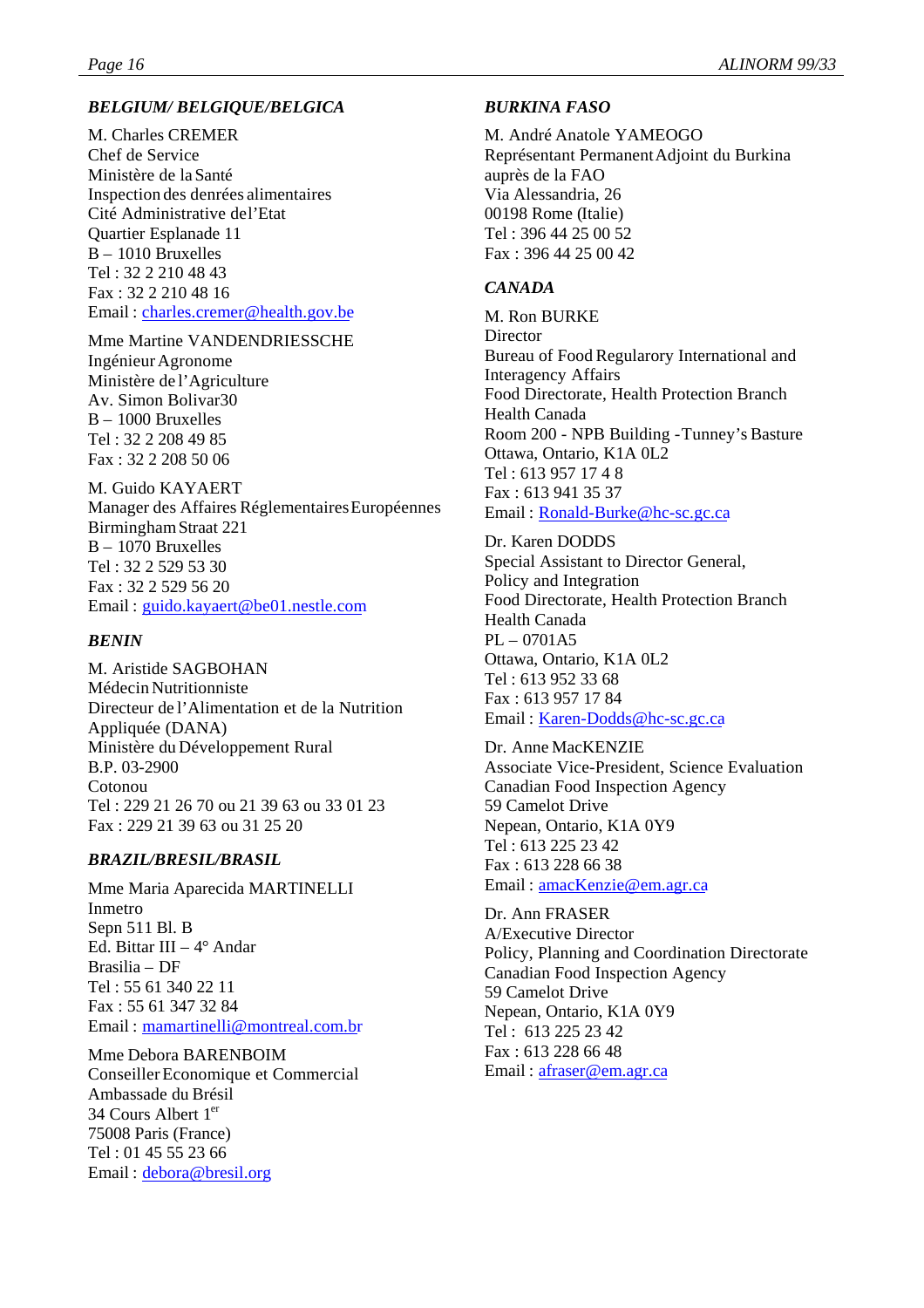Mme Vickie THERRIEN A/Director Programs, International Coordination Canadian Food Inspection Agency 59 Camelot Drive Nepean, Ontario, K1A 0Y9 Tel : 613 228 66 96 ou 45 64 Email : VTHERRIEN@em.agr.ca

Dr. Réjean BOUCHARD Assistant Director Policy and Dairy Production Dairy Farmers of Canada 75 Albert Street, Suite 101 Ottawa, Ontario, K1P 5E7 Tel : 613 236 99 97 Fax : 613 236 09 05 Email : REJEANB@DFC-PLC.CA

M. Blair COOMBER Director, Multilateral Negotiations Division Canadian Food Inspection Agency 59 Camelot Drive Nepean, Ontario, K1A 0Y9 Tel : 613 225 23 42 Fax : 613 228 66 96 Email : bCoomber@em.agr.ca

#### *CHILE/CHILI*

M. Pedro MEDRANO Embajador Representante Permanente ante la FAO Via  $PO - 23$ Rome (Italie) Tel : 396 841 74 14 Email : MISFAO@rlav.it

M. Jorge NORAMBUENA Jefe del Departamento Economico Direccion de Politica Multilateral Ministerio de Relaciones Exterioros Catedral 115S, Santiago Tel : 56 2 679 43 61 Fax : 56 2 671 00 31 Email : dimulti3@minrel.cl

M. Gonzalo RIOS KANTOROWITZ Jefe del Departamento de Relaciones Internationales Servicio Agricola y Ganadero Ministerio de Agricultura Avenida Bulnes 140, Santiago Tel : 56 2 672 36 35 Fax : 56 2 671 74 19 Email : rrii@sag.minagri.gob.cl Email : grios@sag.minagri.gob.cl

Mme Isabel SEGOVIA Abogado Departemento de Asesoria Juridica Ministerio de Salud Tel : 63 00 541 Fax : 63 00 543

M. Rodrigo ESPINOSA 2 av. de la Motte Piquet 75007 Paris (France) Tel : 01 44 18 59 50 Fax : 01 44 18 59 61

#### *COTE D'IVOIRE*

Sehi YUE BI Directeur des Produits de Base Ministère de la Promotion du Commerce Extérieur 04 BP 2302 Abidjan 04 Tel : 225 22 06 89 Fax : 225 21 91 72

#### *CYPRUS/CHYPRE/CHIPRE*

Mme Zoé STEPHANOU Conseiller Commercial Bureau Commercial Ambassade de Chypre Paris (France)

#### *DENMARK/DANEMARK/DINAMARCA*

M. Knud OSTERGAARD Adviser, International Affairs Danish Veterinary and Food Administration Rolighedsvej 25 DK – 1958 Frederiksberg C Tel : 45 33 95 61 20 Fax : 45 35 35 29 76 Email : KOE@VFO.DK

Mme Jytte KJAERGAARD Consultant Danish Veterinary and Food Administration DK – 1958 Frederiksberg C Tel : 33 95 61 24 Fax : 35 35 29 76 Email : JK@VFD.DK

Mme Annette TOFT Head of Departement Research and Food The Agricultural Council of Denmark Axeltorv 3 DK – 1609 Copenhagen V

Mme Charlotte ROENHOF Head of Section The Agricultural Council of Denmark Axeltorv 3 DK – 1609 Copenhagen V Tel : 33 14 56 72 Email : cr@landbrvg.dk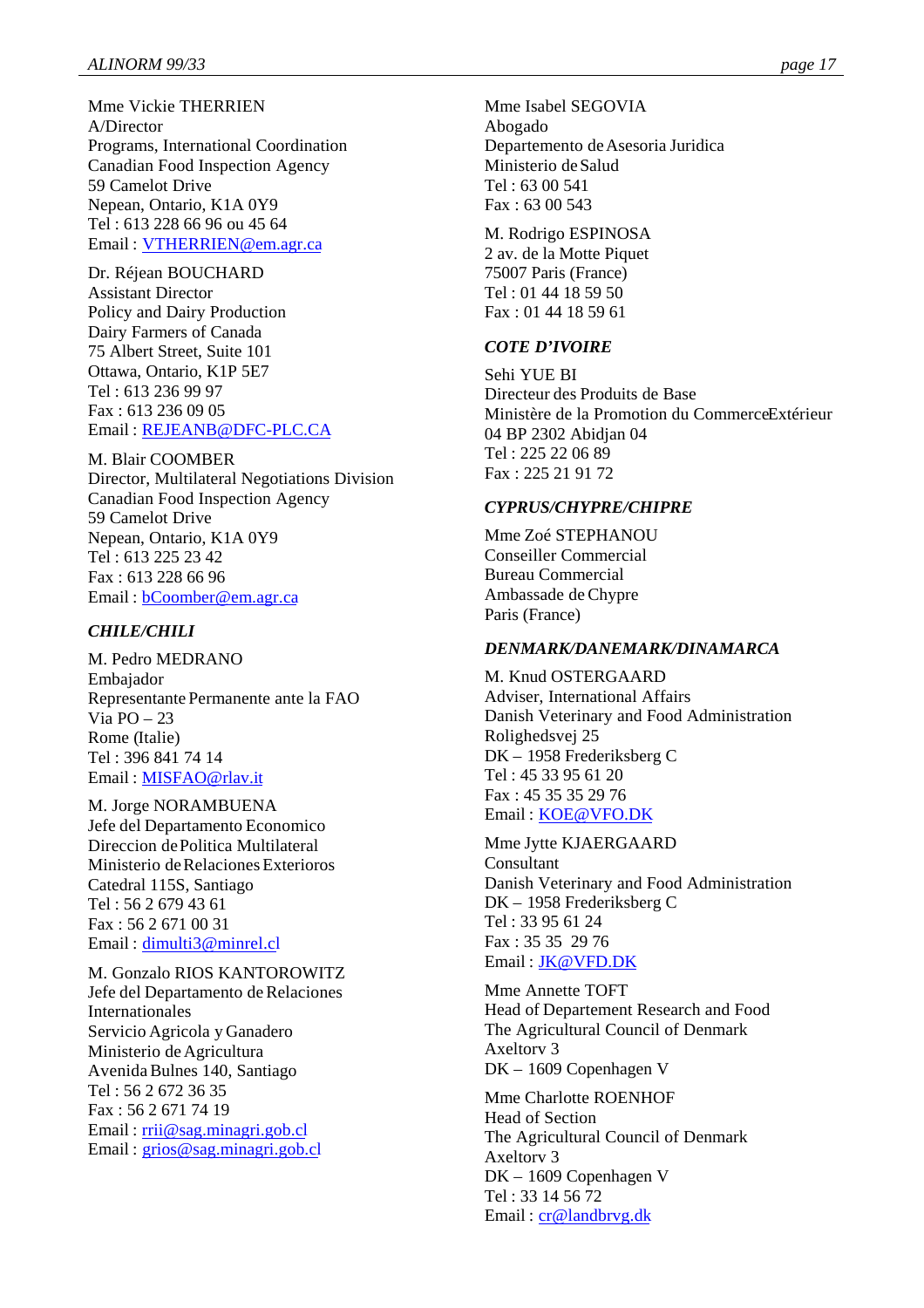# *EGYPT/EGYPTE/EGIPTO*

Mme Salwa DOGHEIM Director, Central Laboratory of Residus Analysis of Pesticides & Heavy Metals in Food Ministry of Agriculture, Dakki, Cairo Tel : 202 3611282 Fax : 202 3611106 Email : qcqp@intouch.com

M. Amal Moustafa AHMED Assistant Researcher, Central Laboratory for Food and Fodder Tel : 5732280 Fax : 5732280 Email : clff@nile.enal.sci.eg

# *ESTONIA/ESTONIE*

Mme Kairi RINGO Head of the Bureau of Veterinary and Food Departement Ministry of Agriculture 39/41, Lai str., 15056 Tallinn Tel : 372 62 56 212 Fax : 372 62 56 210 Email: kairi@agri.ce

M. Ahto HUNT Chief Consultant Food Standardization Technical Committee 29 Gonsiori str., EE0001 Tallin Tel : 372 2 433 819 Fax : 372 2 433 819

# *FINLAND/ FINLANDE/ FINLANDIA*

Mme Pirkko RAUNEMAA Deputy Director National Food Administration P.O. Box 5 FIN-00531 Helsinki Tel : 358 9 77267618 Fax : 358 9 77267666 Email : pirkko.raunemaa@elintarvikevirasto.fi

Mme Anne HAIKONEN Government Secretary Ministry of Trade and Industry P.O. Box 230 FIN-00171 Helsinki Tel : 358 9 160 36 54 Fax : 358 9 160 2648 Email : anne.haikonen@ktm.vn.fi

# *FRANCE/FRANCIA*

M. Jean-Pierre DOUSSIN Chargé de Mission Ministère de l'Economie, des Finances et de l'Economie Direction Générale de la Concurrence, de la Consommation et de la Répression des Fraudes 59 boulevard Vincent Auriol 75703 Paris Cedex 13 Tel : 01 44 97 34 70 Fax : 01 44 97 30 37 Email : jeanpierre.doussin@dgccrf.finances.gouv.fr

M. Hubert FERRY-WILCZEK Sous-Directeur Ministère de l'Agriculture et de la Pêche Direction Générale de l'Alimentation 251 rue de Vaugirard 75732 Paris Cedex 15 Tel : 01 49 55 58 72 Fax : 01 49 55 59 48 Email : dgal.doc@wanadoo.fr

Mme Agnès AJOUR Ministère de l'Agriculture et de la Pêche D.G.A.L. 251 rue de Vaugirard 75732 Paris Cedex 15 Tel : 01 49 55 84 03 Fax : 01 49 55 56 80

Mme Isabelle CHMITELIN Ministère de l'Economie, des Finances et de l'Industrie DREE Bureau de la Politique Agricole Teledoc 543 - 139 rue de Bercy 75572 Paris Cedex 12 Tel : 01 53 18 82 64 Fax : 01 53 18 96 08 Email : ichmitelin@dree.org

M. Marc-Antoine DUCROCQ Ministère de l'Economie, des Finances et de l'Economie - D.G.C.C.R.F. 59 boulevard Vincent Auriol 75703 Paris Cedex 13 Tel : 01 44 97 28 76 Fax : 01 44 97 30 37 Email : marcantoine.ducrocq@dgccrf.finances.gouv.fr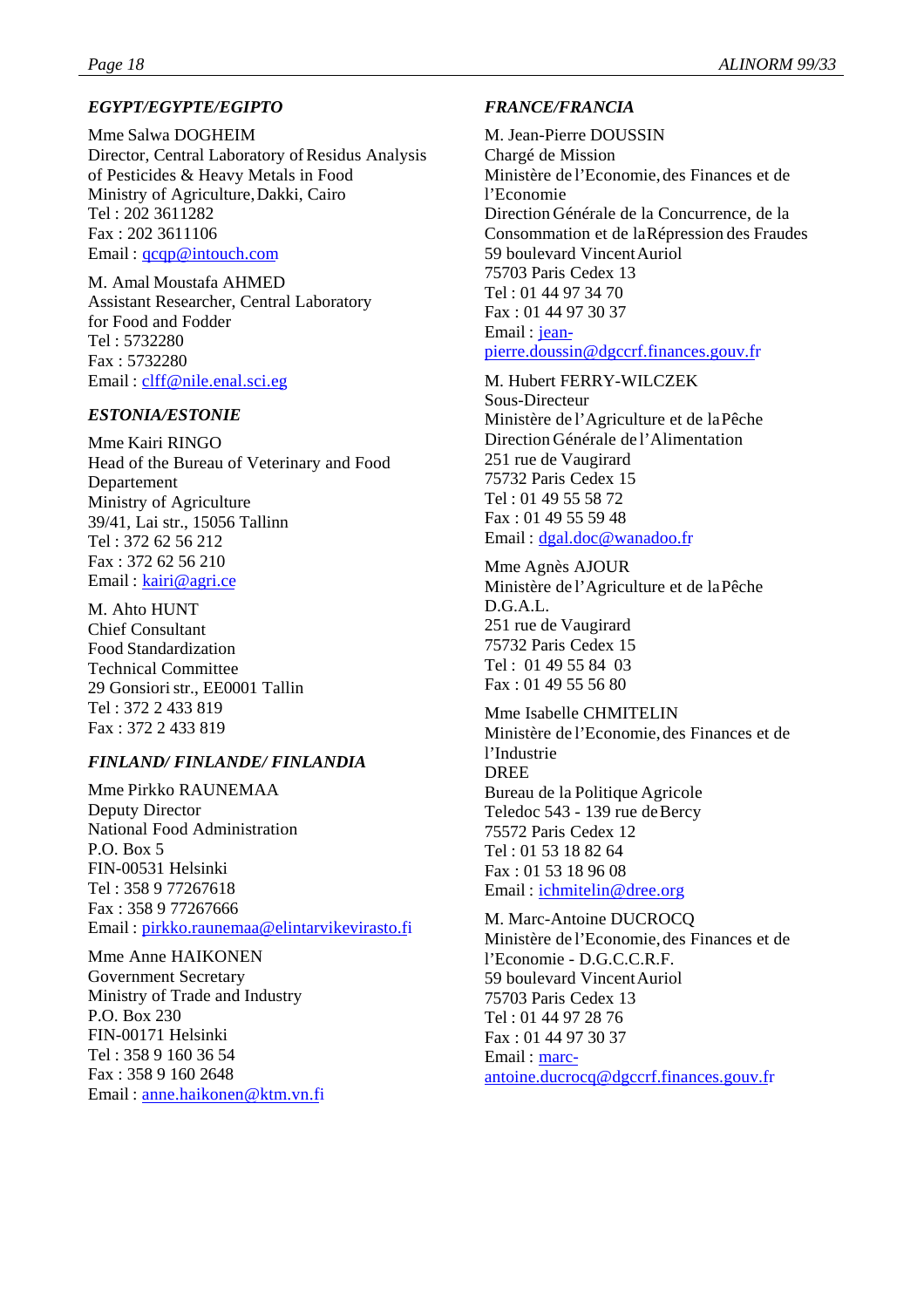M. Pierre GABRIE Ministère de l'Economie, des Finances et de l'Economie - D.G.C.C.R.F. 59 boulevard Vincent Auriol 75703 Paris Cedex 13 Tel : 01 44 97 23 11 Fax : 01 44 97 05 09 Email : pierre.gabrie@dgccrf.finances.gouv.fr

Mme Ségolène HALLEY DES FONTAINES Ministère de l'Agriculture et de la Pêche D.G.A.L. 251 rue de Vaugirard 75732 Paris Cedex 15 Tel : 01 49 55 50 07 Fax : 01 49 55 59 48

M. Jean-Marie HOCHARD Ministère de l'Economie, des Finances et de l'Economie - D.G.C.C.R.F. 59 boulevard Vincent Auriol 75703 Paris Cedex 13 Tel : 01 44 97 29 14 Fax : 01 44 97 05 09 Email : jeanmarie.hochard@dgccrf.finances.gouv.fr

M. Gilles LELARD Ministère de l'Agriculture et de la Pêche D.G.A.L. 251 rue de Vaugirard 75732 Paris Cedex 15 Tel : 01 49 55 84 70 Fax : 01 49 55 43 98

Mme Geneviève MORHANGE Ministère de l'Economie, des Finances et de l'Economie - D.G.C.C.R.F. 59 boulevard Vincent Auriol 75703 Paris Cedex 13 Tel : 01 44 97 29 16 Fax : 01 44 97 05 09 Email :

geneviève.morhange@dgccrf.finances.gouv.fr

Mme Claudine MUCKENSTURM Ministère de l'Economie, des Finances et de l'Economie - D.G.C.C.R.F. 59 boulevard Vincent Auriol 75703 Paris Cedex 13 Tel : 01 44 97 24 37 Fax : 01 97 44 30 39

M. Olivier PIERRE Ministère de l'Economie, des Finances et de l'Economie - D.G.C.C.R.F. 59 boulevard Vincent Auriol 75703 Paris Cedex 13 Tel : 01 44 97 32 06 Fax : 01 44 97 30 43 Email : olivier.pierre@dgccrf.finances.gouv.fr Mme Brigitte POUYET Ministère de l'Economie, des Finances et de l'Economie - D.G.C.C.R.F. 59 boulevard Vincent Auriol 75703 Paris Cedex 13 Tel : 01 44 97 29 21 Fax : 01 44 97 05 09 Email : brigitte.pouyet@dgccrf.finances.gouv.fr

Mlle Nathalie QUELQUEJEU Ministère de l'Economie, des Finances et de l'Economie - D.G.C.C.R.F. 59 boulevard Vincent Auriol 75703 Paris Cedex 13 Tel : 01 44 97 32 07 Fax : 01 44 97 30 43 Email : nathalie.quelquejeu@dgccrf.finances.gouv.fr

M. Jean-François ROCHE Ministère de l'Agriculture et de la Pêche D.G.A.L. 251 rue de Vaugirard 75732 Paris Cedex 15 Tel : 01 49 55 58 81 Fax : 01 49 55 59 48 Email : dgal.doc@wanadoo.fr Mme B. RÖSTEL

Chef d'unité - Relations Internationales Agence Nationale du Médicament Vétérinaire BP 203 - 35302 Fougères Cedex Tel : 02 99 94 78 95 Fax : 02 99 94 78 99 Email : vafo30@calva.net

M. Jean-Claude THOMAS Ministère de l'Economie, des Finances et de l'Economie - D.G.C.C.R.F. 59 boulevard Vincent Auriol 75703 Paris Cedex 13 Fax : 01 44 97 32 09 Fax : 01 44 97 30 37 Email: jeanclaude.thomas@dgccrf.finances.gouv.fr

Mme Nicole ZYLBERMANN Ministère de l'Economie, des Finances et de l'Economie - D.G.C.C.R.F. 59 boulevard Vincent Auriol 75703 Paris Cedex 13 Tel : 01 44 97 23 79 Fax : 01 44 97 30 43 Email : nicole.zylbermann@dgccrf.finances.gouv.fr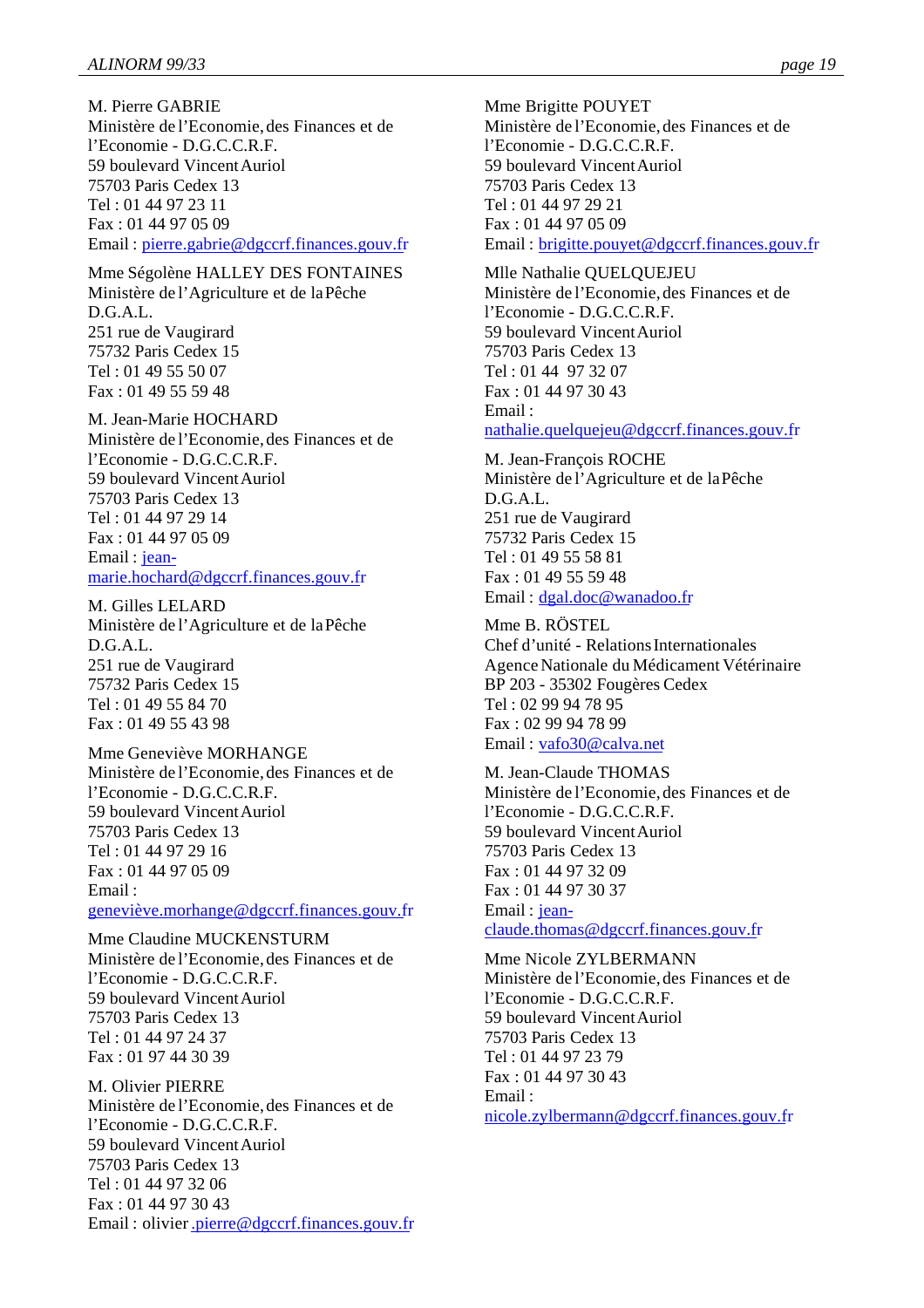M. François FALCONNET FIAC/SYNAFAP/CITPPM 44 rue d'Alésia 75682 Paris Cedex 14 Tel : 01 53 91 44 64 Fax : 01 53 91 44 70 Email : ffalconnet@citppm.org

Mme Marie-Odile GAILING Nestlé France 7 boulevard Pierre Carle BP 900 Noisiel 77446 Marne la Vallée Cedex 02

M. Thierry GESLAIN ANIA Chef Service Technique 155 boulevard Haussmann 75008 Paris Tel : 01 53 83 86 00 Fax : 01 45 63 57 97 Email : wandadoo@ania.fr

Mme Françoise GUILLON UFCS (Union Féminine Civique et Sociale) 6 rue Béranger 75003 Paris Tel : 01 44 54 50 54 Fax : 01 44 54 50 66 Email : ufcsnational@wanadoo.fr

Mme Christine GUITTARD SYNPA (Syndicat National des Producteurs d'Additifs Alimentaires) 41 bis boulevard Latour Maubourg 75007 Paris Tel : 01 55 23 13 64 Fax : 01 55 23 13 65 Email : christine.guittard@monsanto.com

Mme Nadine JOSIEN Département des Affaires Réglementaires ROQUETTE FRERES 62136 Lestrem Tel : 03 21 63 37 47 Fax : 03 21 63 38 50

M. Antoine LEFRANC Besnier - Service Juridique 10-20 rue Adolphe Beck 53000 LAVAL

Mme Anne LEGENTIL UFCS (Union Féminine Civique et Sociale) 6 rue Béranger 75003 Paris

Mme Annie LOC'H Groupe Danone 7 rue de Téhéran 75381 Paris Cedex 08 Tel : 01 44 35 24 32 Fax : 01 44 35 24 45 Email : aloch@groupe.danone.com

M. Jean-Claude LUMARET Responsable Division Technico-Légale ROQUETTE FRERES 62136 Lestrem Tel : 03 21 63 36 00 Fax : 03 21 63 38 50

M. Vincent MOULIN WRIGHT **CFCA** Directeur Département Entreprises 49 avenue de la Grande Armée 75116 Paris Tel : 01 44 17 57 21 Fax : 01 44 17 57 31

Mme Nadine NORMAND AFNOR (Association Française de Normalisation) Tour Europe 92049 Paris la Défense Cedex M. Vincent PERROT Directeur Scientifique Confédération de la Consommation, du Logement et du Cadre de Vie 13 rue Niepce - 75014 Paris Tel : 01 56 54 32 10 Fax : 01 43 20 72 02 Email : clcv@hol.fr

#### *GERMANY/ALLEMAGNE/ALEMANIA*

M. Ortwin SCHULTE Oberregierungsrat (Chargé de mission) Bundesministerium für Gesundheit Am Probsthof 78 a D-53108 Bonn Tel : 49 228 941 4111 Fax : 49 228 941 4948

Prof. Dr. Dieter ECKERT Bund für Lebensmittelrecht und Lebensmittelkundee.V. Consultant Godesberger Allee 157 D-53157 Bonn Tel : 49 228 34 18 67 Fax : 49 228 34 18 67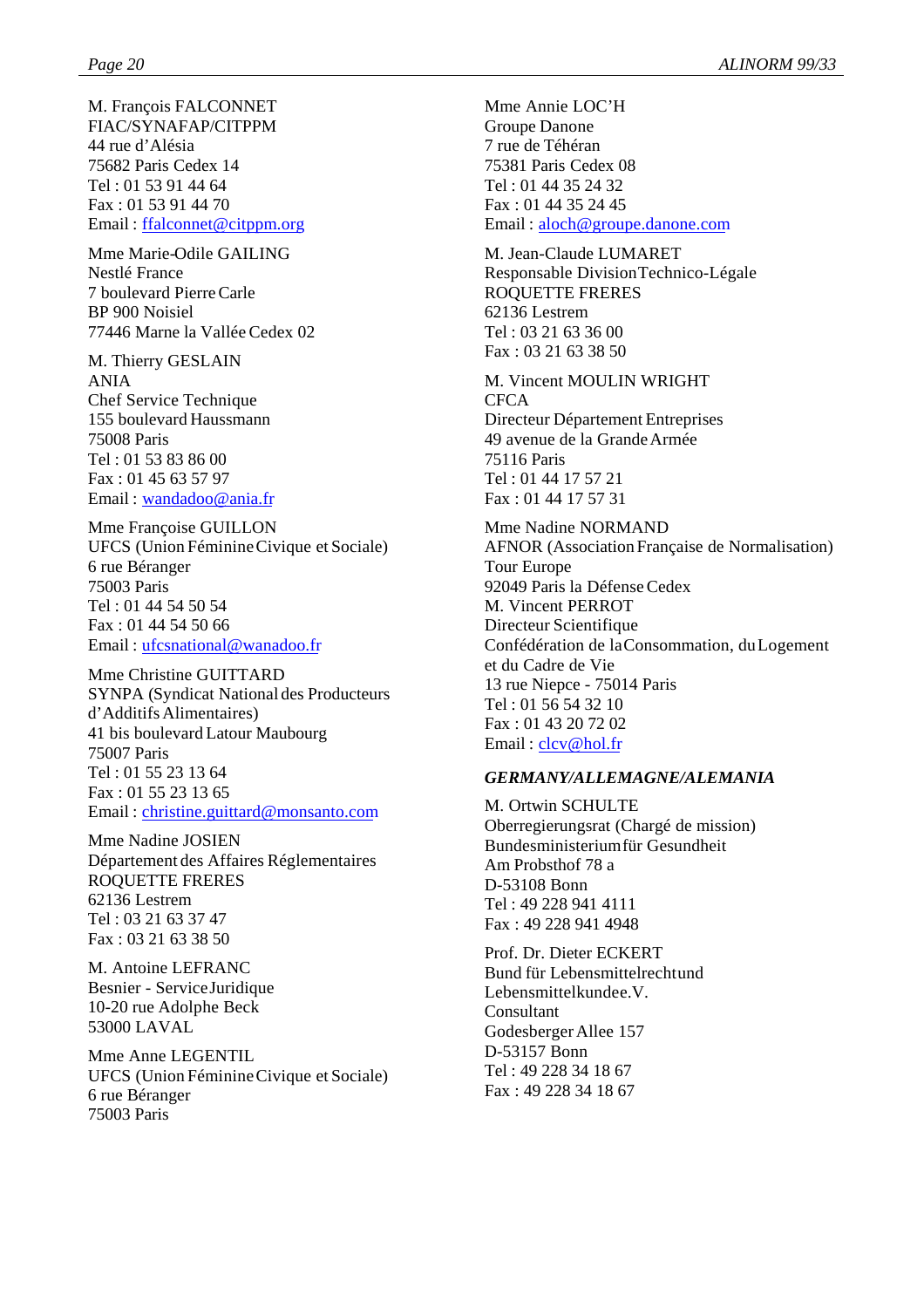Dr. Klaus TRENKLE Ministerialrat (Chef de bureau) Bundesministerium für Ernährung Landwirtschaft und Forsten Rochusstr. 1 D-53123 Bonn Tel : 49 228 529 43 66 Fax : 49 228 529 44 04

M. Jörg-Helge KROKE Oberamtsrat (Chargé de mission) Bundesministerium für Wirtschaft Villemombler Str. 76 D-53107 Bonn Tel : 49 228 615 42 21 Fax : 49 228 615 27 65

Mme Angelika MROHS Geschäftsführerin Bund für Lebensmittelrecht und Lebensmittelkundee.V. Godesberger Allee 157 D-53175 Bonn Tel : 228 81 99 30 Fax : 228 37 50 69 Email : bll.bve@t-online.de

Dr. Detlef MÜLLER Proctl Gamble Industrie Str. 30-34 D-65733 Eschborn Tel : 49 6196 894398 Fax : 49 6196 896648 Email : muller.d@pg.com

M. Thomas KUETZEMEIER Dipl. Ing. German Dairy Association 137 Meckenheimer Allee 53115 Bonn Tel : 49 228 98 24 30 Fax : 49 228 98 43 20 Email : v.d.m@t-online.de

### *GREECE – GRECE - GRECIA*

M. Dimitrios GERAKOPOULOS Ministry of Agriculture Directorate of Processing, Standardization and Quality Control of Agri-food Products 2 Acharnon Str. Athènes

#### *HUNGARY/ HONGRIE/ HUNGRIA*

Dr. Maria VARADI Scientific Deputy Director Central Food Research Institute H-1022, Herman Otto ut 15 Budapest Tel : 361 355 89 82 Fax : 361 355 89 91 Email : h9741var@ella.hu

M. Istvan GARAI Executive President National Association for Consumer Protection in Hungary H-1033, Balaton u 27 Budapest Tel : 361 311 70 30 Fax : 361 331 73 86

#### *INDIA/INDE*

Mme Dhar RENU SAHNI Joint Secretary Ministry of Health and F.W. Nirman Bhavan, New Delhi Tel : 301 74 81 Fax : 379 45 06

Mme Debi MUKHERJEE Assistant Director General (PFA) Directorate General of Health Services Nirman Bhavan, New Delhi  $Tel \cdot 6164350$ 

Sh. D. RAJAGOPALAN Chairman Agriculture and Processed Food Products Export Development Authority 4 th Floor, Ansal Chamber – II 6 Bhikaji Cama Place New Delhi – 110066

Shri RAVIKANT **Director** Ministry of Food Processing Industries Panchsheel Bhavan August Kranti Road New Delhi 110049 Tel : 91 11 649 32 24 Fax : 91 11 649 32 28 Email : mofpi@hub.nic.in

INDONESIA/INDONESIE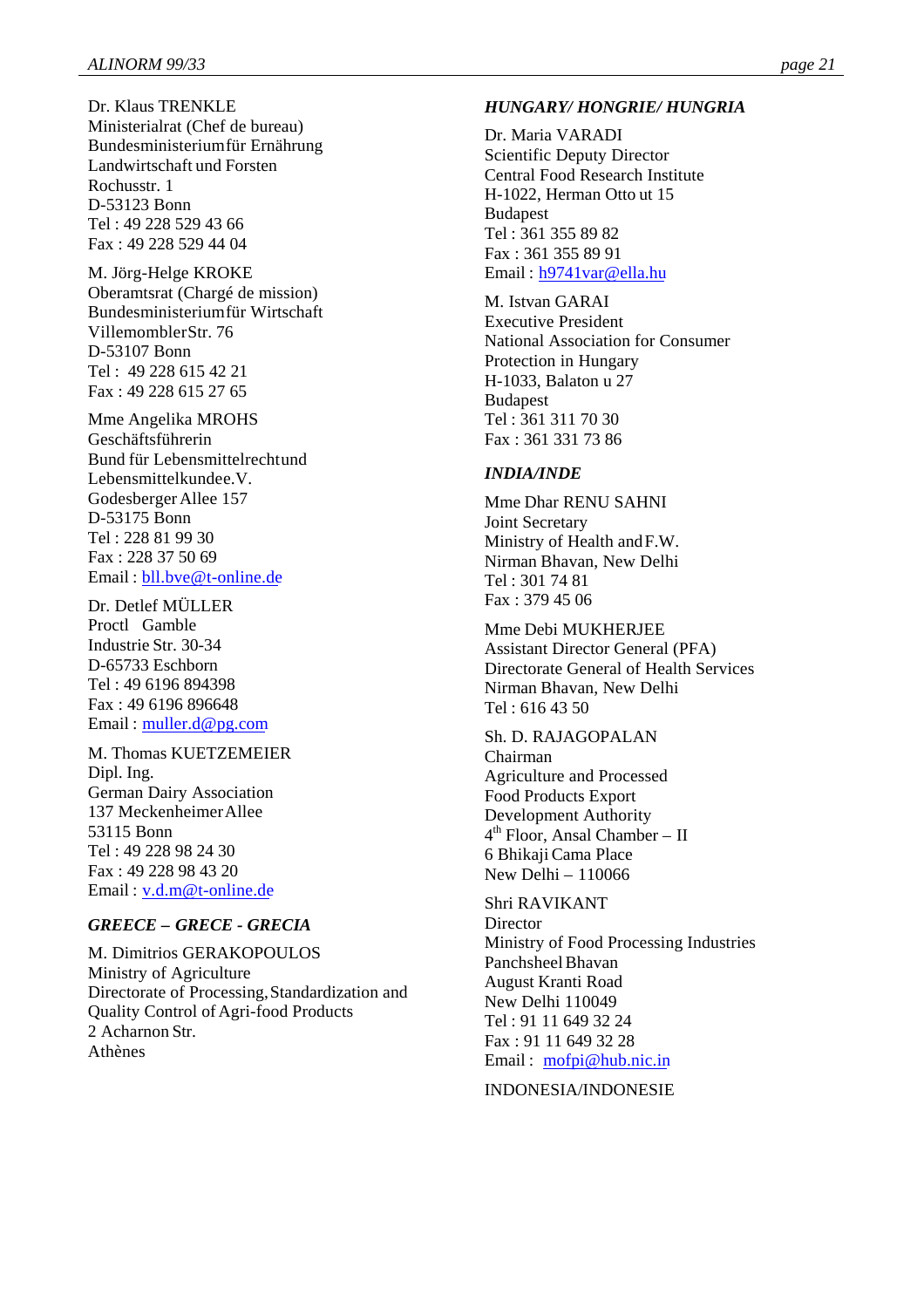M. Sumpeno PUTRO Agriculture Counsellor Indonesian Mission to EU Boulevard de la Woluwe 38 B – 1200 Bruxelles Tel : 32 2 7790915 Fax : 322 7728190 Email : sumpeno@mailcity.com

# *ITALIA/ITALIE*

Mme Brunella LO TURCO Secrétaire Général Comité National Codex Alimentarius Via XX Settembre 20 00100 Rome (Italie) Tel : 396 4880273 Fax : 396 4880273

M. Ferdinando MENCONI Viale Pasteur 10 C/o Federalimentaire Rome Tel : 396 5903450 Fax : 396 5903342

# *IRELAND/IRLANDE/IRLANDA*

M. Richard HOWELL Agricultural Inspector Department of Agriculture and Food Agriculture House  $6^E$ Kildare St., Dublin 2 Tel : 3531 607 2572 Fax : 3531 6616263 Email: rhowelle@indigo.ir

# *ISRAEL*

Mme Caroline HAYOUN Senior Food Engineer, In Charge of Food Additives Food Control Administration Ministry of Health, Israël 14 Haarbah Street P.O.Box 20301 61203 Tel Aviv Tel : 972 3 5634815 Fax : 972 3 5619549 Email : rtvabraham@matat.health.gov.il

# *JAMAICA/JAMAIQUE*

Dr. Linnette PETERS Director Veterinary Public Health Coordinator National Food Protection Committee Ministry of Health 2 King Street, Kingston Tel : 967 12 75 Fax : 967 12 85

# *JAPAN/JAPON*

Akihiko NISHIYAMA Ministry of Agriculture, Forestry and Fisheries Director for International Standardization

Standards and Labelling Division Food and Marketing Bureau 1-2-1 Kasumigaseki - Chiyoda-ku Tokyo 100-8950 Tel : 03 3507 8592 Fax : 03 3502 0438 Email : akihiko-nishiyama@nm.maff.go.jp

Hideshi MICHINO Ministry of Health and Walfare Quality Program Officer Food Sanitation Division Environmental Health Bureau 1-2-2 Kasumigaseki - Chiyoda Tokyo 100 8045 Tel : 81 3 3595 2326 Fax : 81 3 3503 7965 Email : hm-dqt@mhw.go.jp

Kazuaki MIYAGISHIMA Professeur associé Département de Santé Publique Faculté de Médecine Université de Kyoto Kyoto 606-8501 Email : miyagishima@pbh.med.kyoto-u.ac.jp

# *KENYA*

M. Tom Kevin OLIELO Senior Principal Officer Kenya Bureau of Standards P.O. Box 54974 Nairobi Tel : 254 02 50 22 11 Fax : 254 02 50 32 93

# *KOREA, REPUBLIC OF REPUBLIQUE DE COREE REPUBLICA DE COREA*

Mme Hyomin LEE Department of Risk Assessment Korea Food and Drug Administration 5 Nokbum-Dong. Eunpyung-Ku Seoul 122-704 Tel : 82 2 380 1583 ou 4 Fax : 82 2 388 6393 Email : hmlee@kfda.go.kr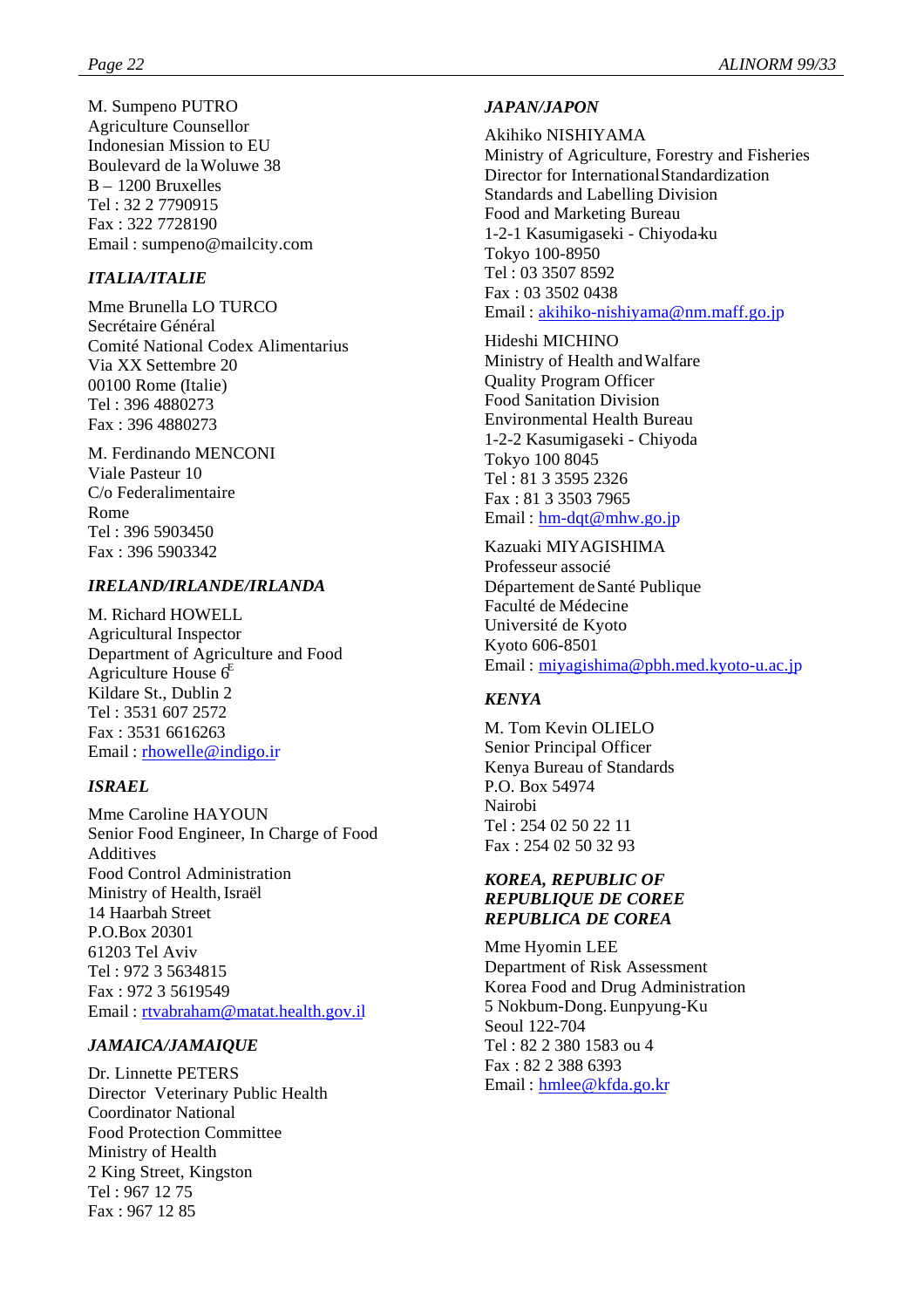Mme Sunkyoung YOON Codex Office #5 Nokbun-Dong Eunpyung-Gu, Korea Food & Drug Administration Seoul, 122-704 Tel : 82 2 380 1559 Fax : 82 2 383 8321 Email : sk-yoon@hanmail.net

# *MALAYSIA/ MALAISIE*

Mme Noraini DATO' MOHD OTHMAN Principal Assistant Director Food Quality Control Division Ministry of Health 4 th Floor, Block E, Office Complex Jalan Dungun, Damansara Heights, 50490 Kuala Lumpur Tel : 60 3 255 7943 Fax : 60 3 253 7804 Email:  $\text{ani} @ \text{dph.gov}$ .my

M. Mohammad AHMAD JAAFFAR Regional Manager, PORIM Europe Ministry of Primary Industries Brickendonbury, Hertford Herts SG13 8NL (Royaume-Uni) Tel : 44 1992 554347 - Fax : 44 1992 500564 Email : porimuk@porim.demon.uk

# *MAURITIUS/MAURICE/MAURICIO*

M. Leung Kouang MA POON Principal Research & Development Officer Ministry of Agriculture, Fisheries & Cooperatives Port Louis Tel : 230 465 8510 Fax : 230 212 4427 Email : cjmma@intnet.mu

#### *MEXICO MEXIQUE*

Dr. MOISES GARCIA DIAZ Suptte. de Legislación y Normalización Medico Responsible Planta Tif n° 159 SIGMA ALIMENTOS CENTRO S.A DE CV Ernesto Pugibet n°2 Fracc. Ind. Xalostoc Ecatepec Edo. De Mexico C.P 55340 Tel : 5 227 17 23 Fax : 5 714 40 41

# *MOROCCO/MAROC/MARRUECOS*

#### M. Abdellatif DAHMANI

Chef du Service de la Réglementation et du Contentieux de la Direction de la Protection des Végétaux, des Contrôles Techniques et de la Répression des Fraudes Ministère de l'Agriculture, du Développement Rural et des Pêches Maritimes BP 4495 Rabat Tel : 212 729 81 50 Fax : 212 729 81 50

#### Dr. Khalid LALAMI

Chef du Service de la Coopération Internationale Direction de l'Observation, des Etudes et de la Coordination Secrétariat d'Etat chargé de l'Environnement auprès du Ministère de l'Aménagement de Territoire, de l'Environnement, del'Urbanisme et de l'Habitat 36 av. Abtal-Agdal - Rabat Tel : 212 768 07 45 Fax : 212 768 07 46

# M. Brahim EL MEKROUM

Chef du Service de l'Hygiène Alimentaire de la Direction de l'Epidémiologie et de Lutte contre les Maladies Ministère de la Santé Publique 14 rue Kasladi - Rabat Tel : 212 777 16 34 Fax : 212 777 20 14

#### M. Hamid LACHHAB Chef du Service de la Réglementation Sanitaire Direction d'Elevage Ministère de l'Agriculture, du Développement Rural et des Pêches Maritimes Tel : 76 84 17 Fax : 76 44 04

#### *NETHERLANDS/PAYS-BAS PAISES BAJOS*

M. Edwin F.F. HECKER Ministry of Agriculture, Nature Management and Fisheries Bezuiden Houtseweg 73 P.O. Box 20401 2500 EK The Hague Tel : 31 70 378 56 86 Fax : 31 70 378 61 41 Email : E.F.F.Hecker@mkg.agro.nl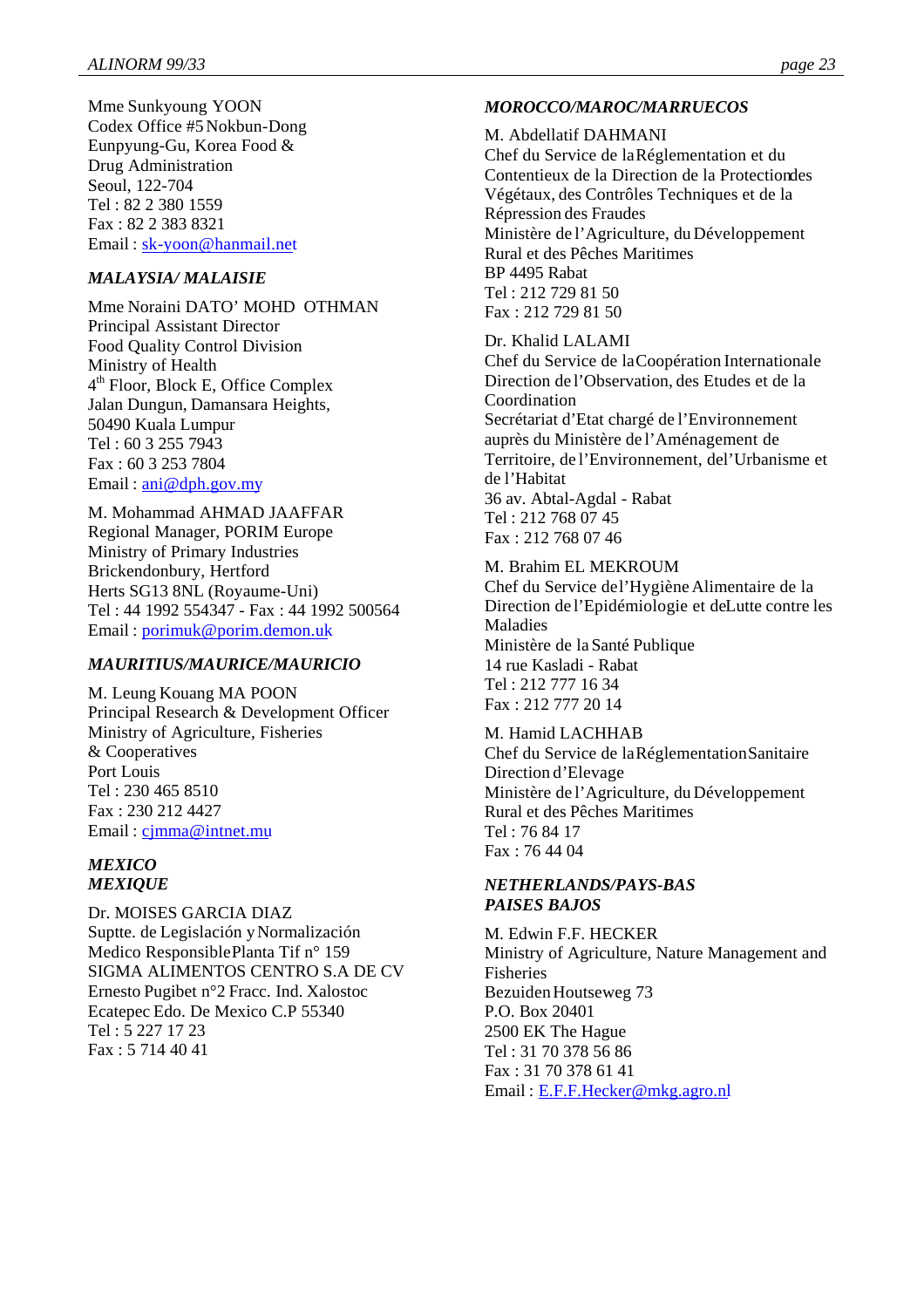M. Wim VAN ECK Ministry of Health, Welfare and Sport P.O. Box 5406 2280 HK Rijswijk Tel : 31 70 340 69 66 Fax : 31 70 340 55 54 Email : wh.v.eck@minvws.nl

M. Otto KNOTTNERUS Main Board for Arable Products P.O. Box 29739 2502 LS The Hague Tel : 31 70 3708 343 Fax : 31 70 3708 444 Email : o.c.knottnerus@hpa.aqro.hl

Mme Conny AC v.d. BOOGAARD Consumentenbond P.O. Box 1000 2500 BA The Hague Tel : 31 70 445 44 61 Fax : 31 70 445 45 98 Email : cvdboogaard@consumentenbond.nl

M. Jan DROOGH Dutch Food and Drink Industry (VAI) P.O. Box 93002 2509 BA The Hague Tel : 70 349 02 00 Fax : 70 349 02 94 Email : JAMDroogh@vno-ncw.nl

#### *NEW ZEALAND/NOUVELLE ZELANDE NUEVA ZELANDIA*

M. Andrew McKENZIE Assistant Director General Regulatory Authority Ministry of Agriculture and Forestry P.O. Box 2526 Wellington Tel : 04 474 4100 Fax : 04 474 4200

M. Steve HATHAWAY National Manager (Research and Development) MAF Regulatory Authority (Meat and Seafood) P.O. Box 646 - Gisborne Tel : 64 06 867 11 44 Fax : 64 06 686 52 07 Email : hathaway@maf.govt.nz

M. Sundararaman RAJASEKAR Manager WTO/SPS and Codex Coordinator and Contact Point for New Zealand MAF Policy P.O. Box 2526 - Wellington Tel : 04 4744216 Fax : 04 4730118 Email: <u>raj@maf.govt.nz</u>

#### *NIGERIA*

Prof. J.A. ABALAKA Director General Standards Organisation of Nigeria Federal Secretariat Phase  $1, 9^{th}$  floor – Ikoyi - Lagos Tel : 234 1 681820 Fax : 234 1 681820 ou 234 1 682615

Mme May AYIVOR Assistant Chief Personnel Officer & Assistant to DG Standards Organisation of Nigeria Federal Secretariat - Phase 1 - Ikoyi – Lagos Tel : 234 1 682 615 Fax : 234 1 682 615

Dr. Peter K. ATTAH Deputy Director Federal Ministry of Commerce & Tourism Abuja Tel : 09 234 60 24

M. T.A. TAIWO Asst Director Federal Ministry Agriculture Garki Area II Abuja

M. J.O. GILLIS-HARRY Senior Planning Officer Dept. of Planning, Research & Statistics Federal Ministry of Agriculture and Natural **Resources** Garki, Abuja Tel : 09 234 27 47

#### *NORWAY/ NORVEGE/ NORUEGA*

M. John RACE International Liaison Officer Norwegian Food Control Authority P.O. Box 8187 Dep N-0034 Oslo Tel : 47 22246268 Fax : 47 22246699 Email : john.race@snt.dep.telemax.no

Mme Ragnhild KJELKEVIK Special Adviser Norwegian Food Control Authority P.O. Box 8187 Dep N-0034 Oslo Tel : 47 22246162 Fax : 47 22246699 Email : ragnhild.kjelkevik@snt.dep.telemax.no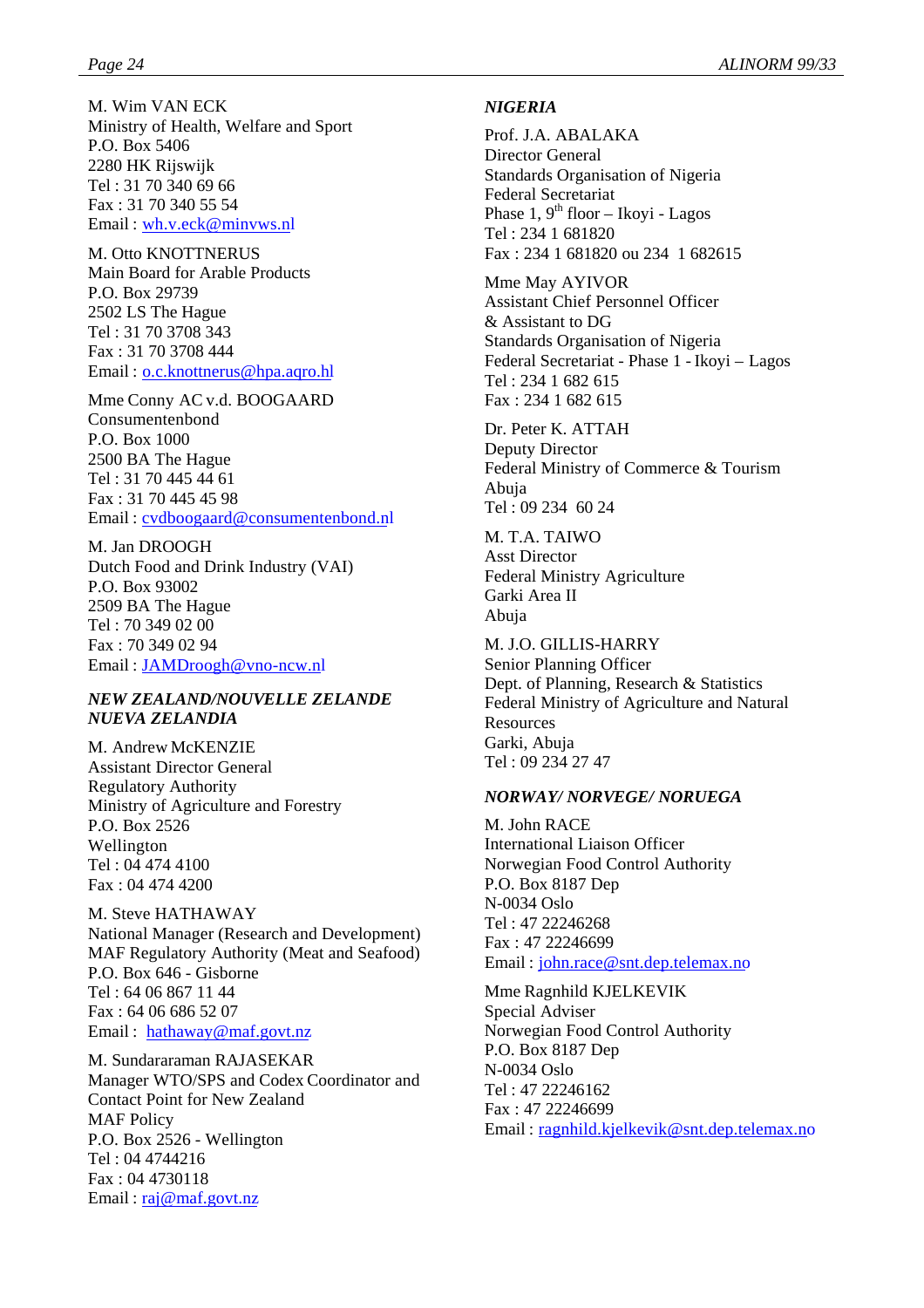Mme Gisken THOEN Special Adviser Norwegian Food Control Authority P.O. Box 8187 Dep N-0034 Oslo Tel : 47 22246650 Fax : 47 22246699 Email : gisken.thoen@snt.dep.telemax.no

Mme Stine, Wohl SEM Consumer Adviser The Consumer Council of Norway P.O. Box 8104 Dep N-0034 Oslo Tel : 47 569600 Fax : 47 67536010 Email : stine.sem@forbrukerradet

#### *OMAN, SULTANATE OF OMAN, SULTANAT OMAN, SULTANIA DE*

M. Rashid AL HINAI Head of Food Inspection Control Departement P.O. Box 361 ; Postal Code 113 Sultanate of Oman Tel : 968 591 972 Fax : 968 590 190 Email : altariq@gto.net.om

M. Tariq AL RAISI Head of Food Inspection Control Department P.O. Box 361 ; Postal Code 113 Sultanate of Oman Tel : 968 591 972 Fax : 968 590 190 Email : altariq@gto.net.om

# *PARAGUAY*

M. Rodolfo GARCIA Ambassade de Paraguay 1 rue Saint-Dominique 75007 Paris (France) Tel : 01 42 22 85 05 Fax : 01 42 22 83 57 Email : amb.paraguay@wanadoo.fr

# *PERU/ PEROU*

Mme Aelin PEREZ Conseiller – Chargé de la section Economique et commerciale Ambassade du Pérou en France 50 avenue Kléber, 75116 Paris Tel : 01 53 70 42 00 Fax : 01 47 55 98 30 Email : perou@easynet.fr

# *PHILIPPINES -FILIPINAS*

Dr. Alicia LUSTRE Director, Food Development Center National Food Authority FTI Complex Taguig Metro Manila Tel : 632 838 4715 Fax : 632 838 4692 Email : aolustre@mnl.seguel.net

Mme Maria Fe ALBERTO Agricultural Attaché Permanent Mission to the UN 47 ave. Blanc 1202 Genève (Suisse) Tel : 4122 7318320 Fax : 4122 7318526

# *POLAND/ POLOGNE/ POLONIA*

Mme Grazyna KISIELEWSKA Service du Contrôle de la Qualité des Produits Alimentaires 32/34 rue Zurawia 00-950 Varsovie Tel : 48 22 621 64 21 Fax : 48 22 629 48 16

# *PORTUGAL*

Dr. Carlos Alberto ANDRADE FONTES Assessor-Principal do Ministério da Agricultura, do Desenvolvimento Rural edas Pescas Praca do Comercio, Lisboa Tel : 351 17 58 77 58 Fax : 351 13 47 03 56 Eng. Maria Margarida BALEIRAS COUTO Directora-General da FIPA Av. Antonio José d'Almeida, n° 7, 2° 1000 Lisboa

#### *ROMANIA/ROUMANIE/RUMANIA*

Mme Ana CSUMA Central Laboratory for Quality Control of Veterinary Drugs 37 Dudului Street, Bucarest  $Tel \cdot 40$  1 220 08 72  $Fax \cdot 40$  1 223 14 76

M. Nicolas GRIGOREANU Ambassade de Roumanie Paris, France Tel : 01 40 62 22 54 Fax : 01 45 50 33 20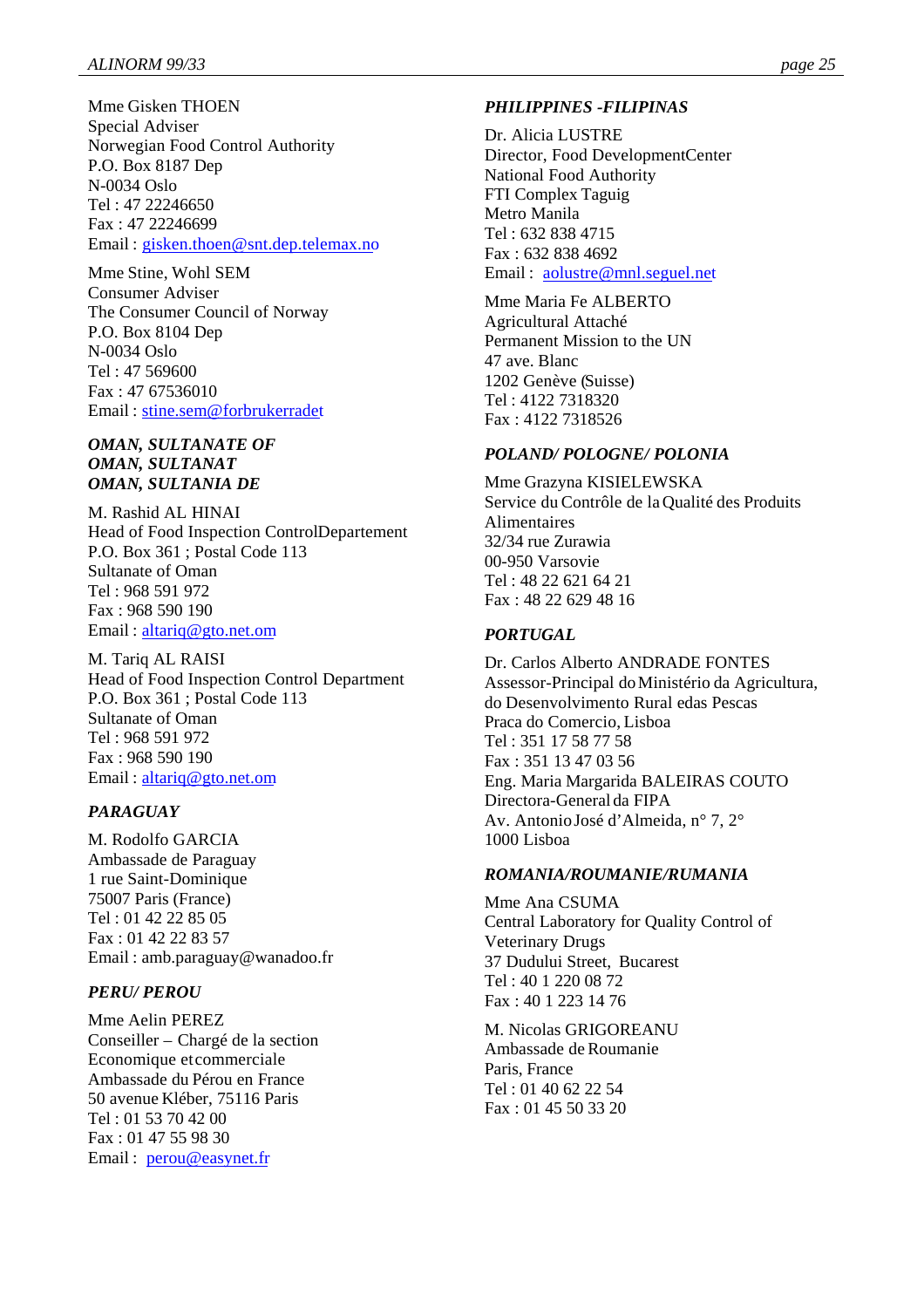#### *SAUDI ARABIA/ARABIE SAOUDITE ARABIA SAUDITA*

M. Sulaiman EL THUNAYAN SASO, Director General P.O. Box 3437 Riyadh 11471 Tel : 966 1 45 200 70 Fax : 966 1 45 200 86

Dr. Khaled Youssef AL-KHALAF SASO, Director General P.O. Box 85245 Riyadh 11691 Tel : 966 1 45 200 18 Fax : 966 1 45 200 86

#### *SLOVAKIA/SLOVAQUIE ESLOVAQUIA*

M. Milan KOVAC Directeur de l'Institut Alimentaire Priemyselna 4 - P.O. Box 25 820 06 Bratislava Tel : 421 7 526 4 6 22 Fax : 421 7 526 14 17 Email : milan.kovac@vup.slc

#### *SOUTH AFRICA/AFRIQUE DU SUD AFRICA DEL SUR*

Dr. T. VAN DE VENTER Director, Food Control Department of Health Private Bag X828 0001 Pretoria Tel : 27 12 3120511 Fax : 27 12 3264374 Email : ventert@hltrsa2.pwv.gov.za

Dr. Julian A. THOMAS Agricultural Counsellor South African Embassy Via Tanaro, 14 00198 Rome (Italie) Tel : 396 85 25 42 39 Fax : 396 85 25 42 24 Email : agri.rome@flashnet.it

Dr. Gideon BRUCKNER Director : Veterinary Public Health Department of Agriculture Private Bag X138 0001 Pretoria Tel : 27 12 31 97 679 Fax : 27 12 32 97 218 Email : dirwg@vetha.agri.za

M. Eben RADEMEYER Director : Plant and Quality Control Department of Agriculture Private Bag X258 0001 Pretoria Tel : 27 12 319 65 02 Fax : 27 12 326 56 06 Email : eben@pgbi.agric.za

M. A. SWART Agricultural Counsellor SA Permanent Mission 65 rue du Rhône 1204 Genève (Suisse) Tel : 41 22 849 54 04 Fax : 41 22 849 54 00

#### *SPAIN/ESPAGNE/ESPANA*

M. D. Felipe MITTELBRUNN Consejero Técnico Secretaria de la Comision Interministerial para la Ordenacion Alimentaria Ministerio de Sanidad y Consumo Paseo del Prado, 18-20 28071 Madrid Tel : 34 91 59 61 346 Email : fmittelbrunn@msc.es

M. D. Antonio RIANO Consejero de Agricultura Embajada Espana 22 avenue Maraan 75007 Paris (France) Tel : 01 44 43 19 41 Fax : 01 44 43 19 42

#### *SWEDEN/SUEDE/SUECIA*

Dr. Stuart SLORACH Deputy Director-General National Food Administration Box 622 S-75126 Uppsala Tel : 46 18 17 55 94 Fax : 46 18 1058 48 Email : stuart.slorach@slv.se

Mme Eva LÖNBERG Codex Coordinator National Food Administration Box 622 - S-75126 Uppsala Tel : 46 18 17 55 00 Fax : 46 18 10 58 48 Email : Eva.Lonberg@slv.se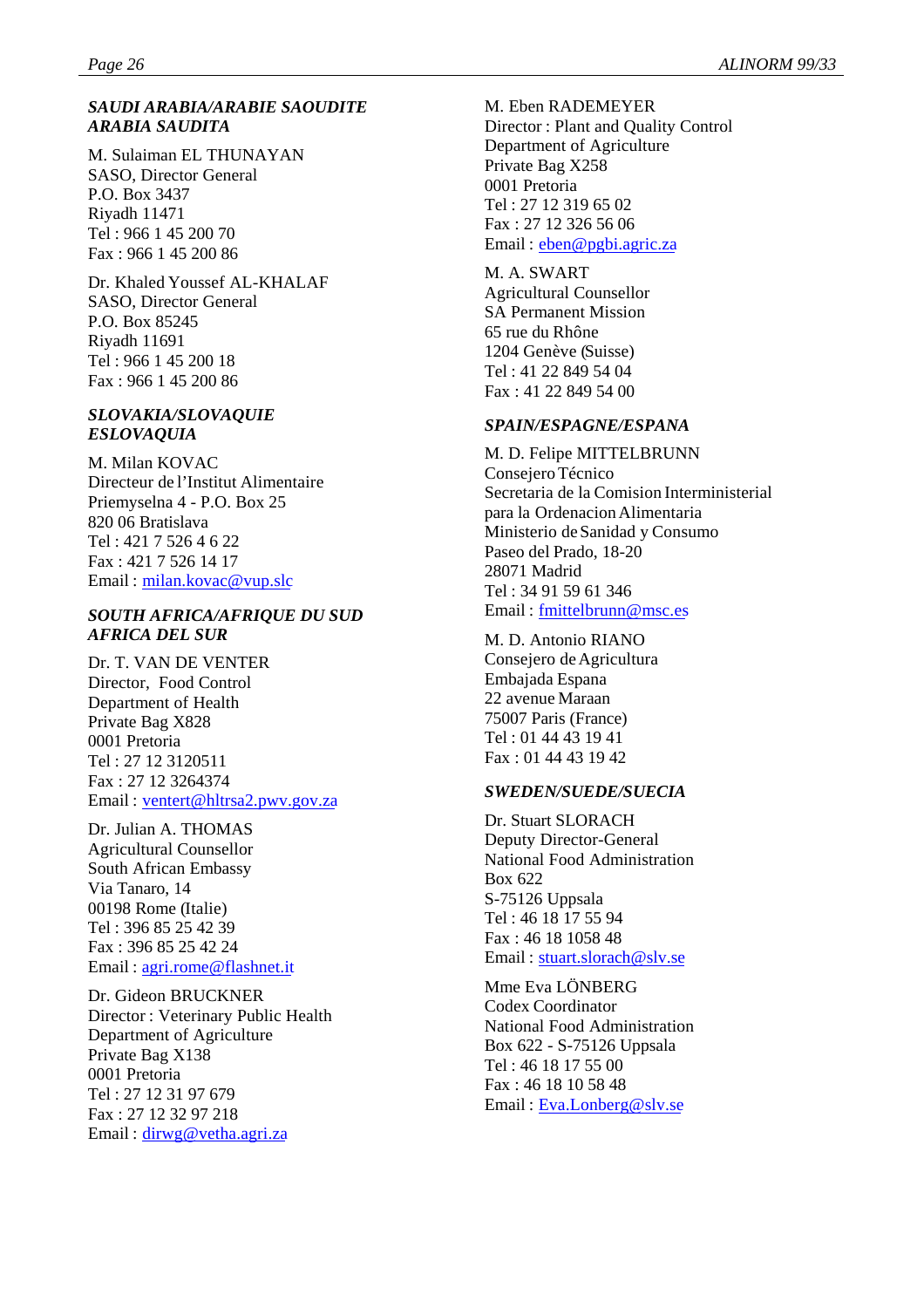Mme Asa BREDING Head of Legal Division National Food Administration Box 622 - S-75126 Uppsala Tel : 46 18 17 55 00 Fax : 46 18 10 58 48 Email : asa.breding@slv.se

Mme Kerstin JANSSON Head of Section Ministry of Agriculture S –103 33 Stockholm Tel : 46 8 4051168 Fax : 46 8 206496 Email : kerstin.jansson@agriculture.ministry.se

#### *SWITZERLAND/SUISSE/SUIZA*

Mme Eva ZBINDEN Cheffe de la section Codex Service Normes Internationales Office Fédéral de la Santé Publique Schwarzenburgstr. 165 3003 Berne Tel : 41 31 322 95 72 Fax : 41 31 322 95 74 Email: eva.zbinden@bag.admin.ch

Dr. Urs KLEMM Sous-Directeur Office Fédéral de la Santé Publique 3003 Berne Tel : 41 31 322 95 03 Fax : 41 31 322 95 74 Email : urs.klemm@bag.admin.ch

M. Jörg Von MANGER-KOENIG Head of Regulatory Affairs, F. Hoffmann-La Roche AG Bld 241/813 - 4070 Basel Tel : 41 61 688 83 00 Fax : 41 61 688 16 35 Email : joerg.von\_manger-koenig@roche.com

Dr. Hervé NORDMANN Director Scientific and Regulatory Affairs NutraSweet AG CH-1143 Apples Tel : 41 21 800 37 63 Fax : 41 21 800 40 87 Email : HHNOR@monsanto.com

Mme Irina DU BOIS Directeur-Adjointe normes alimentaires Nestec SA 1800 Vevey Tel : 41 21 924 22 61 Fax : 41 21 924 45 47 Email : irina.dubois@nestle.com

#### *THAILAND/THAILANDE/TAILANDIA*

Mme Kanya SINSAKUL Secretary-General Thai Industrial Standards Institute Ministry of Industry Ram VI Street - Bangkok 10400 Tel : 662 202 34 00 Fax : 662 246 40 85 Email : kanya@tisi.go.th

Mme Metanee SUKONTARUG Director, Office of the National Codex Alimentarius Committee Thai Industrial Standards Institute, Ministry of Industry Ram VI Street - Bangkok 10400 Tel : 662 202 34 40 Fax : 662 248 79 87 Email : metanee@tisi.go.th

M. Wanchai SOMCHIT Executive Manager Thai Food Processors'Association 170/22 Ocean Tower  $1.9<sup>th</sup>$  Floor New-Rachadapisek Rd Klongtoey, Bangkok 10110 Tel : 662 261 2684-6 Fax : 662 261 2996-7

M. Pote CHUMSRI Minister Counsellor (Agriculture) Office of Agricultural Counsellor 184 Franklin Roosevelt 1054 Bruxelles (Belgique) Tel : 660 60 69 Fax : 672 64 39

Mme Sirirat VADHANAGUL Minister Counsellor Bureau des Affaires Commerciales Ambassade Royale de Thaïlande 8 rue de Greuze - 75116 Paris (France) Tel : 01 56 90 12 12 Fax : 01 56 90 12 13 Email : comparis@micronet.fr

Mme Wanna SUDJIT Premier Secrétaire Ambassade Royale de Thaïlande 8 rue Greuze - 75116 Paris (France) Tel : 01 56 26 50 50 Fax : 01 56 26 04 46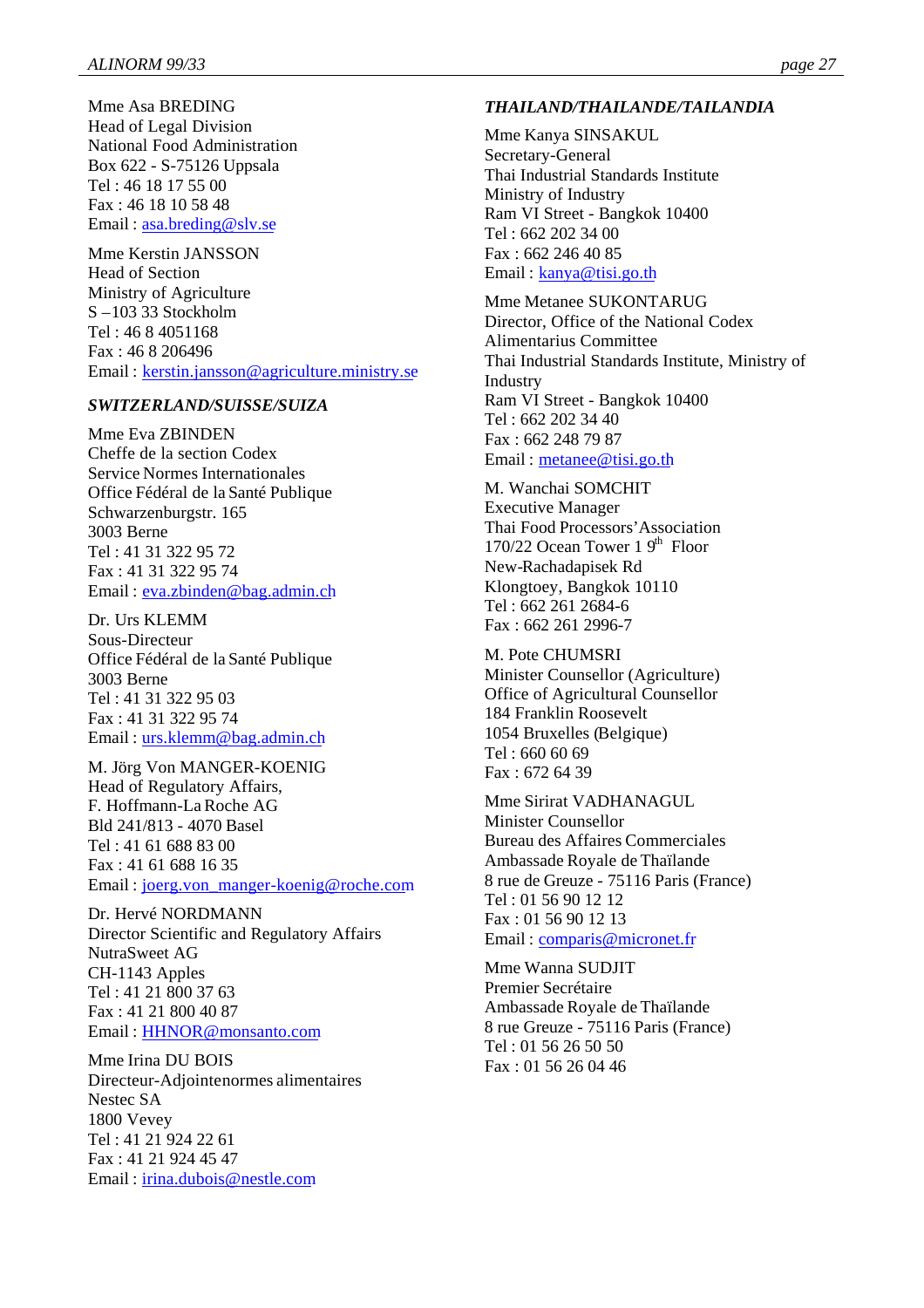#### *THE FORMER YUGOSLAV REPUBLIC OF MACEDONIA EX-REPUBLIQUE YOUGOSLAVE DE MACEDOINE EX-REPUBLICA YUGOSLAVA DE MACEDONIA*

Mme Svetlana UGRINOVSKA Advisor of the Minister Ministry of Agriculture, Forestry and Water Economy Leninova 2, 91000 Skopje Tel : 389 91 113 045 Fax : 389 91 230 429

Mme Nadica DZERKOVSKA Adviser Ministry of Agriculture, Forestry and Water Economy Leninova 2, 91000 Skopje Tel : 389 91 229 127 / 134 477 Fax : 389 91 229 127 / 389 91 230 429 Email : wafwe@unet.com.mk

#### *UNITED KINGOM/ROYAUME-UNI REINO UNIDO*

M. Grant MEEKINGS Food Labelling and Standards Division Joint Food Safety and Standards Group Ministry of Agriculture, Fisheries and Food Room 322, Ergon House c/o Noble House 17 Smith Square - London, SW1P 3JR Tel : 44 171 238 62 78 Fax : 44 171 238 67 63

Dr. Dorian KENNEDY Food Labelling and Standards Division Branch C - Joint Food Safety and Standards Group Ministry of Agriculture, Fisheries and Food Room 316, Ergon House c/o Noble House 17 Smith Square - London, SW1P 3JR Tel : 44 171 238 55 74 Fax : 44 171 238 67 63 Email : d.kennedy@fssg.maff.gov.uk

Dr. Christopher FISHER Food Contaminants Division Branch C - Joint Food Safety and Standards Group Ministry of Agriculture, Fisheries and Food Room 322, Ergon House c/o Noble House 17 Smith Square - London, SW1P 3JR Tel : 44 171 238 61 96 Fax : 44 171 238 53 37 Email : c.fisher@fsci.maff.gov.uk

Dr. Roger SKINNER Food Safety Policy Division (Dept. of Health) Joint Food Safety and Standards Group Skipton House - 80 London Road London, SE1 6LW Tel : 44 171 972 5361 Fax : 44 171 972 5141 Email : rskinner@doh.gov.uk

#### *UNITED STATES OF AMERICA ETATS UNIS D'AMERIQUE ESTADOS UNIDOS DE AMERICA*

M. Tom BILLY Administrator Food Safety and Inspection Service U.S. Department of Agriculture 1400 Independance Avenue, SW Room 331E-JLW Building Washington, DC 20250-3700 Tel : 202 720 7025 Fax : 202 205 0157

Dr. F. Edward SCARBROUGH U.S. Manager for Codex Office of the Under Secretary for Food Safety 1400 Independance Avenue, SW Room 4861 South Building Washington, DC 20250-3700 Tel : 202 205 77 60 Fax : 202 720 31 57 Email : ed.scarbrough@usda.gov

Dr. Marilyn MOORE Senior Trade Policy Advisor U.S. Codex Office, Food Safety and Inspection Service U.S. Department of Agriculture 1400 Independance Avenue, SW Room 4867 South Building Washington, DC 20250-3700 Tel : 202 205 77 60 Fax : 202 720 31 57 Email : marilyn.moore@usda.gov

Mme Linda HORTON Director, International Policy Office of the Commissioner (HF-23) Food and Drug Administration 5600 Fishers Lane Rm. 15-74 Rockville, MD 20857 Tel : 1 301 827 33 44 Fax : 1 301 443 69 06 Email : lhorton@oc.fda.gov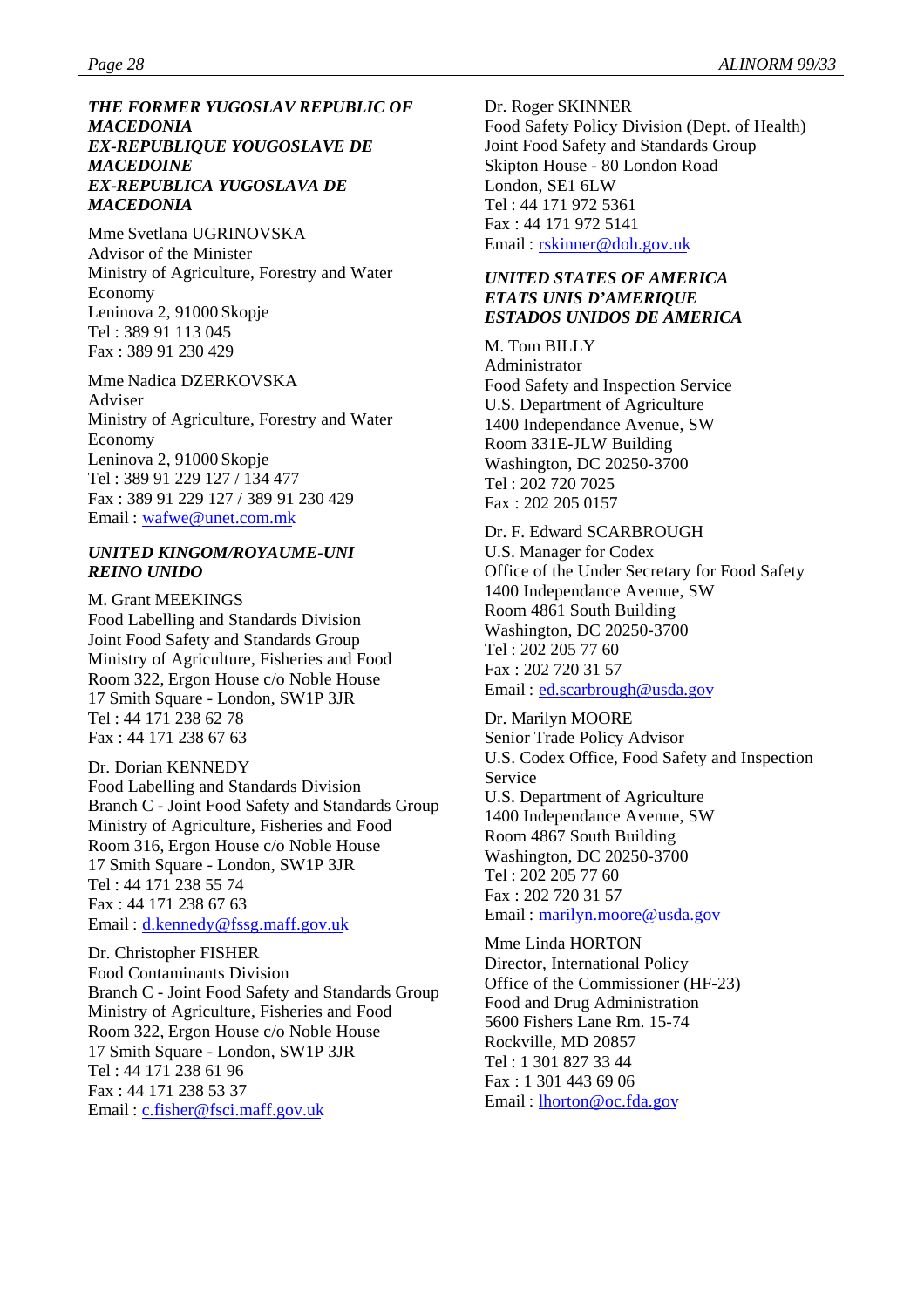Dr. Cathy CARNEVALE Director, Office of Constituent Operations Center for Food Safety and Applied Nutrition Food and Drug Administration 200 C Street, SW (HFS-550) Room 5807, Building FB-8 - Washington, DC 20204 Tel : 202 205 50 32 Fax : 202 205 01 65 Email : ccarnevale@bangate.fda.gov

Dr. Michael WEHR Special Assistant to the Director Office of Constituent Operations Center for Food Safety and Applied Nutrition Food and Drug Administration 200 C Street, SW (HFS-550) Room 5807, Building FB-8 - Washington, DC 20204 Tel : 202 260 27 86 Fax : 202 205 01 65 Email : mwehr@bangate.fda.gov

Dr. Stephen SUNDLOF Director, Center for Veterinary Medicine Food and Drug Administration 7500 Standish Place (HFV-1) Rockville, MD 20855 Tel : 301 594 17 40 Fax : 301 594 18 30 Email : ssundlof@bangate.fda.gov

M. Spencer GARRETT National Seafood Inspection Laboratory National Marine Fisheries Service U.S. Department of Commerce 705 Convent Street - Pascagoula, MS 39567 Tel : 228 769 89 64 Fax : 228 762 74 02 Email : spencer.garrett@noaa.com

Dr. Morris POTTER National Center for Infectious Diseases Centers for Disease Control and Prevention Mailsop A-38 - 1600 Clifton Road, NE Atlanta, GA 30333 Tel : 404 639 22 37 Fax : 404 639 22 12 Email: mep1@cdc.gov

Dr. Marilyn BRUNO Economic Officer, Economic Bureau Agricultural Trade Policy U.S. Department of State 2201 C Street, NW - Room 3526 Washington, DC 20250 Tel : 202 647 20 62 Fax : 202 647 18 94 Email : brunomj@ms6820wpoa.us-state.gov M. Francis J. VACCA Agricultural Attaché U.S. Mission to the U.N. Agencies in Rome Via Sardegna, 49 Rome (Italie) Email : vaccaf@fas.vsda.gov Non-Gouvernment Advisors

Dr. Allen MATTHYS Vice President, Regulatory Affairs National Food Processors Association 1350 I Street NW Washington, DC 20005 Tel : 202 639 59 60 Tel : 202 639 59 32 Email: <u>amatthy@nfpa.food.org</u>

Dr. Stacey A.ZAWEL Director, Scientific and Regulatory Affairs Grocery Manufacturers of America 1010 Wisconsin Avenue, NW Washington, DC 20007 Tel : 202 295 39 43 Fax : 202 337 45 08 Email : saz@gmabrands.com

M. Marvin DIXON Manager, International Regulatory Affairs Nabisco 200 DeForest Avenue - P.O. Box 1944 East Hanover, NJ 07936-1944 Tel : 9735033025 Fax : 9735032471 Email : dixonm@nabisco.com

Mme Marsha ECHOLS Attorney at Law 3286 M Street, NW Washington, DC 20007-3624 Tel : 202 6251451 Fax : 202 6259126 Email: <u>me@maechols.com</u>

M. C.W. McMILLAN C.W. McMillan Company P.O. Box 10009 Alexandria, VA 22310 Tel : 703 960 1982 Fax : 703 960 4976

Mme Julia C. HOWELL Director, Regulatory Submissions The Coca-Cola Company One Coca-Cola Plaza - P.O. Box Drawer 1734 Atlanta, GA 30301 Tel : 404 676 4224 Fax : 404 676 7166 Email : jhowell@na.ko.com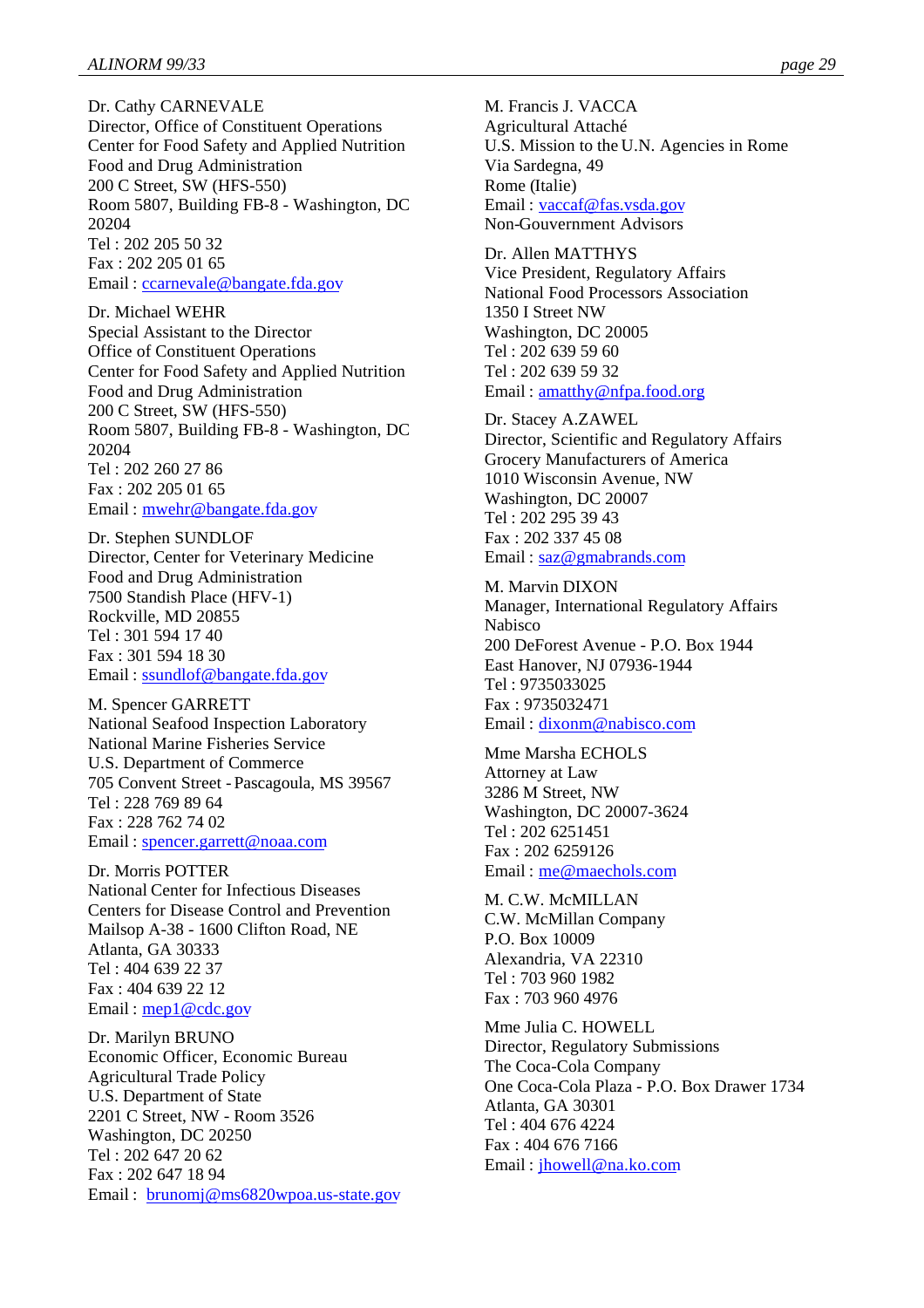M. Rodney E. LEONARD Executive Director Community Nutrition Institute 910 17<sup>th</sup> Street, NW #413 Washington, DC 20006 Tel : 202 776 05 95 Fax : 202 776 05 99 Email: cni@digex.net

Dr. Rob BYRNE Vice President, Regulatory Affairs National Milk Producers Federation 2101 Wilson Boulevard, Suite 400 Arlington, VA 22201 Tel : 202 703 243 6111 Fax : 202 703 941 9328 Email : rbyrne@nmpf.org

#### *URUGUAY*

M. Arturo NAVARRO Directeur Général du Secrétariat du Ministère de l'Industrie, d'Energie et des Mines Montevideo Tel : 598 2 900 85 33 Fax : 598 2 900 0291

M. Juan Rodriguez SERVETTI Secrétaire du Comité Uruguayen du Codex Alimentarius Laboratoire Technologique Tel : 598 2 601 37 24 Fax : 598 2 602 29 0 Email:  $jrodrig@latu.org.uy$ 

Mme Cristina VAZ MGAP Constituyente 1476 Montevideo Tel : 598 2 901 54 23 Fax : 598 2 901 54 23

Mme Beatriz RAMOS Ministère de l'Economie et des Finances 25 de Mayo 737 Montevideo

#### *VIET NAM*

M. Nguyen VAN XUAN Chief of Food Standards Section Directorate for Standards and Quality Tel : 83 61 462

# **INTERNATIONAL GOVERNMENTAL ORGANIZATIONS**

#### *EUROPEAN COMMUNITY COMMUNAUTE EUROPEENNE COMUNIDAD EUROPEA*

#### *Commission/Comisión*

Mme Marie-Ange BALBINOT EC Codex Coordinator - European Commission Directorate General III: Industry (DG III/E/1) 200 rue de la Loi B-1049 Bruxelles (Belgique) Tel : 32 2 2950763 Fax : 32 2 2960951 Email : marie-ange.balbinot@dg3.cec.be

#### M. Léo HAGEDOORN

Expert - European Commission Directorate General III : Industry (DG III/E/1) 200 rue de la Loi B-1049 Bruxelles (Belgique) Tel : 32 2 2993149

M. Andrew WILSON Head of Section, International Veterinary Affairs European Commission Directorat General Agriculture 84 rue de la Loi B-1049 Bruxelles (Belgique) Tel : 32 2 295 8412 Fax : 32 2 295 3144 Email : andrew.wilson@dg6.cec.be

M. JOUVE Principal Administrator European Commission - DG XXIV Consumer Policy and Consumer Health Protection Rue Belliard 232 B.1040 Bruxelles (Belgique) Tel : 32 2 2950732 Fax : 32 2 2953144

# *Secrétariat du Conseil/ Secretariat of the Council*

*Secretaría del Consejo* M. Paul CULLEY Secrétariat du Conseil de l'Union Européenne 175 rue de la Loi B-1048 Bruxelles (Belgique) Tel : 32 2 285 61 97 Fax : 32 2 285 79 28 Email : dgb@consilium.eu.int

Mme Gilberte VAN DEN ABBEELE Secrétariat du Conseil de l'Union Européenne 170 rue de la Loi B-1048 Bruxelles (Belgique) Tel : 32 2 285 80 82 Fax : 32 2 285 79 28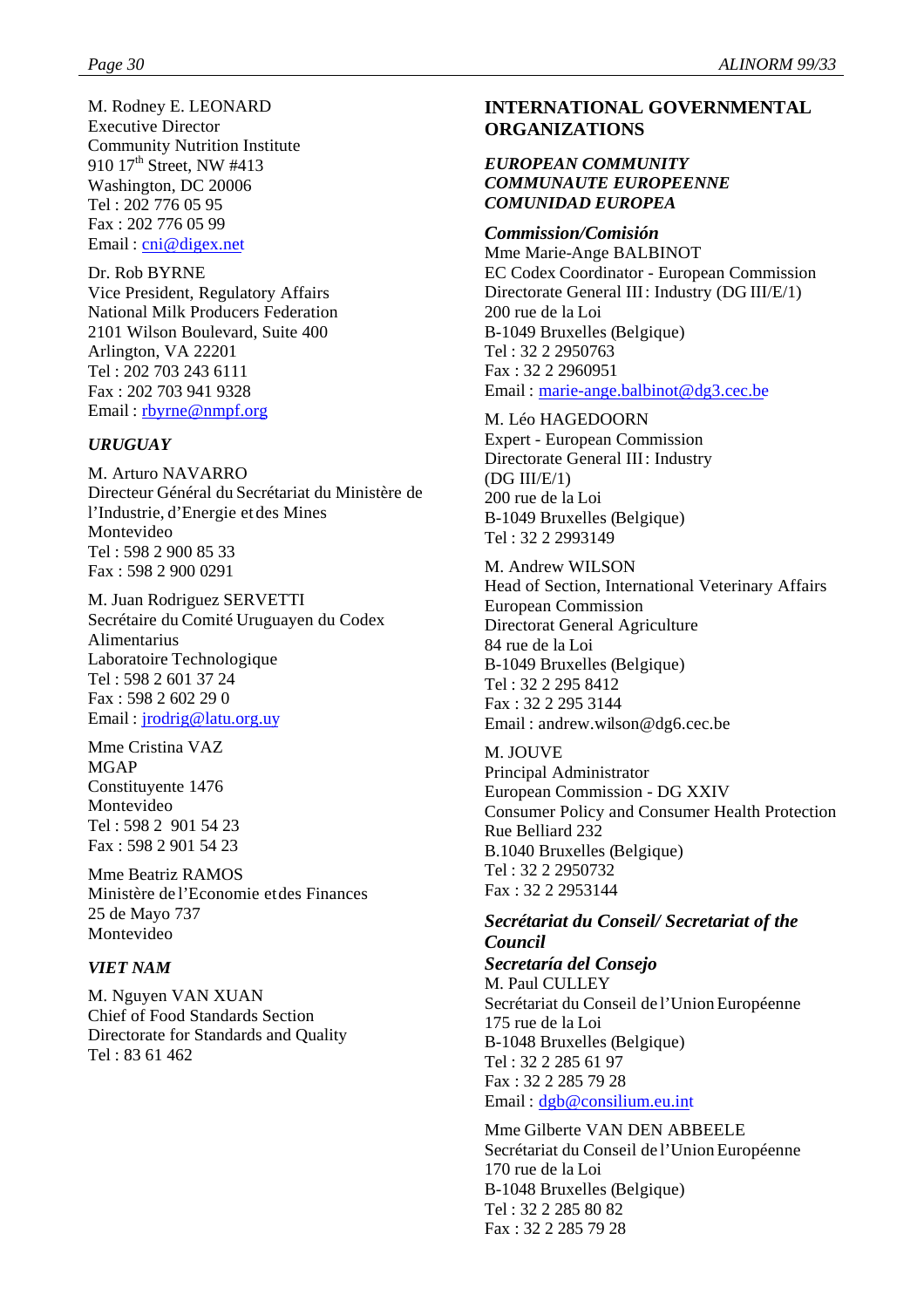#### *IIF/IIR (INSTITUT INTERNATIONAL DU FROID)*

M. Félix DEPLEDT Institut International du Froid 177 Boulevard Malesherbes 75017 PARIS (France) Tel : 01 42 27 32 35

#### *OIE (OFFICE INTERNATIONAL DES EPIZOOTIES)*

M. Guy JANNOT Chef du Service Administratif et Financier Office International des Epizooties 12 rue de Prony 75017 Paris (France) Tel : 01 44 15 18 88 Fax : 01 42 67 09 87 Email: g.jannot@oie.int

#### *OIV (OFFICE INTERNATIONAL DE LA VIGNE ET DU VIN)*

M. Yann JUBAN Administrateur de l'Unité "Droit, Réglementation et Organisations Internationales " Office International de la Vigne et du Vin 18 rue d'Aguesseau - 75008 Paris (France) Tel : 01 44 94 80 95 Fax : 01 44 66 90 63 Email : 101675.2013@compuserve.com

Mme Marie-Magali VAGUE Office International de la Vigne et du Vin 18 rue d'Aguesseau - 75008 Paris (France)

#### *GSMO (GULF STANDARDS AND METROLOGY ORGANISATION)*

M. Ibrahim ALKHOLAIF P.O Box – 85245 RIYADH – 11691 Kingdom of Saudi Arabia (Arabie Saoudite) Tel : Office 4520018 Fax : 4520086

#### *WTO (WORLD TRADE ORGANIZATION) OMC (ORGANISATION MONDIALE DU COMMERCE)*

Mme Gretchen STANTON Counsellor 154 rue de Lausanne 1211 Genève (Suisse) Tel : 41 22 739 5086 Fax : 41 22 739 5760 Email : gretchen.stanton@who.org

# **INTERNATIONAL NON-GOVERNMENTAL ORGANIZATIONS**

#### *AEDA (EUROPEAN FOOD LAW ASSOCIATION)*

Mme Angelika MROHS Rechtsanwältin c/o Bund für Lebensmittelrecht und Lebensmittelkunde Godesberger Allee 157 D- 53175 Bonn (Allemagne)

#### *CFCA/CNMCCA*

M. Olivier COLIN 129 boulevard Saint-Germain 75006 Paris (France) Tel : 01 43 29 93 31 Fax : 01 43 25 15 16

#### *CIAA (CONFÉDÉRATION DES INDUSTRIES AGRO-ALIMENTAIRES DE L'UNION EUROPÉENNE)*

M. Dominique TAEYMANS Director, Scientific and Regulatory Affairs CIAA - 43 avenue des Arts 1040 Bruxelles (Belgique) Tel : 32 2 514 11 11 Fax : 32 2 511 29 05 Email : d.taeymans@ciaa.be

#### *CICILS/IPTIC (CONFÉDÉRATION INTERNATIONALE DU COMMERCE ET DES INDUSTRIES DES LÉGUMES SECS)*

M. Pierre HEISER Délégué Général 282 Bourse de Commerce 2 rue de Viarmes 75040 Paris Cedex 01 (France) Tel : 01 42 36 84 35 Fax : 01 42 36 44 95

M. Jacques GAUTHIER Conseiller Technique 282 Bourse de Commerce 2 rue de Viarmes 75040 Paris Cedex 01 (France) Tel : 01 42 36 84 35 Fax : 01 42 36 44 93

#### *COFAG*

M. Hiroyuki ISHII 43-47 avenue de la Grande Armée 75782 Paris Cedex 16 Tel : 01 47 66 98 63 Fax : 01 47 66 98 56

*COLEACP (COMITÉ DE LIAISON EUROPE – AFRIQUE – CARAÏBES – PACIFIQUE POUR LA PROMOTION DES FRUITS TROPICAUX, LÉGUMES DE*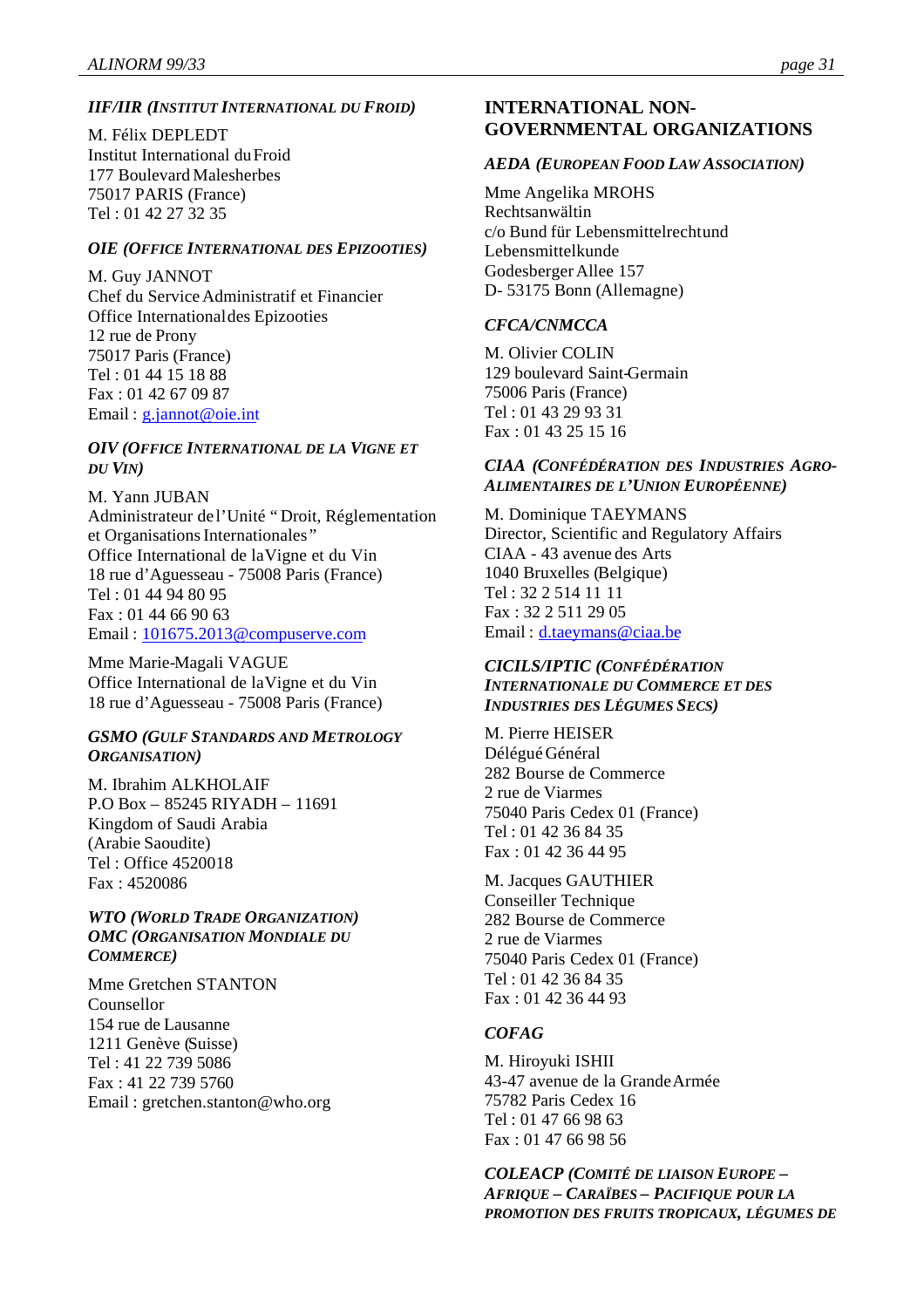#### *CONTRE-SAISON, FLEURS, PLANTES ORNEMENTALES ET ÉPICES)*

M. GERBAUD Pierre Chargé d'Etudes du COLEACP 5 rue de la Corderie - Centra 342 94586 Rungis Cedex (France) Tel : 01 41 80 02 10 Fax : 01 41 80 02 19

#### *COMISA (CONFÉDÉRATION MONDIALE DE L'INDUSTRIE DE LA SANTÉ ANIMALE)*

Dr. Richard A. CARNEVALE AHI 501 Wythe Street Alexandria, Virginia 2231461917 (USA) Tel : 703 684 0011 Fax : 703 684 0125 Email : rcarnevale@ahi.org

Dr. Raul GUERRERO Lilly Research Laboratories International Animal Science Field Research 2001 West Main Street Greenfield IN 46140 (USA) Tel : 317 277 44 34 Fax : 317 277 47 55 Email : r.guerrero@lilly.com

M. Jean-Louis HUNAULT Secrétaire Général SIMV 6 rue de la Trémoille 75008 Paris (France) Tel : 01 47 28 94 20 Fax : 01 40 70 00 73

Dr. David F. KOWALCZYK Monsanto Company, B2SC 800 N. Lindbergh Blvd St Louis, MO 63167 (USA) Tel : 314 694 5348 Fax : 314 694 2791 Email : david.f.kowalczyk@monsanto.com

M. Warren Marty STRAUSS Monsanto Company – Suite 660 600 13 th St Washington, DC 20005, USA Tel : 202 383 2845 Fax : 202 383 1924 Email : warren.m.strauss@monsanto.com

Dr. Christian VERSCHUEREN Secretary-General, Comisa Rue Defacqz, 1 B- 1000 Bruxelles (Belgique) Tel : 32 2 541 01 11 Fax : 32 2 541 01 19 Email : comisa@fedesa.be

#### *CONSUMERS INTERNATIONAL*

Mme Susan DAVIES Consumers'Association 2 Marylebone Road London – NWI 4DF Tel : 44 171 830 62 74 Fax : 44 171 830 62 20 Email : davies.susan@which.co.uk

Mme Diane Mc CREA Consultant to Consumers' Association 17 Vernon Rd London M8 OQD (Royaume-Uni) Tel : 1 81 889 42 26 Fax : 1 81 352 05 64 Email : diane@mccrea1.demon.co.uk

Dr. Edward GROTH C/o Consumers Union of United States 101 Truman Ave - Yonkers, NY 10703 (USA) Tel : 914 378 23 01 Fax : 914 318 2968 Email : groted@consumer.org

Mme Lisa LEFFERTS 5280 Rockfish Valley Highway Faber, Virginia 22938 (USA) Tel : 804 361 24 20 Fax : 804 361 24 21 Email : lefferts@sprynet.com

Mme Carmen TABOAS Consumer International 24 Highbury Crescent - London N5 IRX (UK) Tel : 44 171 226 66 63 Fax : 44 171 354 06 07 Email : lpetre@consint.org

#### *CRN (COUNCIL FOR RESPONSIBLE NUTRITION)*

Dr. John HATHCOCK Council for Responsible Nutrition 1300  $19<sup>th</sup>$  Street, NW, Suite 310 Washington, DC 20036-1628 (USA) Tel : 1 202 872 14 88 Fax : 1 202 872 95 94 Email : hathcock@crnusa.org

M. Eddie KIMBRELL Consultant 13209 Moss Ranch LN Fairfax, VA 22033, USA Tel : 703 631 9187 Fax : 703 631 3866 Email: edkim@aol.com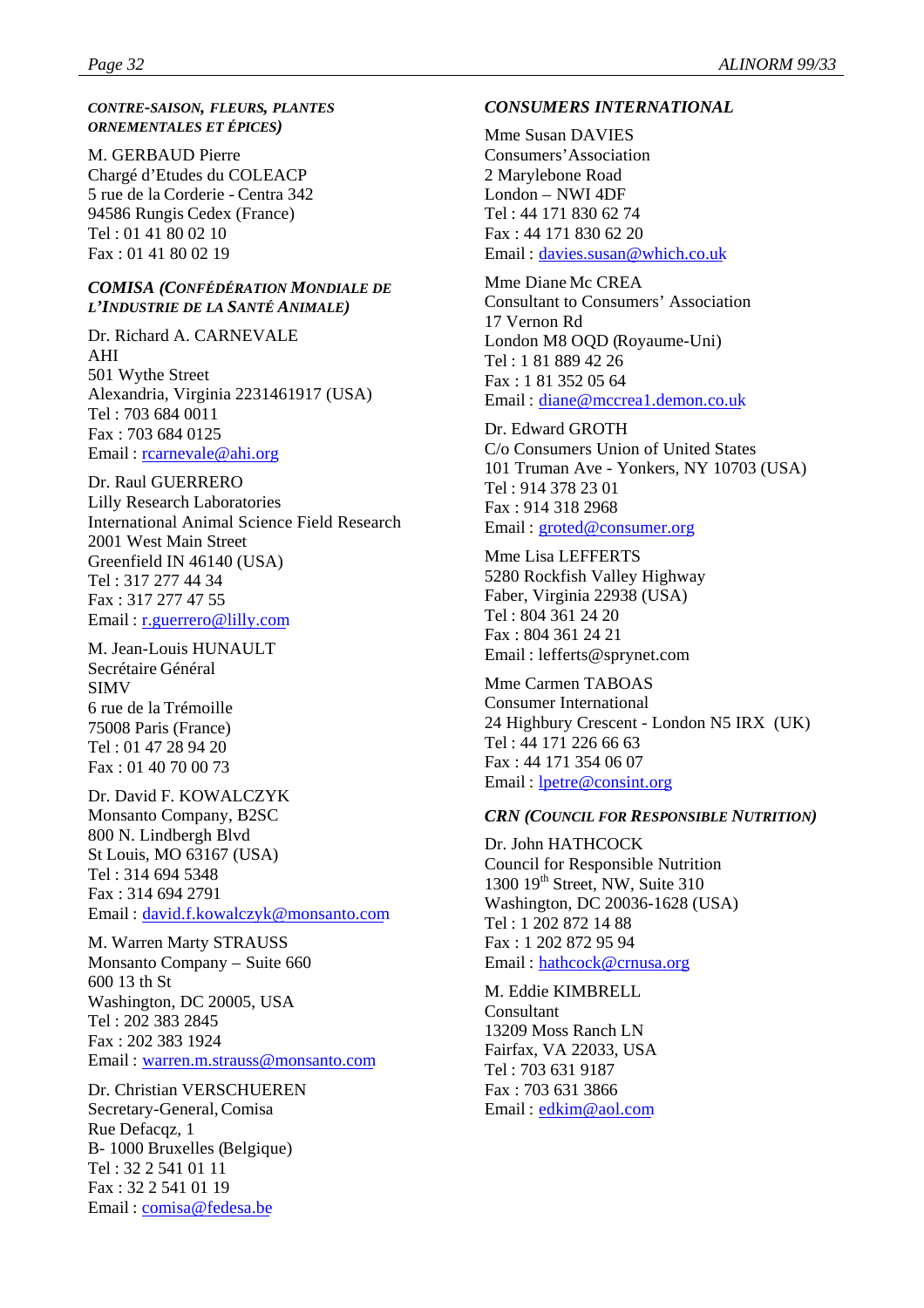#### *CSPI (CENTER FOR SCIENCE IN THE PUBLIC INTEREST)*

M. Bruce SILVERGLADE Director of Legal Affairs Center for Science in the Public Interest 1875 Connecticut Avenue, N.W. Washington, D.C. 20009-5728 (USA)

### *EDA (EUROPEAN DAIRY ASSOCIATION)*

M. Christophe WOLFF Legislative Officer 14 rue Montoyer - 1000 Bruxelles (Belgique) Tel : 32 2 549 50 40 Fax : 32 2 549 50 49

#### *EFFCA (EUROPEAN FOOD AND FEED CULTURES ASSOCIATION)*

M. Jean-Jacques PIOT Conseiller 85 boulevard Haussmann 75008 Paris (France) Tel : 01 42 65 42 46 Fax : 01 42 65 02 05

#### *FIC (FÉDÉRATION DES INDUSTRIES CHARCUTIÈRES)*

M. Thierry GREGORI Fédération des Industries Charcutières 3 rue Anatole de La Forge 75017 PARIS Tel : 01 53 81 78 87 Fax : 01 46 22 26 01 Email: fic.tg@wanadoo.fr

#### *FIL/IDF (FÉDÉRATION INTERNATIONALE DE LAITERIE – INTERNATIONAL DAIRY FEDERATION)*

M. Claus HEGGUM Danish Dairy Board Frederiks Allé 55 DK- 8000 Aarhus C (Danemark) Tel : 45 87 31 20 00 Fax : 45 87 31 20 01 Email : ch@mejeri.dk

Mme Dominique BUREL Association Laitière Française 34 rue de Saint-Pétersbourg 75382 Paris Cedex 08 (France) Tel : 01 49 70 71 15 Fax : 01 49 70 71 11

M. Jörg SEIFERT IDF General Secretariat Square Vergote 41 B -1030 Bruxelles (Belgique) Tel : 32 2 733 98 88 Fax : 32 2 733 04 13 Email : Jseifert@fil-idf.org

# *ICGMA (INTERNATIONAL COUNCIL OF GROCERY MANUFACTURERS ASSOCIATIONS)*

#### Mme Laurie CURRY

Vice President, Public Policy and Scientific Affairs Food and Consumer Product Manufacturers of Canada 885 Don Mills Rd, Suite 301 Don Mills, Ontario Canada M3C 1V9 (Canada) Tel : 416 510 80 24 Fax : 416 510 80 43 Email : lauriec@fcpme.com

#### *IFU (INTERNATIONAL FEDERATION OF FRUIT JUICE PRODUCERS)*

Mme Nathalie BERIOT Secrétaire Générale Fédération Internationale des Producteurs de Jus de Fruits 10 rue de Liège 75009 Paris (France) Tel : 01 48 74 31 16 Fax : 01 53 21 95 88 Email : ifu.int.fed.fruit.juices@wanadoo.fr

M. Paul ZWIKER Président de l'IFU Postfach 45 CH-9220 Bishofzell (Suisse) Tel : 41 71 420 06 44 Fax : 41 71 420 06 43 Email : zwikev@bluewin.ch

#### *ITIC (INTERNATIONAL TOXICOLOGY INFORMATION CENTRE)*

Mme Cecilia P. GASTON Manager, International Regulatory Affairs Novigen Sciences, Inc. 1730 Rhode Island Ave. N.W. - Suite 1100 Washington, D.C. 20037 (USA) Tel : 202 293 5374 Fax : 202 293 5377 Email : ceciliag@novigensci.com

#### *WVA (WORLD VETERINARY ASSOCIATION)*

Dr. Niels-Ole BJERREGAARD Regional Vice-President of the WVA World Veterinary Association Rosenlunds Alle 8 DK-2720 Vanloese (Danemark) Tel : 45 38 710 888 Fax : 45 97 422 729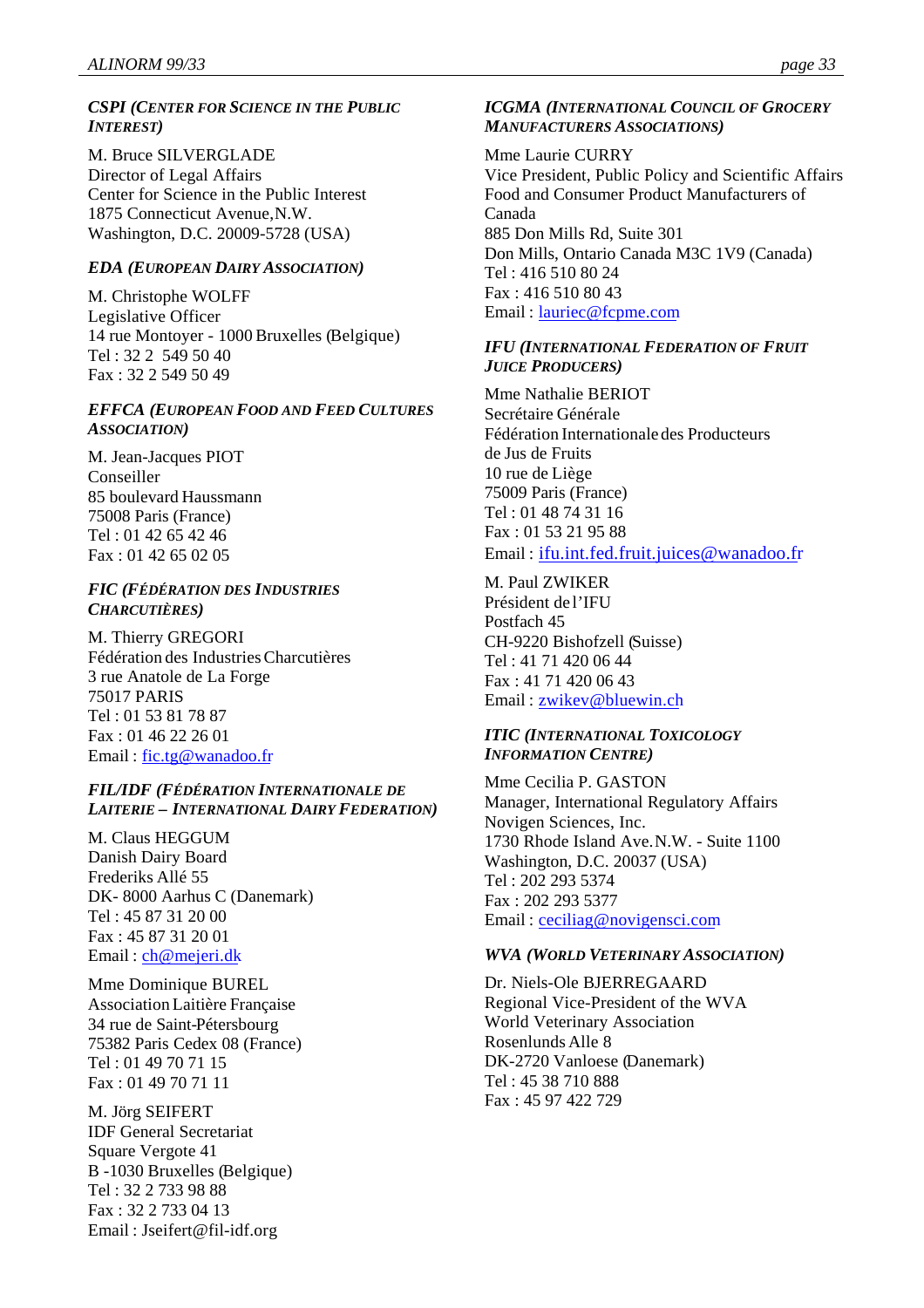# **FRENCH SECRETARIAT SECRETARIAT FRANÇAIS**

M. Philippe MARTINEAU SGCI/CODEX Carré Austerlitz - 2 boulevard Diderot 75572 Paris Cedex 12 Tel : 01 44 87 16 03 Fax : 01 44 87 16 04 Email : sgci-codex-fr@sgci.finances.gouv.fr

M. Jean-Michel POIRSON SGCI/CODEX Carré Austerlitz - 2 boulevard Diderot 75572 Paris Cedex 12 Tel : 01 44 87 15 78 Fax : 01 44 87 16 04 Email : sgci-codex-fr@sgci.finances.gouv.fr

Mme Michelle Annick GUNZLE Ministère de l'Economie, des Finances et de l'Industrie D.G.C.C.R.F. 59 Boulevard Vincent Auriol 75703 Paris Cedex 13 Tel : 01 44 97 29 63 Fax : 01 44 97 30 37 Mme Geneviève RAOUX Ministère de l'Economie, des Finances et de l'Industrie D.G.C.C.R.F. 59 Boulevard Vincent Auriol 75703 Paris Cedex 13 Email : genevieve.raoux@dgccrf.finances.gouv.fr

# **JOINT FAO/WHO SECRETARIAT**

M. Grégory ORRISS Chief, Joint FAO/WHO Food Standards Programme FAO Via delle Terme di Caracalla Rome 00100 (Italie)  $Tel: +39(06)5705.2042$ Fax : +39(06)5705.4593 Email: gregory.orriss@fao.org

M. Alan RANDELL Senior Officer Joint FAO/WHO Food Standards Programme FAO Via delle Terme di Caracalla Rome 00100 (Italie) Tel : + 39(06)5705.4390 Fax : +39(06)5705.4593 Email : alan.randell@fao.org

Mme Selma DOYRAN Food Standards Officer Joint FAO/WHO Food Standards Programme FAO - Via delle Terme di Caracalla Rome 00100 (Italie)  $Tel: + 39(06)5705.5826$ Fax : +39(06)5705.4593 Email : selma.doyran@fao.org

# **FAO**

M. Gerald MOORE Legal Counsel Food and Agriculture Organization of the UN Viale Terme di Caracalla Rome 00100 (Italie) Tel : 396 57 05 33 19

M. John LUPIEN **Director** Food and Nutrition Division Food and Agriculture Organization of the UN Viale Terme di Caracalla Rome 00100 (Italie)  $Tel: + 39(06)5705.3330$  $Fax: +39(06)5705.4593$ Email : john.lupien@fao.org

Ing. Eduardo R. MENDEZ R. International Consultant P.O.Box 60-486 Mexico, D.F. 03800 Tel : 525 687 4426 Fax : 525 543 9189 Email : ermendz@dotasys.com.mx

# **WHO**

Dr. Yasmine MOTARJEMI World Health Organization Director of Food Safety and Food Aidad interim Programme of Food Safety and Food Aid Unit 20 av Appia 1211 Genève 27 (Suisse) Tel : 41 22 791 35 58 Fax : 41 22 791 48 07 Email : motarjemi@who.ch

Dr. Yasuyuki SAHARA World Health Organization Programme of Food Safety and Food Aid 20 av Appia 1211 Genève 27 (Suisse) Tel : 41 22 791 43 24 Fax : 41 22 791 48 07 Email : saharay@who.ch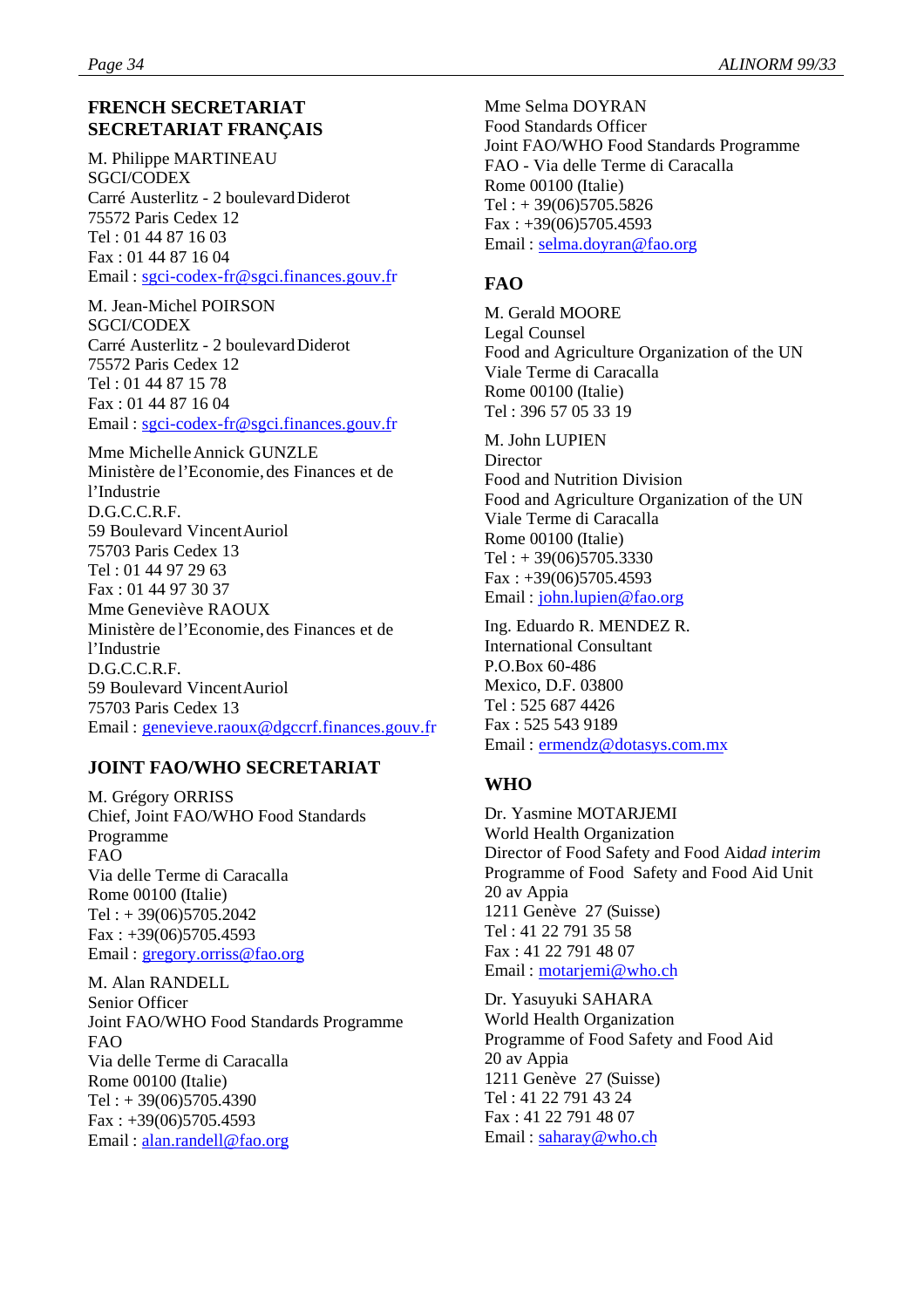M. Claude-Henri VIGNES World Health Organization Legal Counsel 20 av Appia

1211 Genève 27 (Suisse) Tel : 41 22 791 26 40 Fax : 41 22 791 41 58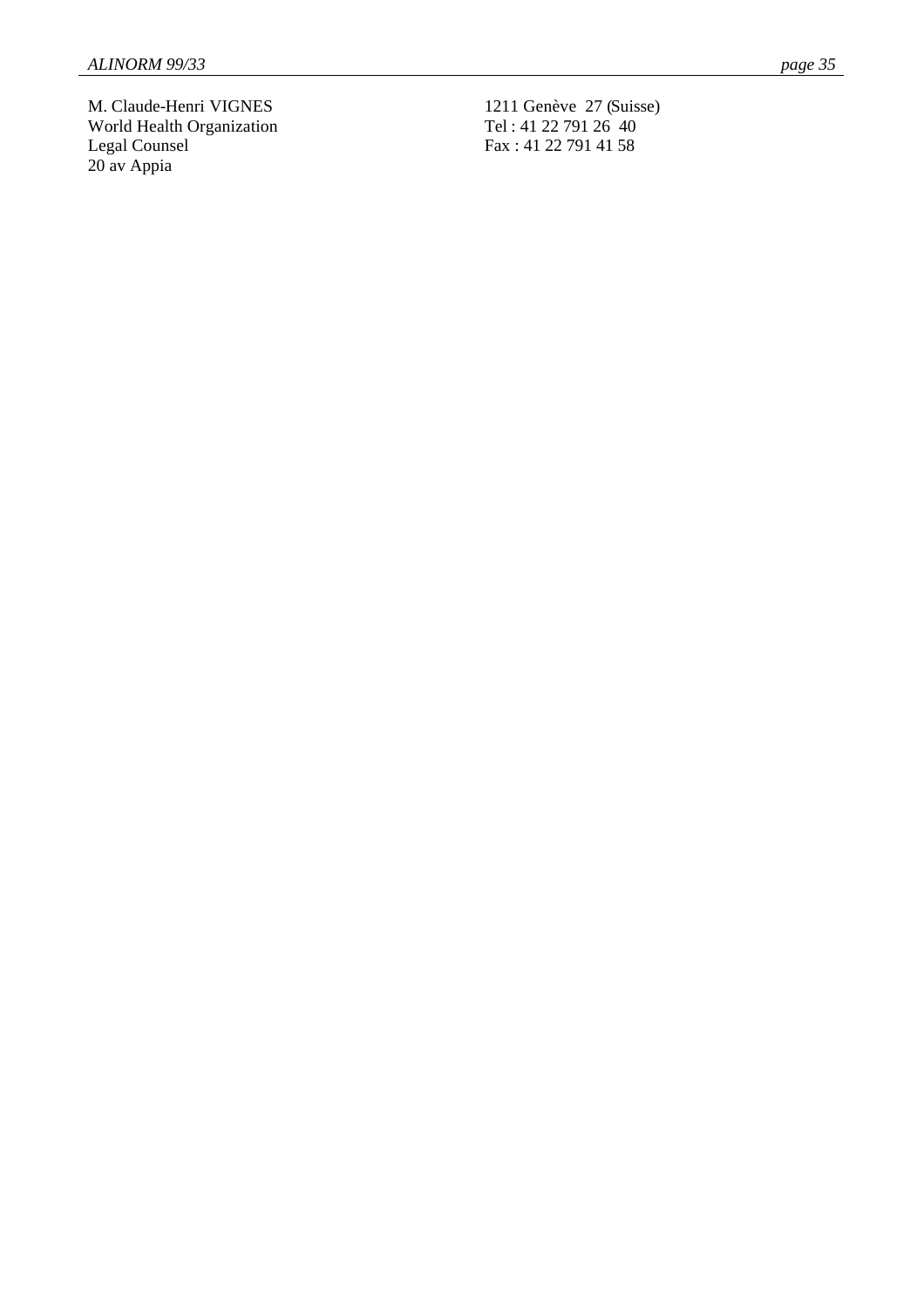# **ALINORM 99/33 APPENDIX II**

# **PROPOSED AMENDMENTS TO THE PROCEDURAL MANUAL**

# **CRITERIA FOR THE ESTABLISHMENT OF WORK PRIORITIES**

When a Codex Committee proposes to elaborate a standard, code of practice or related text within its terms of reference, it should first consider the priorities established by the in the Medium-Term Plan of Work, any specific relevant strategic project currently being undertaken by the Commission and the prospect of completing the work within a reasonable period of time. It should also assess the proposal against the criteria set out below.

If the proposal falls in an area outside the Committee's terms of reference the proposal should be reported to the Commission in writing together with proposals for such amendments to the Committee's terms of reference as may be required.

# *Criteria*

.

# *A. CRITERIA APPLICABLE TO GENERAL SUBJECTS*

- (a) Consumer protection from the point of view of health and fraudulent practices.
- (b) Diversification of national legislations and apparent resultant or potential impediments to international trade.
- (c) Scope of work and establishment of priorities between the various sections of the work.
- (d) Work already undertaken by other international organizations in this field.

#### *B. CRITERIA APPLICABLE TO COMMODITIES*

- (a) Consumer protection from the point of view of health and fraudulent practices.
- (b) Volume of production and consumption in individual countries and volume and pattern of trade between countries.
- (c) Diversification of national legislations and apparent resultant or potential impediments to international trade.
- (d) International or regional market potential.
- (e) Amenability of the commodity to standardization.
- (f) Coverage of the main consumer protection and trade issues by existing or proposed general standards.
- (g) Number of commodities which would need separate standards indicating whether raw,semi processed or processed.
- (h) Work already undertaken by other international organizations in this field